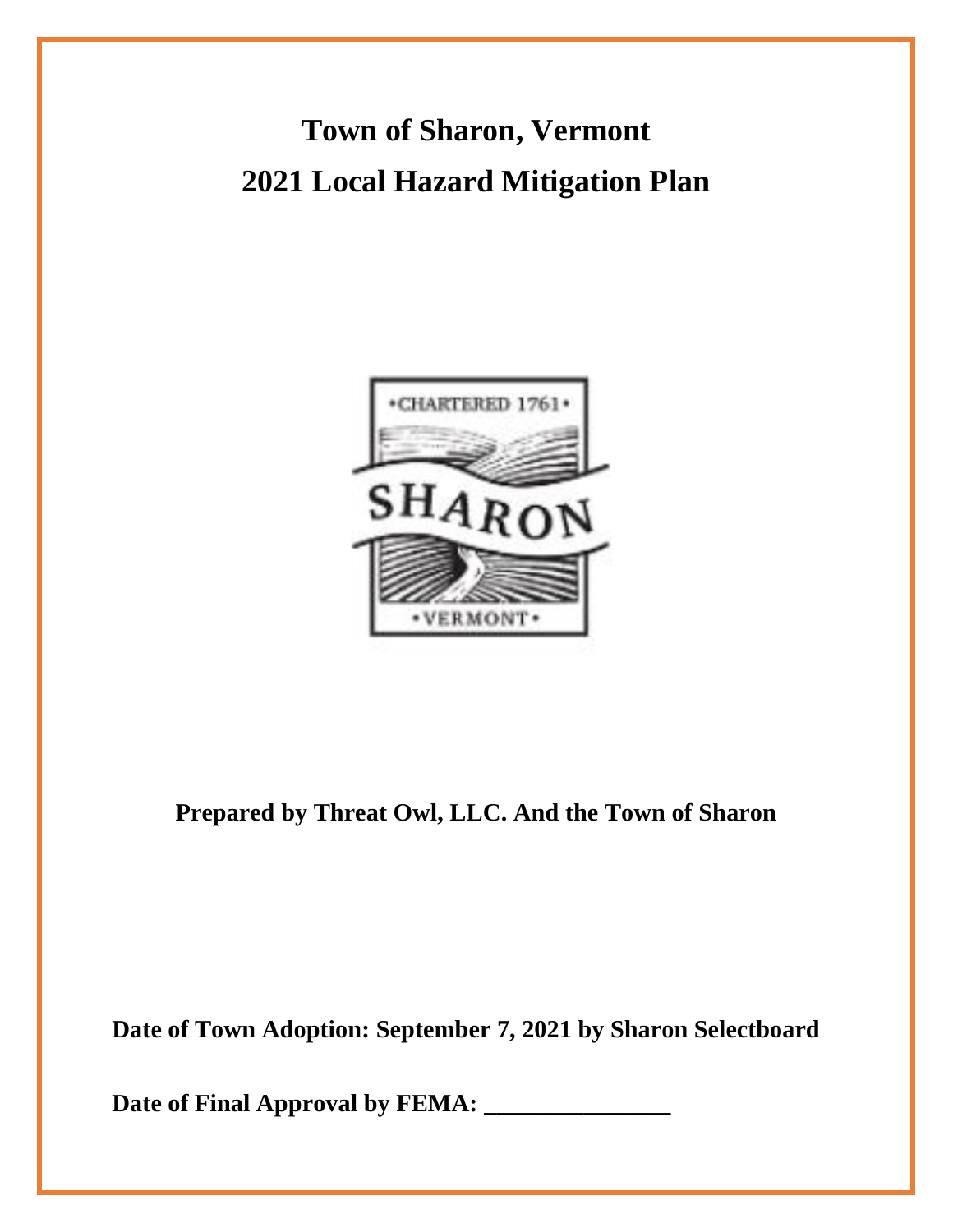### **CERTIFICATE OF ADOPTION 8 September 2021 TOWN OF Sharon, Vermont Selectboard A RESOLUTION ADOPTING THE Sharon, Vermont 2021 Local Hazard Mitigation Plan**

WHEREAS, the Town of Sharon has historically experienced severe damage from natural hazards, and it continues to be vulnerable to the effects of the hazards profiled in the Sharon, Vermont 2021 Local Hazard Mitigation Plan, which result in loss of property and life, economic hardship, and threats to public health and safety: and

WHEREAS, the Town of Sharon has developed and received conditional approval from the Federal Emergency Management Agency (FEMA) for its Sharon, Vermont 2021 Local Hazard Mitigation Plan (Plan) under the requirements of 44 CFR 201.6; and

WHEREAS, the Plan specifically addresses hazard mitigation strategies, and Plan maintenance procedures for the Town of Sharon; and

WHEREAS the Plan recommends several hazard mitigations actions {projects) that will provide mitigation for specific natural hazards that impact the Town of Sharon with the effect of protecting people and property from loss associated with those hazards; and

WHEREAS adoption of this Plan will make the Town of Sharon eligible for funding to alleviate the impacts of future hazards; now therefore be it.

RESOLVED by Town of Sharon Selectboard:

- l. The Sharon, Vermont 2021 Local Hazard Mitigation Plan is hereby adopted as an official plan of the Town of Sharon.
- 2. The respective officials identified in the mitigation action plan of the Plan are hereby directed to pursue implementation of the recommended actions assigned to them.
- 3. Future revisions and Plan maintenance required by 44 CFR 201.6 and FEMA are hereby adopted as part of this resolution for a period of  $\mathbf{f}(\mathbf{v})$  years from the date of this resolution; and
- 4. An annual report on the process of the implementation elements of the Plan will be presented to the Selectboard by the Emergency Management Director or Coordinator.

IN WITHNESSWHEREOF, the undersigned have affixed their signature and the corporate seal of the Town of Sharon this  $\frac{\delta^{4h}}{2}$  day of  $\frac{\delta}{\delta}$  2021.

**SHOEODOGY Plectboard Chair** A971 Belectboard Member Mary Gavin 6ABDF929 etectboard Member

**ATTEST** huine Santar S.C

Town Clerk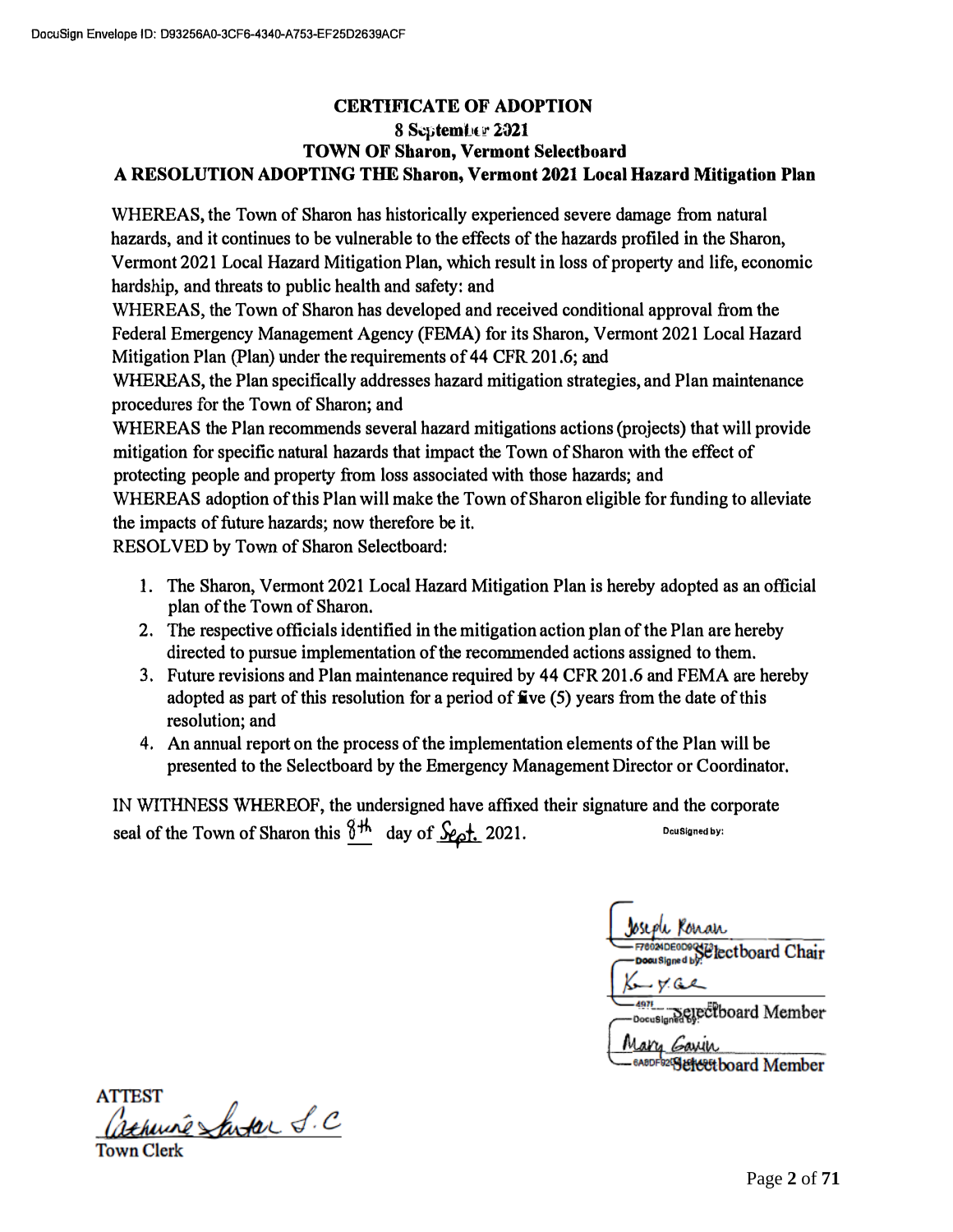**FEMA Letter (insert here)**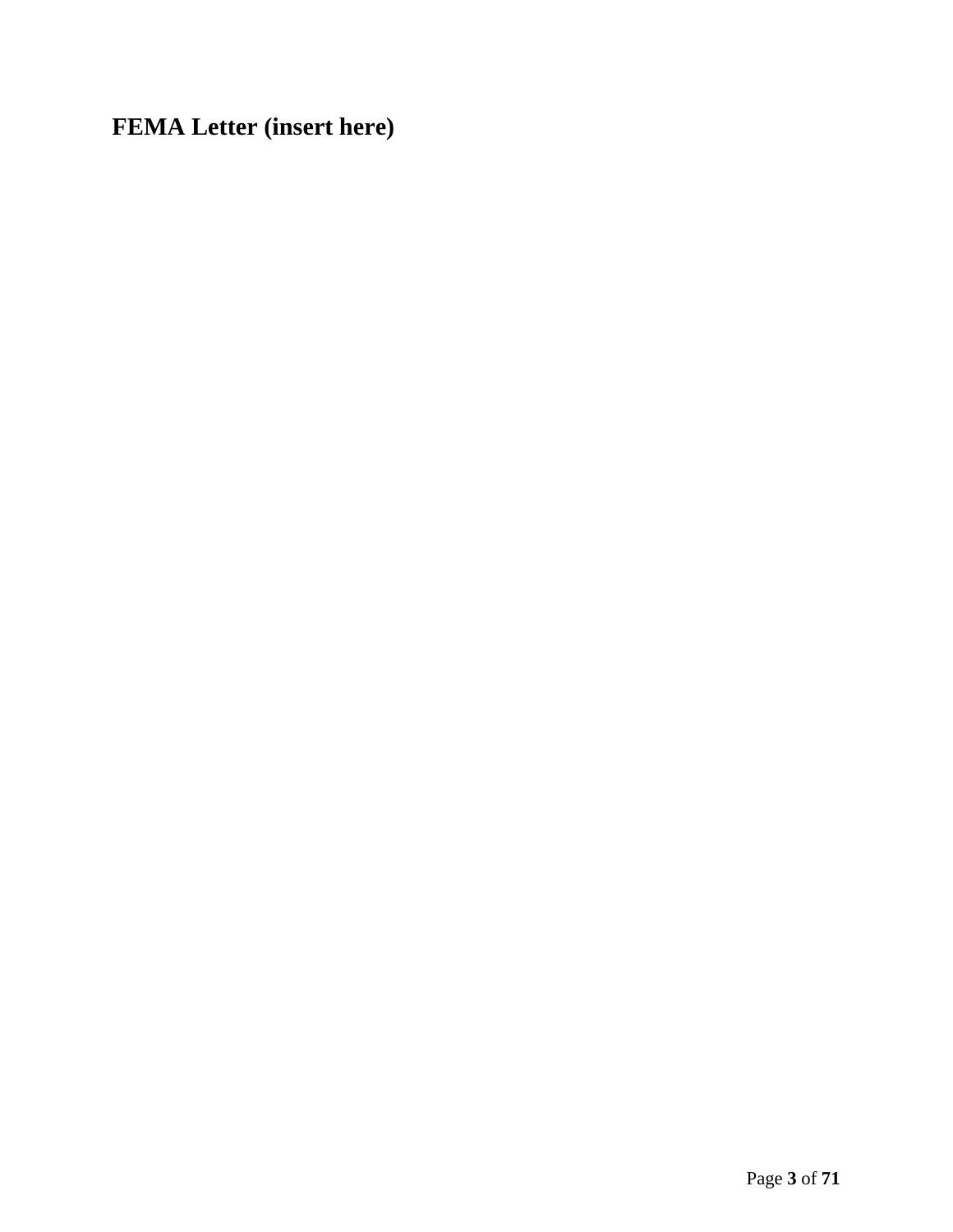| <b>Table of Contents</b>                                                     |  |
|------------------------------------------------------------------------------|--|
|                                                                              |  |
|                                                                              |  |
|                                                                              |  |
|                                                                              |  |
|                                                                              |  |
|                                                                              |  |
|                                                                              |  |
|                                                                              |  |
|                                                                              |  |
| Review of Existing Plans, Studies, Reports and Technical Information  12     |  |
|                                                                              |  |
|                                                                              |  |
|                                                                              |  |
|                                                                              |  |
|                                                                              |  |
|                                                                              |  |
|                                                                              |  |
|                                                                              |  |
| Severe Weather (Thunderstorms, Lightening, Tornado, High/Strong Winds, Hail, |  |
|                                                                              |  |
|                                                                              |  |
|                                                                              |  |
| Town Plan Goals and Objectives Supporting Local Hazard Mitigation 59         |  |
|                                                                              |  |
|                                                                              |  |
|                                                                              |  |
|                                                                              |  |
|                                                                              |  |
|                                                                              |  |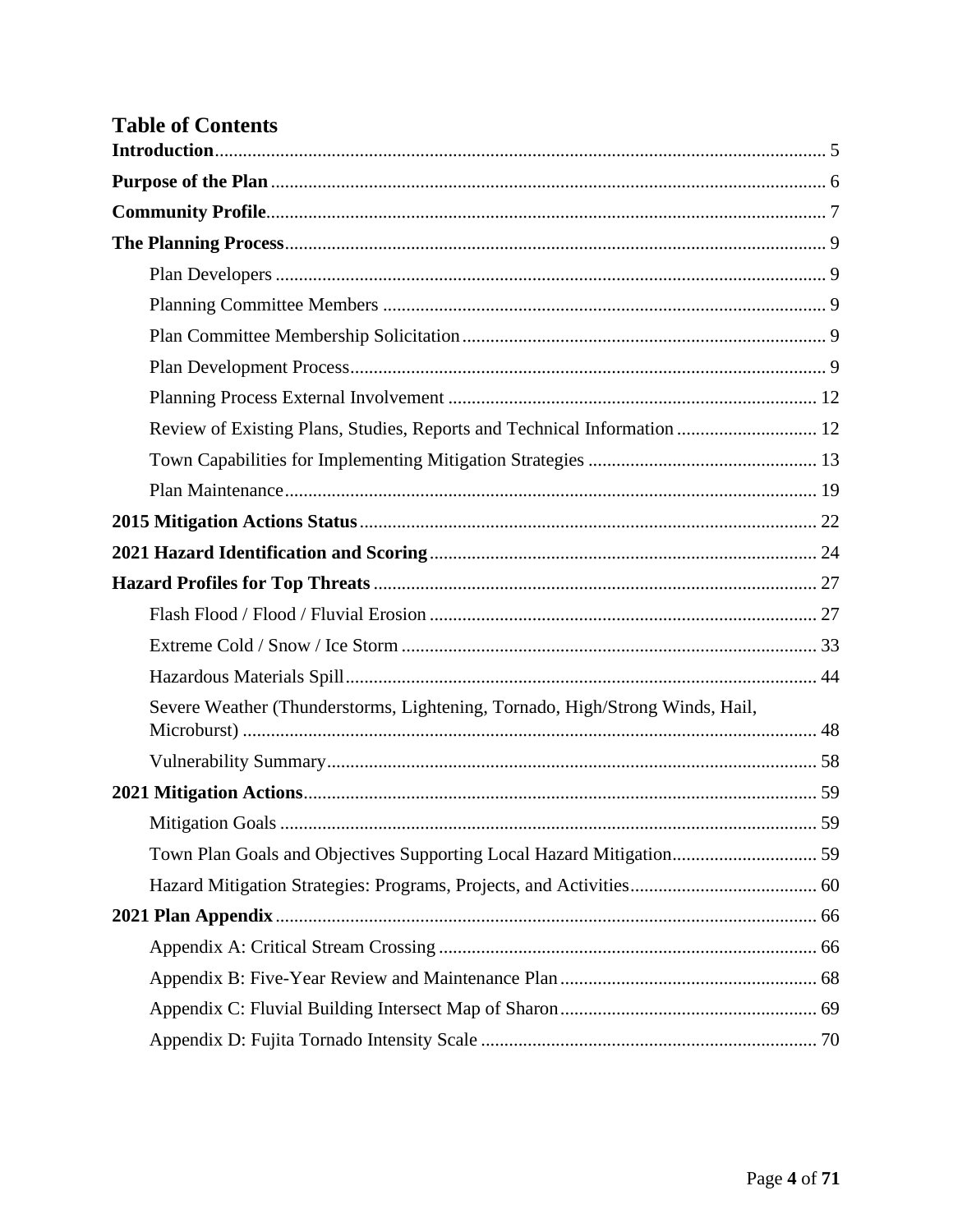# <span id="page-4-0"></span>**Introduction**

Natural and human-caused hazards may affect a community at any time. Natural hazards cannot be prevented; however, their impact on human life and property can be reduced through community planning. Accordingly, this Plan seeks to provide an all-hazards mitigation strategy that will make the community of Sharon more resilient.

Mitigation is defined as any action that reduces or eliminates long-term risk to people and property from a natural and human-caused hazard and their effects. Previous Federal Emergency Management Agency (FEMA), State and Regional Programs and projects have demonstrated that it is beneficial to invest in hazard mitigation projects. While hazards cannot be eliminated entirely, it is possible to identify potential hazards, anticipate which might be the most severe and recognize location actions that can be taken ahead of time to reduce the damage. These actions, known as hazard mitigation strategies, can 1) avert the hazard by redirecting its impacts by means of structure, land treatment or land use pattern change, 2) adapt to the hazard by modifying structures or standards and 3) avoid the hazard through improved public education, relocation/removing buildings in the flood zone, or ensuring development is disaster resilient.

The 2021 Hazard Mitigation Planning process allowed the community to revisit the community's hazards, hazard ranking, and prioritization of mitigation projects based on current threats and concerns. The town adopted the State's hazard ranking calculation to better align with the State's assessment of hazards. During the review of the hazards, the planning committee added Disease Outbreak as a hazard, given the COVID-19 Pandemic and future potential Pandemics or disease outbreaks. The 2021 hazard rankings reflect the town's growing concern of climate change. Weather related event are only going to become more frequent and more intense. The 2021 Hazard Mitigation Plan hazard ranking, and mitigation projects better reflect the community's current concerns and priorities than the 2015 Plan.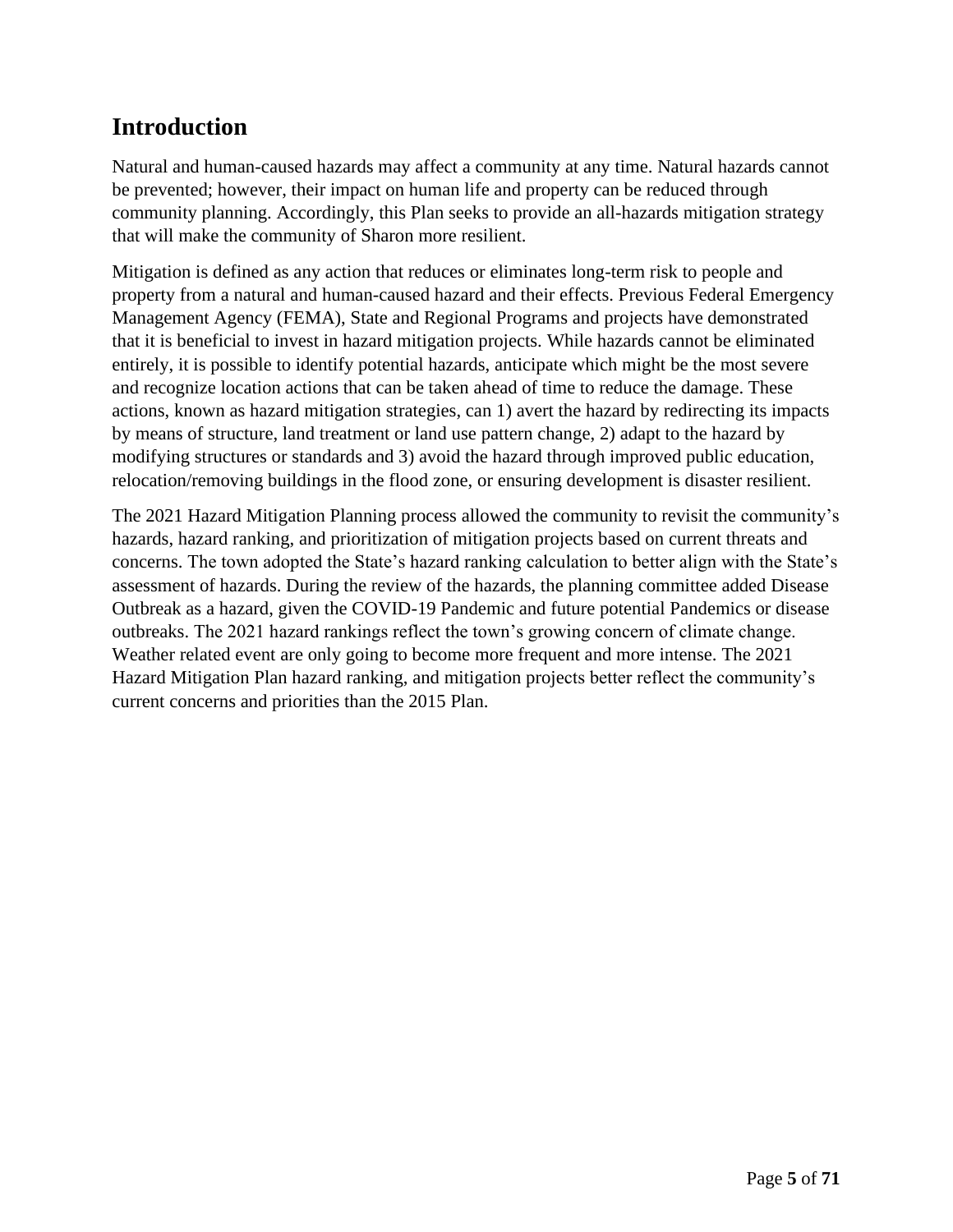## <span id="page-5-0"></span>**Purpose of the Plan**

The purpose of this Local Hazard Mitigation Plan (LHMP) is to assist the Town of Sharon in identifying local hazards, ranking them according to local vulnerabilities and identifying strategies to begin reducing the associated risks. Implementation of this Plan will make the Town more resistant to harm and damages in the future and will help reduce public costs associated with disasters.

The Town of Sharon's Plan seeks to be in accordance with the strategies, goals, and objectives of the State of Vermont Hazard Mitigation Plan.

The 2021 Sharon Local Hazard Mitigation Plan is the second single jurisdiction plan drafted for the Town. Previously, the Town had a town-specific 2009 Annex in the Regional (multijurisdiction) Pre-Disaster Mitigation Plan.

Previous assumptions have been reviewed throughout the planning process and new information was added to make the plan stronger and more useful to Sharon town officials and residents who will implement the hazard mitigation strategies in the future.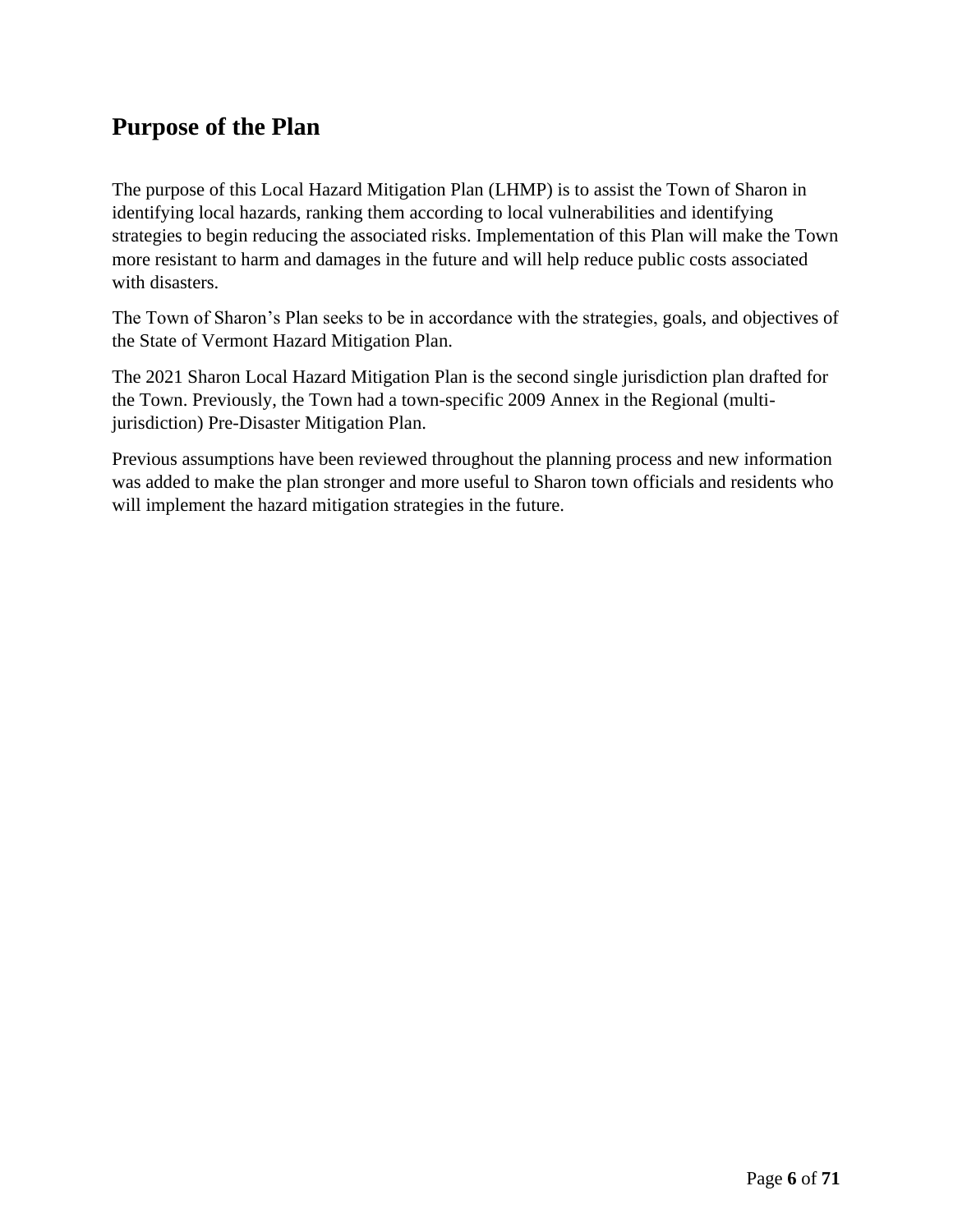## <span id="page-6-0"></span>**Community Profile**

The Town of Sharon is located along the banks of the main stem of the White River. Bordered by the mountains on three sides, Sharon consists of approximately 40 square miles of fertile land. Interstate 89 and Route 14 and 132 transport visitors and residents alike in and out of town.

According to the U.S. Census Bureau American Community Survey, Sharon's 2019 population was 1,437 as compared to 1,502 in 2010. The median age in Sharon is 45.9 as compared to the State's average of 42.9. There are approximately 599 households in Sharon as compared in 663 in 2010. There are 695 housing units in Sharon, of which 86% are occupied and 14% vacant.

The Town lies within the service area of Green Mountain Power, which supplies electrical power to all sections of Town.

The Sharon Volunteer Fire Department. provides fire protection services in Sharon. Through mutual aid agreements, the Town provides backup services to Hartford, Norwich, Pomfret, Strafford and Royalton. Fire equipment and vehicles are housed in a 30' X 45' structure located on an approximately one-half acre site west of village at 5808 Route 14. Both land and building are owned by the Town of Sharon. Emergency rescue services are provided by the South Royalton Rescue Squad and Hartford Ambulance Service. The Town annually appropriates funds to these squads for services. Nearby hospitals included Dartmouth Hitchcock Medical Center, located in Lebanon, NH; Gilford Memorial Hospital, located in Randolph, VT; Alice Peck Day Memorial Hospital in Lebanon, NH; and the VA Medical Center in White River Junction, VT. Medivac services are available through the DHART helicopter.

Traffic Control Services for Sharon residents are provided by the Windsor County Sheriff's Department. Police protection is also provided by the Vermont State Police, headquartered in Royalton, VT on Route 107.

The Sharon Elementary School and the Sharon Academy reside in Sharon, Vermont. Recently, the Sharon Academy was awarded a \$1.9 million loan to fund the construction of a new science and arts wing. The addition will house modern classroom and laboratory space for students 7-12. USDA made project funds available through its Community Facilities Direct Loan & Grant program, the source of \$59.9 million in Vermont school investments over the last three years, including a \$57.8 million loan to the Winooski School District in 2020. The loan funds will also be used to expand the parking lot with EV chargers, add new fire sprinklers and a radiant ceiling heat system, update gym changing areas, set the foundation for an outdoor education barn, and create a commercial kitchen to support local food production.

Since the 2015 Hazard Mitigation Plan, there have been so substantial changes in development within the town of Sharon, that impacts Hazard Mitigation. Currently, there are two projects before the Development Review Board. application one: To reconstruct a home & accessory on existing footprint within a regulated flood hazard area (with flood proofing, as required) application two: to install a 1,000-gallon underground propane tank, associated gas lines and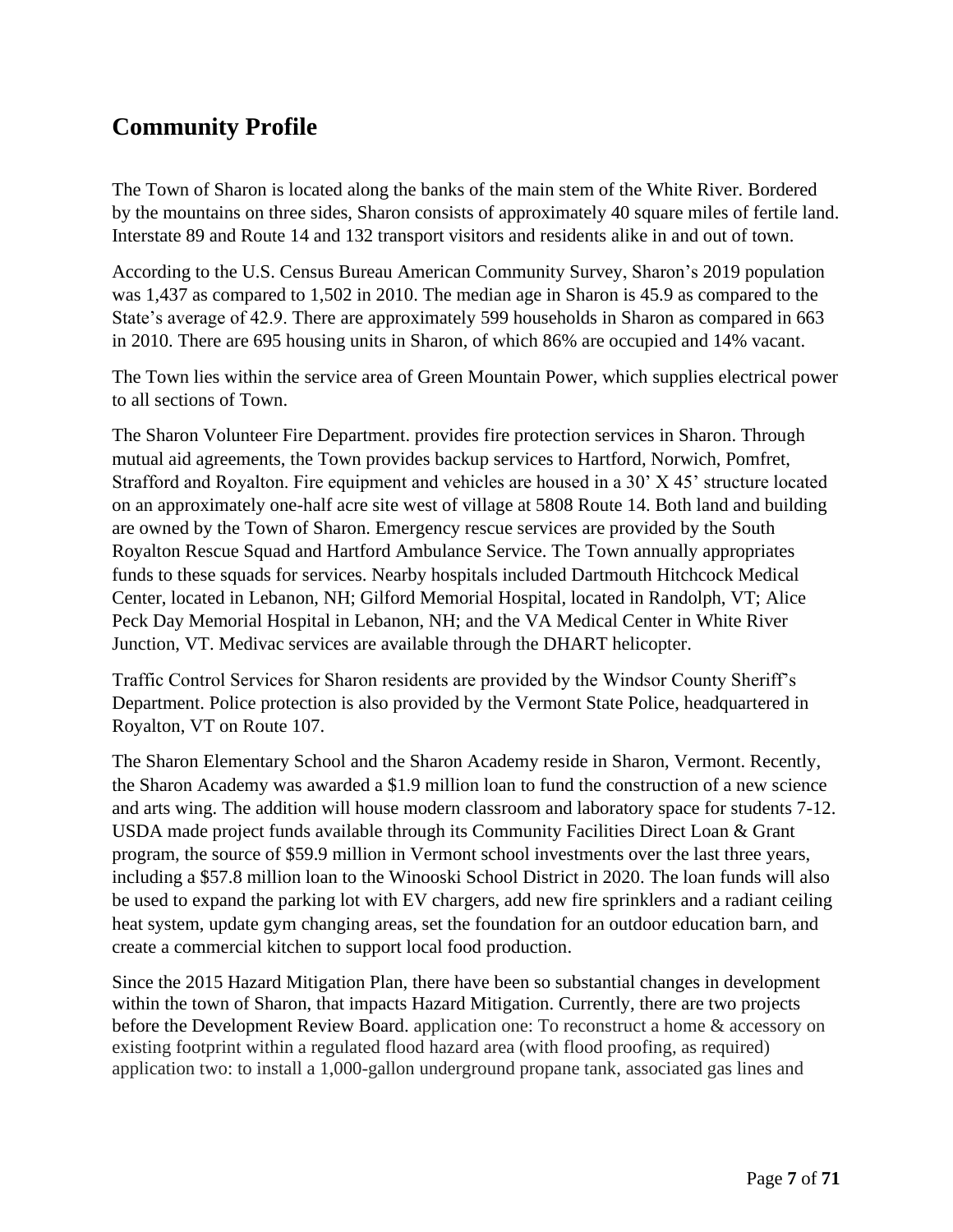<span id="page-7-0"></span>tank anchoring system within a regulated flood hazard area (and to remove existing above ground tank).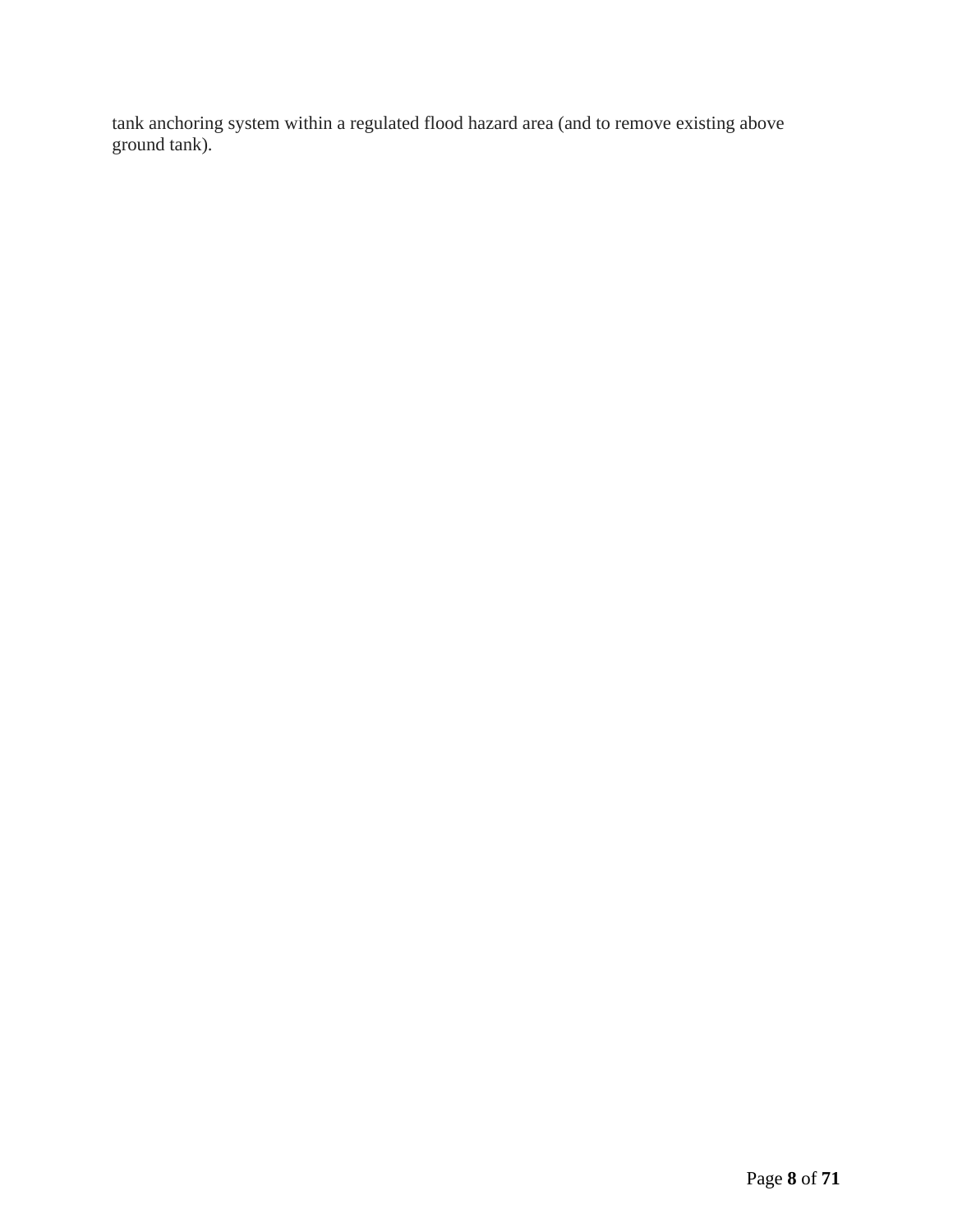## **The Planning Process**

#### <span id="page-8-0"></span>**Plan Developers**

Shawna Pinette and Bill Raymond, Threat Owl LLC., assisted the Town of Sharon with updating its Local Hazard Mitigation Plan.

| <b>Name</b>         | <b>Role / Organization</b>                    |
|---------------------|-----------------------------------------------|
| Margy Becker        | <b>Sharon Administrative Assistant</b>        |
| Nathan Potter       | Fire Chief / EMD                              |
| <b>Frank Rogers</b> | Road Foreman                                  |
| <b>Becky Owens</b>  | Emergency Coordinator / South Royalton Rescue |
| <b>Susan Root</b>   | <b>Emergency Coordinator</b>                  |
| Mary Gavin          | Selectboard Member                            |
| Kevin Gish          | <b>Selectboard Member</b>                     |
| Joseph Ronan        | Selectboard Chair                             |

#### <span id="page-8-1"></span>**Planning Committee Members**

#### <span id="page-8-2"></span>**Plan Committee Membership Solicitation**

On 2/4/2021, Threat Owl LLC. Met with Margy Becker to review the Local Hazard Mitigation Planning Process and requested names and contact information for potential committee members to revise Sharon's Hazard Mitigation Plan. Margy Becker emailed town officials, including members of the 2016 Hazard Mitigation Planning Team, to request their involvement. Threat Owl LLC. provided a prosed schedule to the Town of Sharon and met with Planning Team members until the Local Hazard Mitigation Plan was adopted by the Selectboard.

#### <span id="page-8-3"></span>**Plan Development Process**

The Town of Sharon and Threat Owl LLC. conducted the following hazard mitigation planning meetings:

- 1. 12/14/20: Select board Introductory Meeting.
- 2. 2/4/21: Planning Kick-Off Meeting
- 3. 3/26/21: Previous Mitigation Review Meeting
- 4. 3/29/21: Town Capability Review Meeting
- 5. 4/22/21: Hazard Scoring Review Meeting
- 6. 5/20/21: 2021 Hazard Mitigation Actions Review Meeting
- 7. 6/28/21: 2021 Hazard Mitigation Plan Review Meeting

Threat Owl LLC. and Margy Becker also conducted frequent phone calls and email exchanges to review Plan sections and data. Threat Owl LLC. also consulted with Vermont Emergency Management, Caroline Massa, for her subject matter expertise on hazard mitigation. The following represents avenues taken to draft the Sharon Local Hazard Mitigation Plan: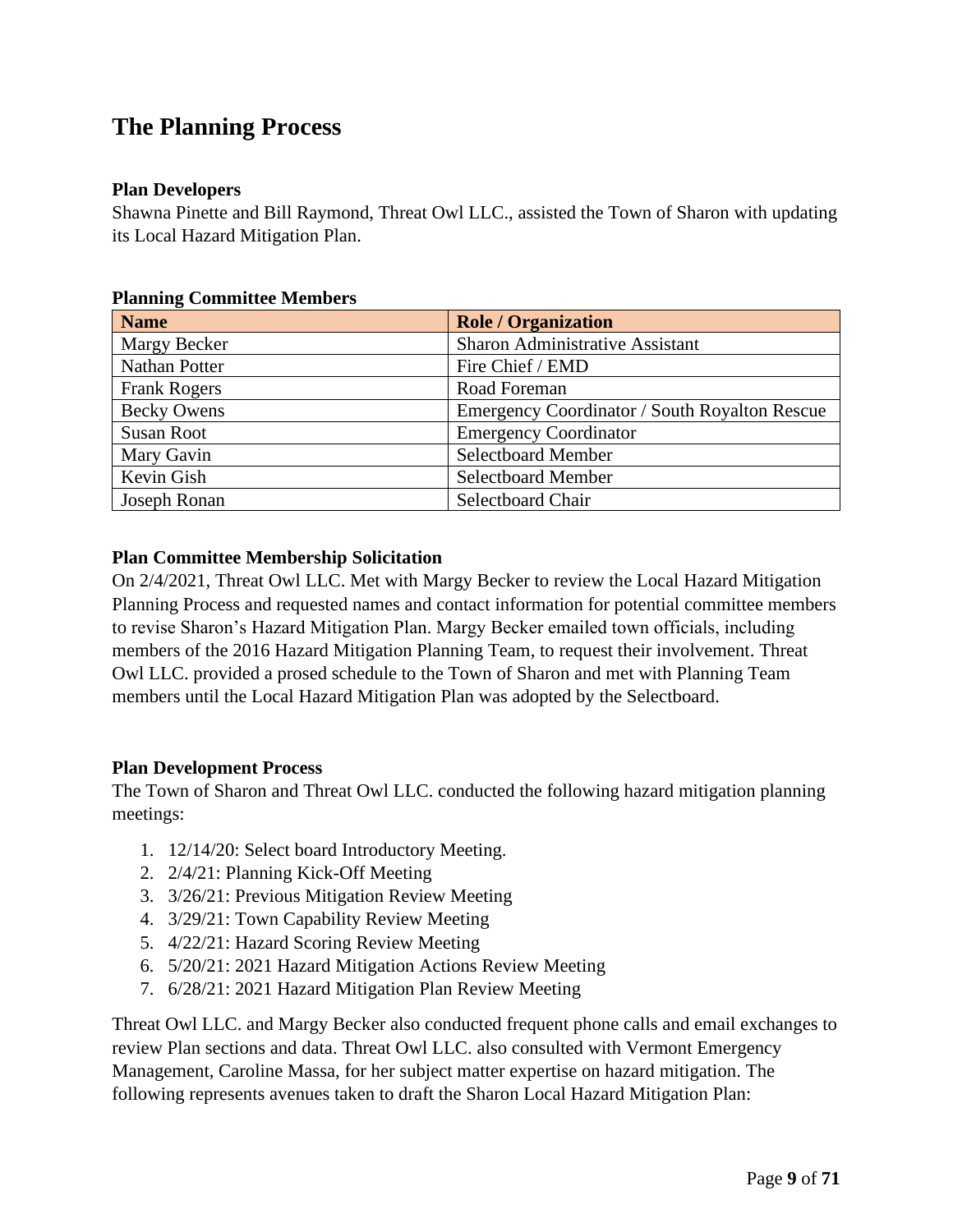- **\*12/14/20:** Bill Raymond, Threat Owl LLC., attended the Sharon Selectboard Meeting to provide an overview of Threat Owl and the proposed Planning Process. No public comments were received.
	- o **The public meeting was noticed via:**
		- Hard copy notices posted in town at three locations.
		- Posted on the Sharon website
		- Posted to the Sharon Listserv
		- Posted on the Sharon Community Facebook page
		- Emailed to various distribution lists (boards/commissions/meeting participants)
- **2/4/21:** Shawna Pinette and Bill Raymond, Threat Owl LLC., met with Margy Becker to review the Local Hazard Mitigation Planning Process and requested names and contact information for potential committee members to revise Sharon's Hazard Mitigation Plan. Margy Becker emailed town officials, including members of the 2010 Hazard Mitigation Planning Team, to request their involvement.
- **3/26/21:** Shawna Pinette and Bill Raymond, Threat Owl LLC., met with Margy Becker to review and status the previous (2009 and 2015) Mitigation Actions. Margy Becker met with various town officials to confirm information and the status of various projects.
- **\*3/29/21:** Public meeting rescheduled until 3/30/21 due to power outages throughout the Town.
	- o **The public meeting was noticed via:**
		- Hard copy notices posted in town at three locations.
		- Posted on the Sharon website
		- Posted to the Sharon Listserv
		- Posted on the Sharon Community Facebook page
		- Emailed to various distribution lists (boards/commissions/meeting participants)
- **\*3/30/21:** Shawna Pinette and Bill Raymond, Threat Owl LLC., met with the larger Planning Team to review and status the Town's Capabilities for implementing Mitigation Strategies. The team reviewed and updated this section of the plan to reflect the most current information. No public comments were received.
	- o **The public meeting was noticed via:**
		- Hard copy notices posted in town at three locations.
		- Posted on the Sharon website
		- Posted to the Sharon Listserv
		- Posted on the Sharon Community Facebook page
		- Emailed to various distribution lists (boards/commissions/meeting participants)
- **\*4/22/21:** Shawna Pinette and Bill Raymond, Threat Owl LLC., met with the larger Planning Team to review and status the Community Vulnerability by Hazard Section. The team reviewed and updated this section of the plan to reflect the most current information. No public comments were received.
	- o **The public meeting was noticed via:**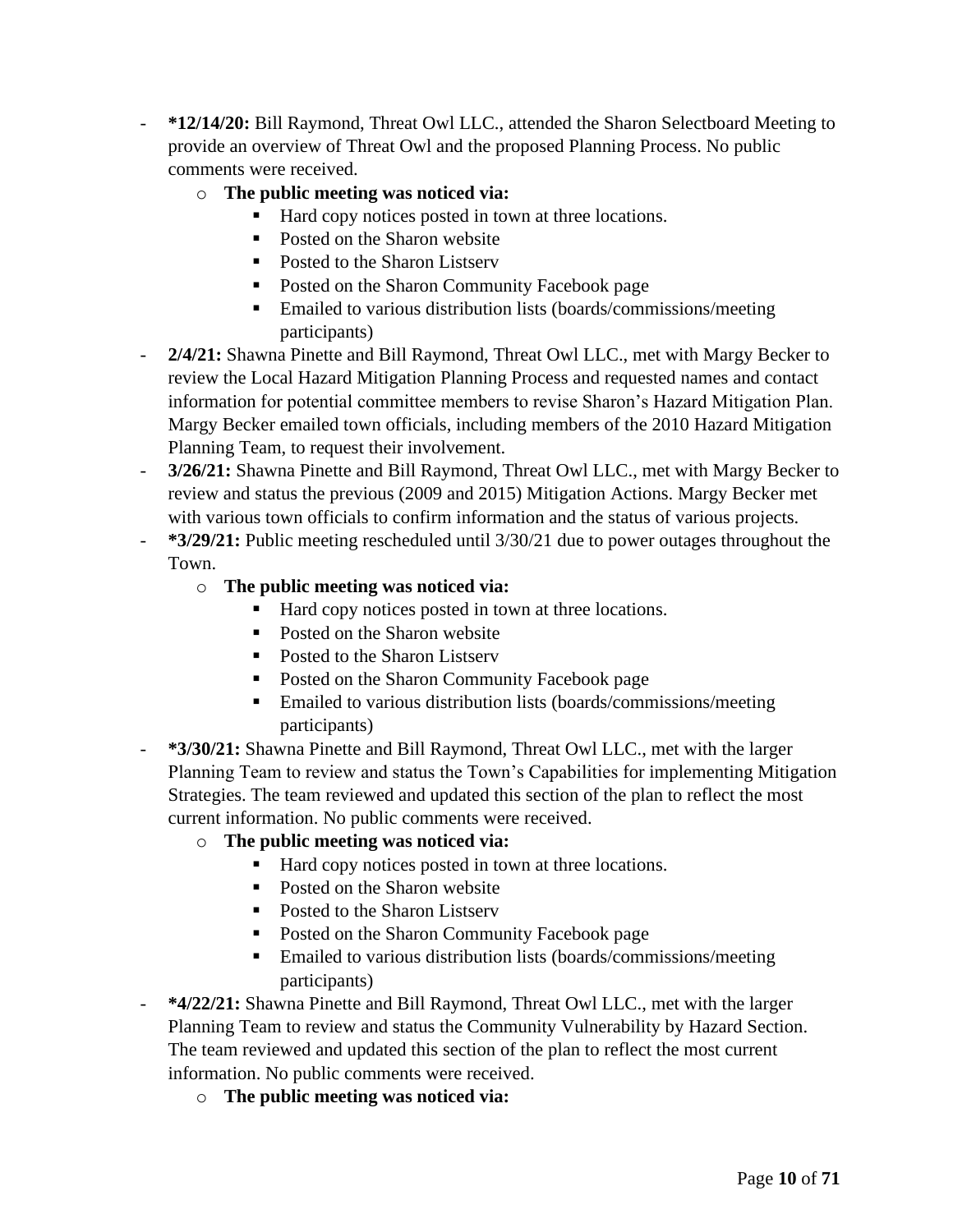- Hard copy notices posted in town at three locations.
- Posted on the Sharon website
- Posted to the Sharon Listserv
- Posted on the Sharon Community Facebook page
- **Emailed to various distribution lists (boards/commissions/meeting)** participants)
- **\*5/13/21:** Public meeting rescheduled until 5/20/21 to allow for greater participation.
	- o **The public meeting was noticed via:**
		- Hard copy notices posted in town at three locations.
		- Posted on the Sharon website
		- Posted to the Sharon Listserv
		- Posted on the Sharon Community Facebook page
		- Emailed to various distribution lists (boards/commissions/meeting participants)
- **\*5/20/21:** Shawna Pinette and Bill Raymond, Threat Owl LLC., met with the larger Planning Team to review the Hazard Mitigation Actions, Goals and Town Strategies. The team reviewed and updated this section of the plan to reflect the most current information. No public comments were received.
	- o **The public meeting was noticed via:**
		- Hard copy notices posted in town at three locations.
		- Posted on the Sharon website
		- Posted to the Sharon Listserv
		- Posted on the Sharon Community Facebook page
		- Emailed to various distribution lists (boards/commissions/meeting participants)
- **6/28/21:** Shawna Pinette and John Broker-Campbell, Southern Region Floodplain Manager, discussed the White River Watershed mapping project and how it would potentially impact the 2021 Sharon Hazard Mitigation Plan.
- **\*6/28/21:** Shawna Pinette and Bill Raymond, Threat Owl LLC. provided an overview of the plan updates to the Town of Sharon. The Plan summary was reviewed.
	- o **The public meeting was noticed via:**
		- Hard copy notices posted in town at three locations.
		- Posted on the Sharon website
		- Posted to the Sharon Listserv
		- Posted on the Sharon Community Facebook page
		- Emailed to various distribution lists (boards/commissions/meeting participants)
- A copy of the Plan was sent to the neighboring towns of Norwich, Royalton, Pomfret, and Strafford for review and input. No comments or concerns were noted by the towns.

\*Denotes a public meeting.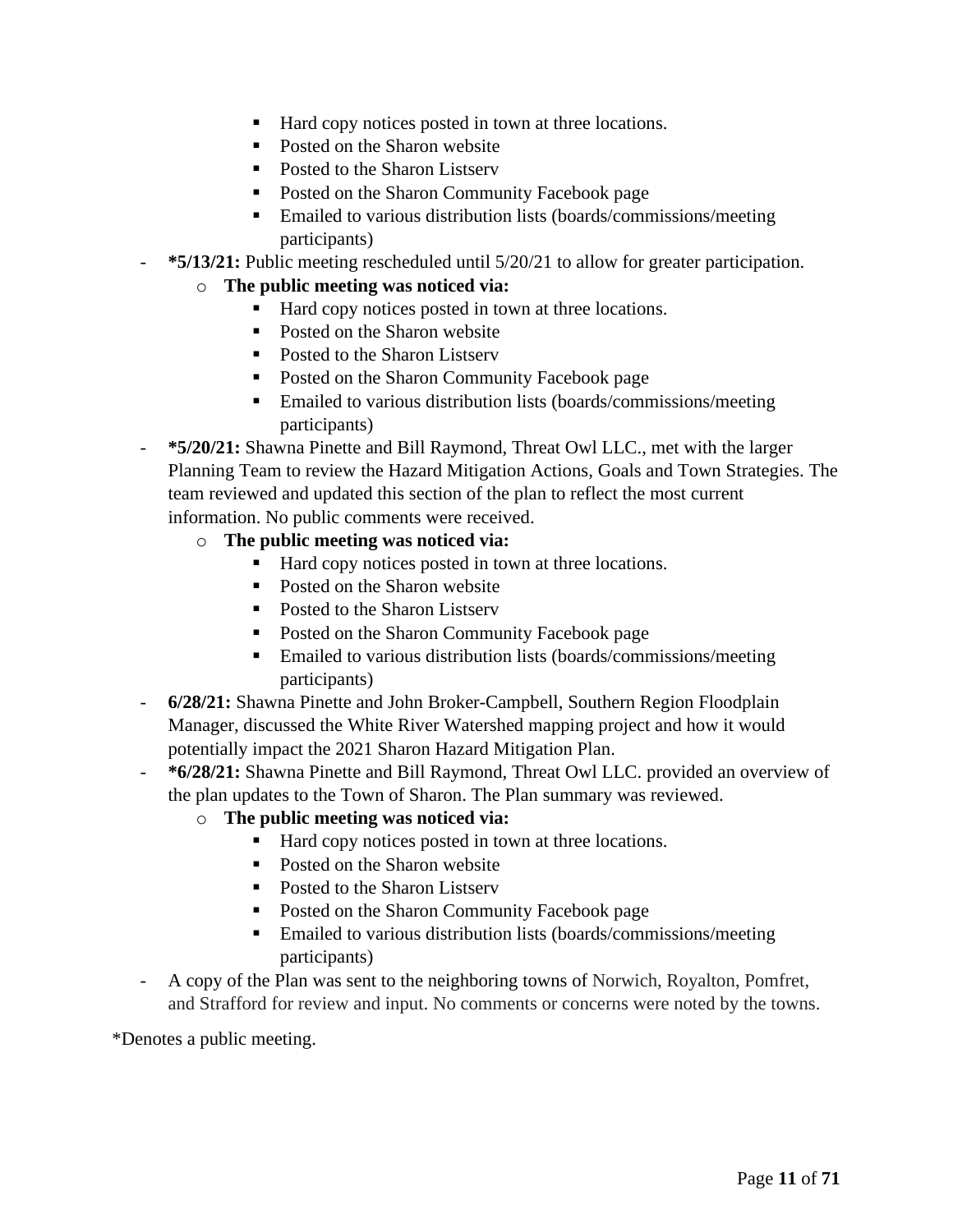#### <span id="page-11-0"></span>**Planning Process External Involvement**

To ensure public, neighboring community and local and regional agency input, the Town of Sharon publicly noticed meetings by the following methods:

- Hard copy notices posted in town at three locations.
- Posted on the Sharon website
- Posted to the Sharon Listserv
- Posted on the Sharon Community Facebook page
- Emailed to various distribution lists (boards/commissions/meeting participants)

The public, neighboring communities and local and regional agencies were provided multiple opportunities to participate in the update and review of the Sharon Hazard Mitigation Plan.

#### <span id="page-11-1"></span>**Review of Existing Plans, Studies, Reports and Technical Information**

The following documents were reviewed and referenced during the Sharon Hazard Mitigation Plan update process:

- **State of Vermont Hazard Mitigation Plan, 2018**
	- o The Town reviewed the State's Hazard Scoring.
- **State of Vermont Hazard Mitigation Website**
	- o The State's website was referenced and reviewed throughout the update process.
- **Sharon Hazard Mitigation Plan, 2015** 
	- o This Plan was referenced extensively during the update process.
- **Sharon Town Plan, 2021 (currently being updated)**
	- o This Plan was referenced during the Town's Capability review meeting and provided an overview for the Threat Owl Staff with background information on the community.
- **Sharon Subdivision Regulation, 2016**
	- o The Subdivision Regulations were referenced when completing the Flood/Flash Flood/Fluvial Erosion section of this Plan.
- **Sharon Flood Hazard Area Bylaws, 2010**
	- o The Bylaws were referenced when completing the Flood/Flash Flood/Fluvial Erosion section of this Local Hazard Mitigation Plan.
- **River Corridor Plan for the White River and Tributaries in Sharon, VT (Sharon's Phase II Stream Assessment), 2010**
	- o The River Corridor Plan was referenced when completing the Flood/Flash Flood/Fluvial Erosion section of this Plan.
- **Sharon Local Emergency Operations Plan, 2020** 
	- o This Plan was referenced during the Town's Capability review meeting.
- **Flood Insurance Rate Map (FIRM), 2007**
	- o The FIRM was referenced when completing the Flood/Flash Flood/Fluvial Erosion section of this Plan.
- **Sharon Town Road and Bridge Standards, 2019**
	- o The Town Road and Bridge Standards was referenced when completing the Flood/Flash Flood/Fluvial Erosion section of this Plan.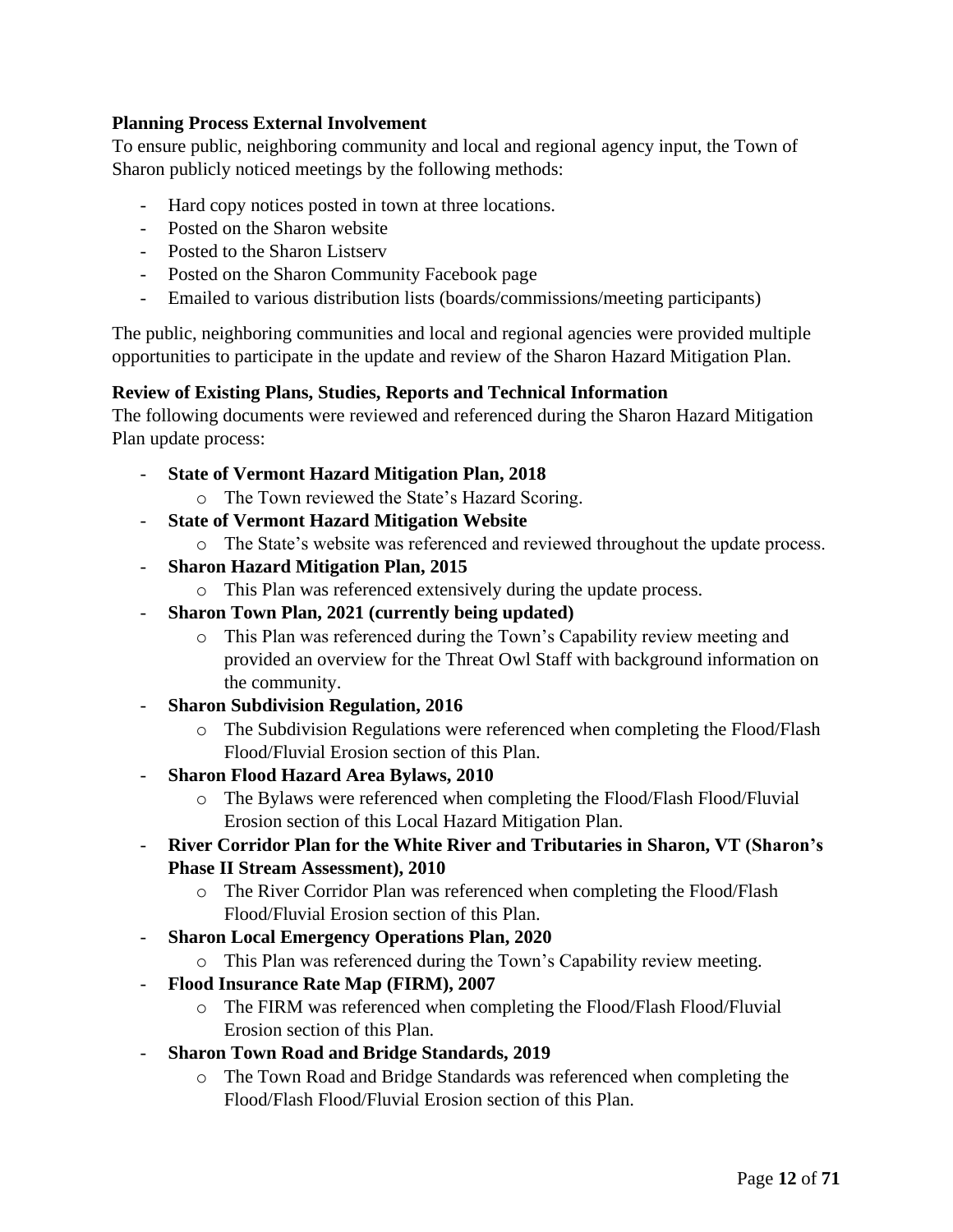#### - **Sharon Culvert Inventory List, 2015**

- o The Sharon Culvert Inventory List was referenced when completing the Flood/Flash Flood/Fluvial Erosion section of this Plan.
- **FEMA Hazard Mitigation Guidance Documents**
	- o Various FEMA guidance documents were referenced throughout the planning process to help generate ideas, review best practices and for public outreach ideas.

#### <span id="page-12-0"></span>**Town Capabilities for Implementing Mitigation Strategies**

The Town of Sharon is currently engaged in the following on-going hazard mitigation program, projects, and activities. These program, projects and activities have been reviewed and updated since the 2016 Hazard Mitigation Plan to address any changes that have occurred.

| <b>Category</b>                                              | <b>Type of Existing Authority /</b><br><b>Policy / Program / Action</b>                                              | <b>Resources: Staffing &amp;</b><br><b>Funding</b>                                                                    | <b>Ability to Expand/Improve on</b>                                                                                                                                                                                                                                                                                                              |
|--------------------------------------------------------------|----------------------------------------------------------------------------------------------------------------------|-----------------------------------------------------------------------------------------------------------------------|--------------------------------------------------------------------------------------------------------------------------------------------------------------------------------------------------------------------------------------------------------------------------------------------------------------------------------------------------|
| <b>Community</b><br><b>Preparedness</b><br><b>Activities</b> | Program—Annual update of<br>Sharon's Local Emergency<br>Operations Plan (LEOP). Last<br>updated and adopted in 2020. | Updated by the Town.<br>Administrative<br>Assistant, assistance<br>from TRORC and<br>funding from Vermont<br>DEMHS.   | This document is reviewed and<br>updated each year to ensure that the<br>contact information of emergency<br>response personnel is up to date.<br>This information is then sent to<br>Vermont Emergency Management<br>and Homeland Security (VEMHS)<br>for their records. The current<br>program works well, no need to<br>expand or improve on. |
|                                                              | Completed Action-<br>Designated Red Cross<br>Shelter-located at the Sharon<br>Fire Station and Sharon<br>Elementary  | Staff time from select<br>board assistant and<br>emergency co<br>coordinators. Funding<br>from American Red<br>Cross. | This is a one-time action. There is<br>currently no need to expand on it.                                                                                                                                                                                                                                                                        |
|                                                              | Completed Action—Town<br>officers certified in ICS-100<br>level Training (Introductory)                              | Volunteer time from<br>town officials. Funding<br>from FEMA.                                                          | There is a need for constant renewed<br>training as elected officials change.                                                                                                                                                                                                                                                                    |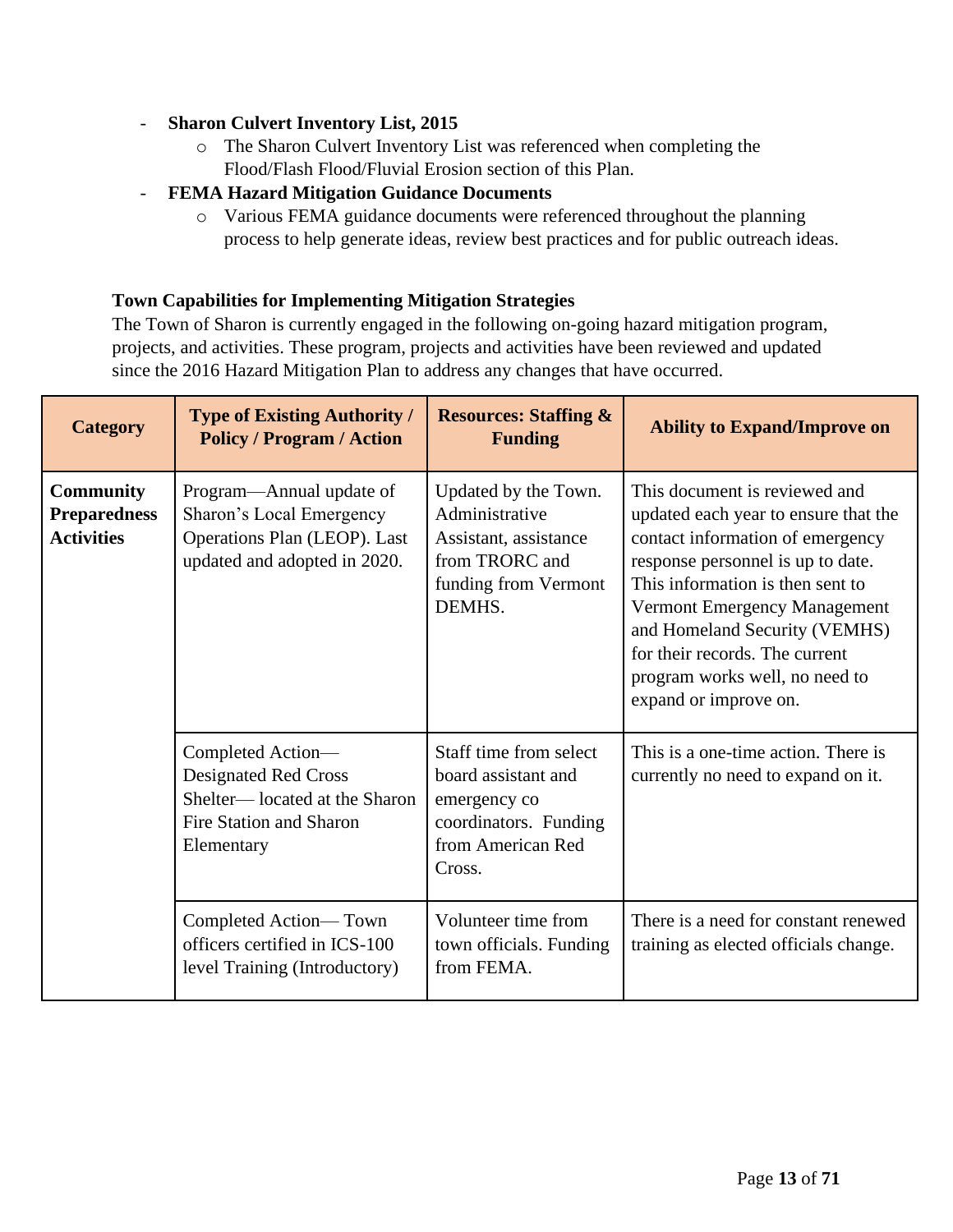| <b>Category</b>                     | <b>Type of Existing Authority /</b><br><b>Policy / Program / Action</b>                                                                                                                                                                                                                                                                                                                                                                                                                                                                                                                                                                                                                                             | <b>Resources: Staffing &amp;</b><br><b>Funding</b>                                                                                                                        | <b>Ability to Expand/Improve on</b>                                                                                                                                                                                                                                                                                                                                                                                                                                                                    |
|-------------------------------------|---------------------------------------------------------------------------------------------------------------------------------------------------------------------------------------------------------------------------------------------------------------------------------------------------------------------------------------------------------------------------------------------------------------------------------------------------------------------------------------------------------------------------------------------------------------------------------------------------------------------------------------------------------------------------------------------------------------------|---------------------------------------------------------------------------------------------------------------------------------------------------------------------------|--------------------------------------------------------------------------------------------------------------------------------------------------------------------------------------------------------------------------------------------------------------------------------------------------------------------------------------------------------------------------------------------------------------------------------------------------------------------------------------------------------|
|                                     | Program-<br>Participation/attendance in the<br><b>Local Emergency Planning</b><br>Committee District 12 (LEPC<br>12)                                                                                                                                                                                                                                                                                                                                                                                                                                                                                                                                                                                                | Volunteer time from<br>the Sharon Emergency<br>Management<br>Coordinator(s);<br>meetings convened by<br>TRORC. Funding from<br>Vermont DEMHS.                             | No need to expand or improve on<br>attendance, as it is satisfactory.                                                                                                                                                                                                                                                                                                                                                                                                                                  |
|                                     | Program - Implementation of<br>the Incident Command (IC)<br><b>Coordination Team</b>                                                                                                                                                                                                                                                                                                                                                                                                                                                                                                                                                                                                                                | Volunteer time from<br>town officials.                                                                                                                                    | IC Coordination Team convened to<br>respond to the COVID-19 Pandemic.<br>The team will continue to meet after<br>the conclusion of the COVID-19<br>Pandemic to discuss critical local<br>equipment, teams, and plans.                                                                                                                                                                                                                                                                                  |
| <b>Insurance</b><br><b>Programs</b> | Authority/Program-<br>participation in National Flood<br>Insurance Program (NFIP).<br>The Town participates and<br>complies with the NFIP<br>through them. Enforcement of<br>the Flood Hazard Area Bylaw,<br>which was last adopted on<br>12/06/2010. The bylaw<br>addresses/prohibits<br>development in the FEMA<br>inundation ZONE A; allows<br>certain development activities<br>upon conditional use approval,<br>within the fluvial erosion zone<br>(now called by the State as the<br>river corridor). The Sharon<br>Development Review Board<br>presides over Conditional Use<br>hearings. A permit is required<br>for all development in all<br>regulated flood hazard areas.<br>Sharon's Flood Hazard Area | A contracted individual<br>serves as the NFIP.<br>Administrator.<br>Assistance from<br><b>TRORC</b> and Vermont<br>ANR. Funding from<br>local resources-annual<br>budget. | Sharon's initial Flood Hazard<br>Boundary Map was identified on<br>02/04/77 and their initial and current<br>Flood Insurance Rate Map (FIRM)<br>is dated 09/28/07. Please note that<br>elevation was not included on this<br>map. The Town's FIRM and Flood<br>Insurance Study (FIS) has been<br>updated, and the current effective<br>date for both is 09/28/07. The Flood<br>Hazard Area Bylaw is kept up to-<br>date and to regulate new<br>development in the Special Flood<br>Hazard Area (SFHA). |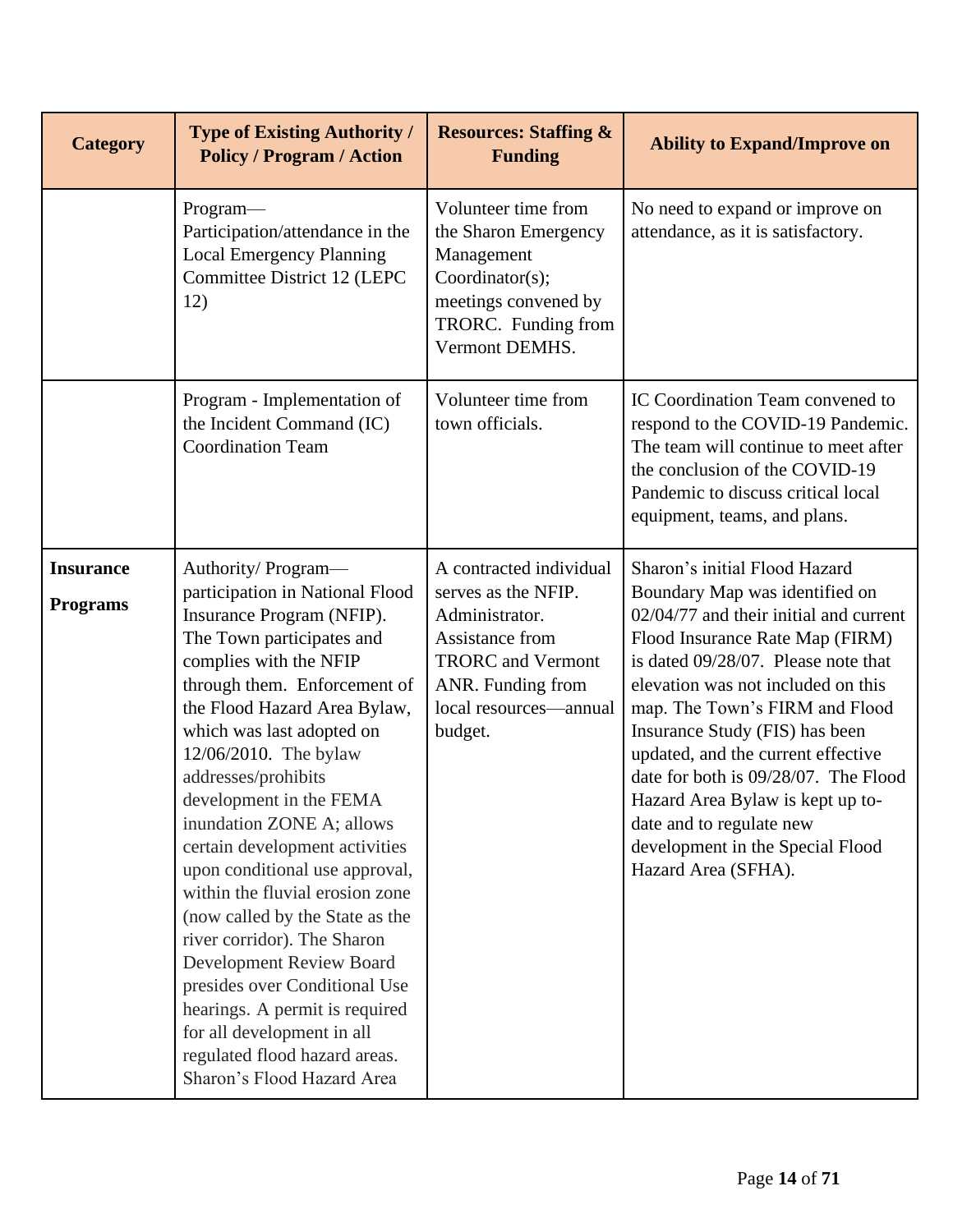| <b>Category</b> | <b>Type of Existing Authority /</b><br><b>Policy / Program / Action</b> | <b>Resources: Staffing &amp;</b><br><b>Funding</b> | <b>Ability to Expand/Improve on</b> |
|-----------------|-------------------------------------------------------------------------|----------------------------------------------------|-------------------------------------|
|                 | Bylaw regulates both the                                                |                                                    |                                     |
|                 | Federal Special Flood Hazard                                            |                                                    |                                     |
|                 | Area (SFHA), the state Fluvial                                          |                                                    |                                     |
|                 | Erosion Hazard (FEH) Zone,                                              |                                                    |                                     |
|                 | and stream buffers. Affected<br>flood hazard areas of concern           |                                                    |                                     |
|                 | are along Broad, Elmer's, Fay,                                          |                                                    |                                     |
|                 | High Pole, Honey, Mitchell,                                             |                                                    |                                     |
|                 | Quation, and Whitewater                                                 |                                                    |                                     |
|                 | brooks, the White River, and                                            |                                                    |                                     |
|                 | perennial and/or intermittent                                           |                                                    |                                     |
|                 | streams. The Sharon DRB                                                 |                                                    |                                     |
|                 | holds public hearings on                                                |                                                    |                                     |
|                 | applications for development                                            |                                                    |                                     |
|                 | within regulated flood hazard                                           |                                                    |                                     |
|                 | areas. After gathering facts and                                        |                                                    |                                     |
|                 | testimonies through site visit(s)                                       |                                                    |                                     |
|                 | and public hearings, the DRB                                            |                                                    |                                     |
|                 | issues decisions as to whether                                          |                                                    |                                     |
|                 | an application complies with                                            |                                                    |                                     |
|                 | the bylaw. These decisions                                              |                                                    |                                     |
|                 | may be reached during                                                   |                                                    |                                     |
|                 | "deliberative sessions" which                                           |                                                    |                                     |
|                 | are non-public sessions.                                                |                                                    |                                     |
|                 | However, the findings,                                                  |                                                    |                                     |
|                 | decisions, and permits are                                              |                                                    |                                     |
|                 | public documents filed with the                                         |                                                    |                                     |
|                 | Town. Minutes are kept of all                                           |                                                    |                                     |
|                 | conditional use review                                                  |                                                    |                                     |
|                 | hearings and testimonies of                                             |                                                    |                                     |
|                 | landowners, abutters, and the                                           |                                                    |                                     |
|                 | <b>State of Vermont Department</b>                                      |                                                    |                                     |
|                 | of Environmental Conservation                                           |                                                    |                                     |
|                 | and are archived with all                                               |                                                    |                                     |
|                 | application materials as public                                         |                                                    |                                     |
|                 | documents. The Selectboard                                              |                                                    |                                     |
|                 | has appointed an                                                        |                                                    |                                     |
|                 | Administrative Officer to                                               |                                                    |                                     |
|                 | administer and enforce its                                              |                                                    |                                     |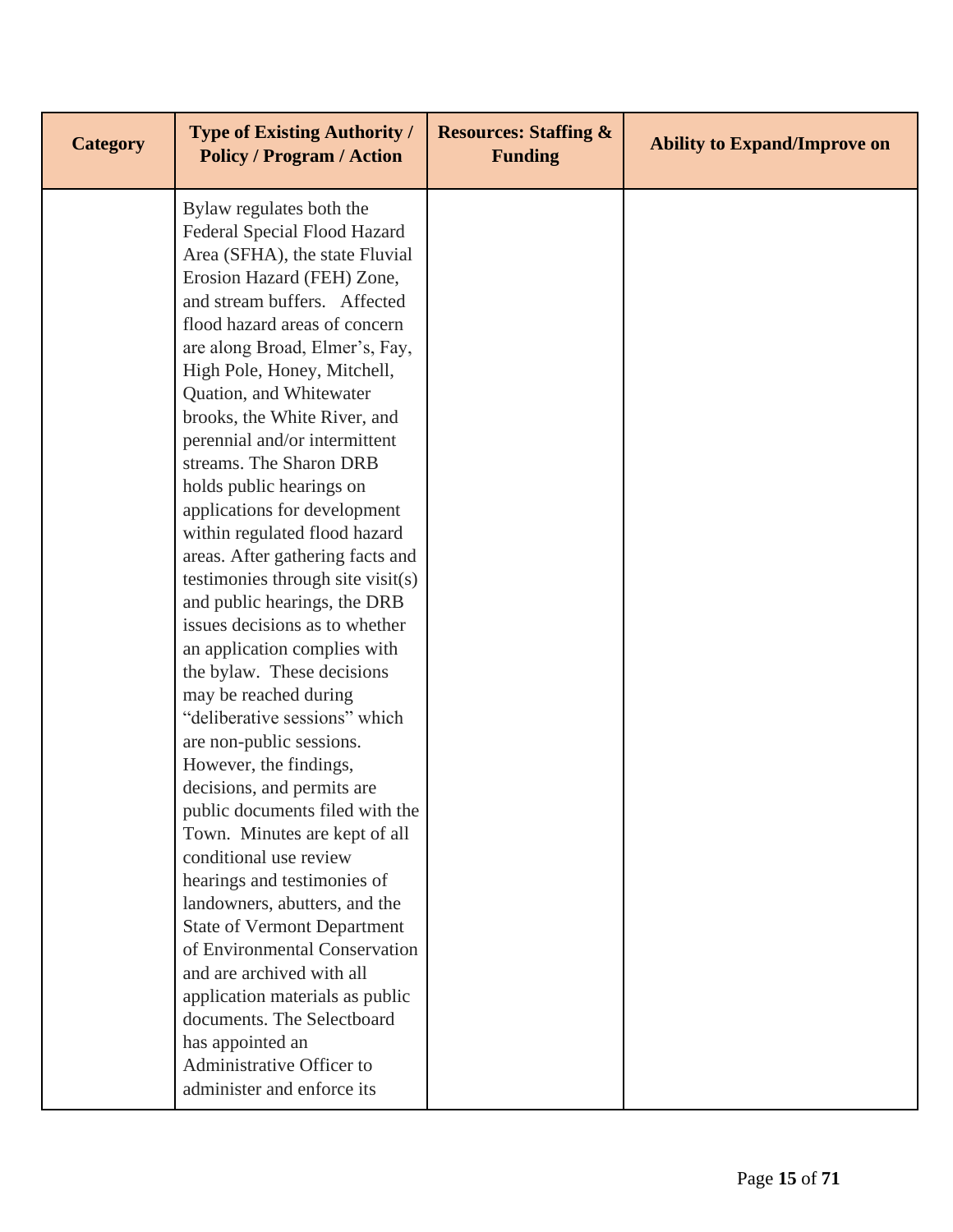| <b>Category</b>                    | <b>Type of Existing Authority /</b><br><b>Policy / Program / Action</b>                                                                                                                                 | <b>Resources: Staffing &amp;</b><br><b>Funding</b>                                                                                                                                                    | <b>Ability to Expand/Improve on</b>                                                                                                                                                                                         |
|------------------------------------|---------------------------------------------------------------------------------------------------------------------------------------------------------------------------------------------------------|-------------------------------------------------------------------------------------------------------------------------------------------------------------------------------------------------------|-----------------------------------------------------------------------------------------------------------------------------------------------------------------------------------------------------------------------------|
|                                    | Flood Hazard Bylaw and to<br>issue Flood Hazard Area<br>Permits after conditional use<br>approval by the DRB.                                                                                           |                                                                                                                                                                                                       |                                                                                                                                                                                                                             |
| <b>Land Use</b><br><b>Planning</b> | Policy/Program-Sharon<br>Town Plan Adopted on<br>04/06/2015, includes a "Flood<br>Resilience Chapter"                                                                                                   | Volunteer time from<br>the Planning<br>Commission, and<br>assistance from<br>TRORC and other state<br>agencies on specific<br>subject matter.<br>Funding from<br><b>Municipal Planning</b><br>Grants. | The Town Plan is reviewed/updated<br>every five years, as required by<br>statute. The Planning Commission<br>may expand or improve on any<br>section it deems necessary, or that is<br>required by changes in state statue. |
|                                    | Policy/Program— "River<br>Corridor Management for the<br>White River and Tributaries in<br>Sharon, VT" - Sharon's Phase<br><b>II Stream Assessment report</b><br>and appendices. Published<br>03/15/10. | Completed with staff<br>time from Fitzgerald.<br>Environmental<br>Associates LLC and<br>TRORC. Funding from<br>Vermont Department of<br>Environmental<br>Conservation                                 | There is currently no need to expand<br>or improve on this document, but it<br>should be reviewed in conjunction<br>with the Flood Hazard Bylaw and<br>Town Plan.                                                           |
|                                    | Completed Authority-Sharon<br>Flood Hazard Area Bylaws.<br>Last adopted on 12/06/2010.                                                                                                                  | Volunteer time from<br>the Planning<br>Commission, and<br>assistance from<br><b>TRORC</b> and Vermont<br><b>Agency of Natural</b><br>Resources. Funding                                               | During the Town Plan review/update<br>period, the Flood Hazard Area<br>Bylaws are also reviewed and<br>updated if needed.                                                                                                   |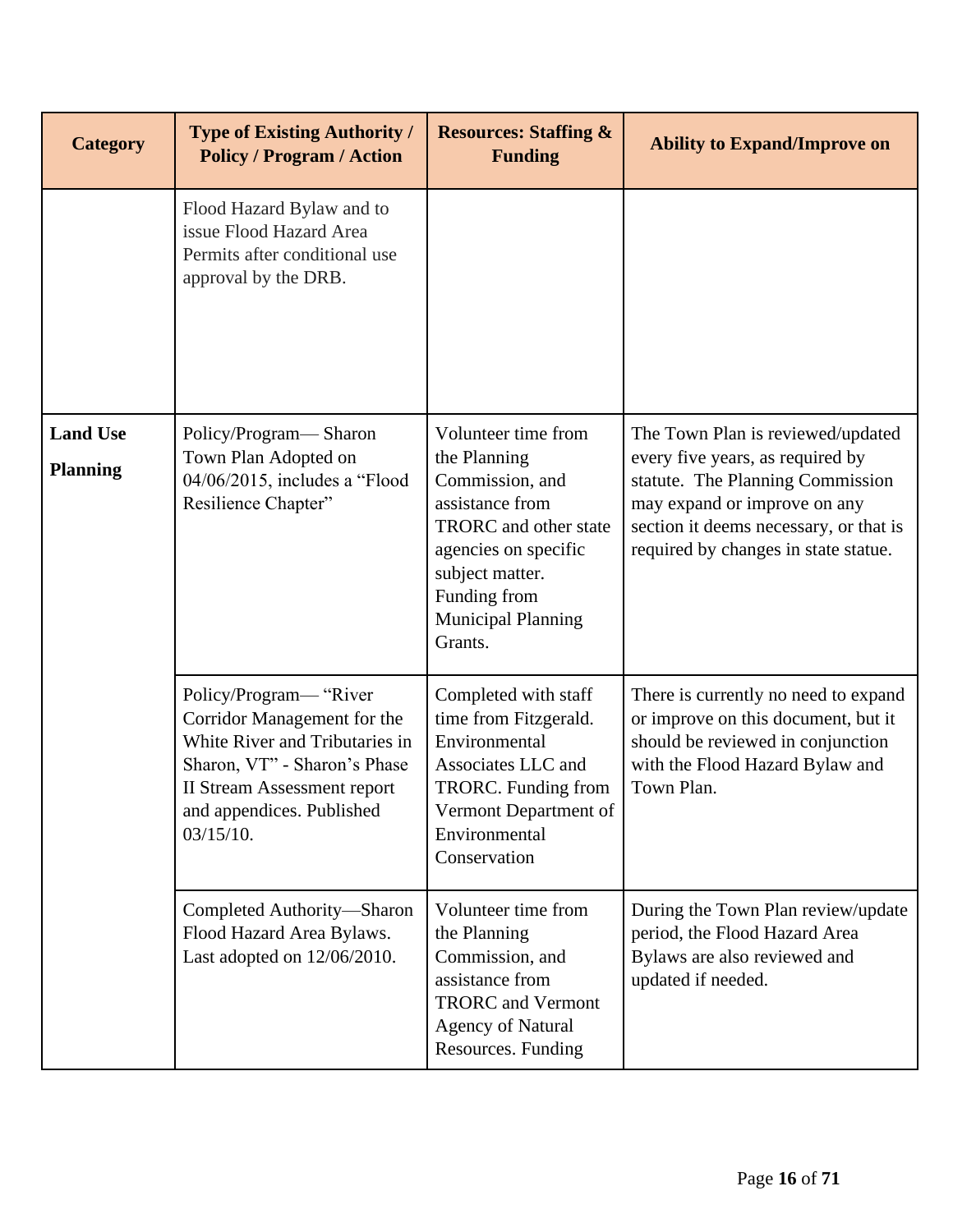| <b>Category</b>                                                                                                | <b>Type of Existing Authority /</b><br><b>Policy / Program / Action</b>   | <b>Resources: Staffing &amp;</b><br><b>Funding</b>                                                                                                                  | <b>Ability to Expand/Improve on</b>                                                                                                                                                                                                                                                                                        |
|----------------------------------------------------------------------------------------------------------------|---------------------------------------------------------------------------|---------------------------------------------------------------------------------------------------------------------------------------------------------------------|----------------------------------------------------------------------------------------------------------------------------------------------------------------------------------------------------------------------------------------------------------------------------------------------------------------------------|
|                                                                                                                |                                                                           | from Municipal<br>Planning Grants.                                                                                                                                  |                                                                                                                                                                                                                                                                                                                            |
|                                                                                                                | Authority-Sharon<br>Subdivision Regulations.<br>Adopted in 2016.          | Volunteer time from<br>the Planning<br>Commission. Funding<br>from Municipal<br>Planning Grants.                                                                    | The Subdivision Regulations may be<br>updated when deemed appropriate<br>by the Selectboard. Currently, there<br>is no need to expand or improve on<br>these regulations.                                                                                                                                                  |
| <b>Hazard</b><br>Control &<br><b>Protection of</b><br><b>Critical</b><br><b>Infrastructure</b><br>& Facilities | Policy/Program-Sharon<br>Hazard Mitigation Plan.<br>Adopted on 6/20/2016. | Updated with volunteer<br>time from local<br>officials and assistance<br>from TRORC and<br>Vermont DEMHS.<br>Funding from<br>DEMHS/FEMA.                            | The 2021 Sharon Local Hazard<br>Mitigation Plan will replace the<br>2015 Plan. Future iterations of the<br>Town's LHMP will be updated by<br>the Town at least every five years.                                                                                                                                           |
|                                                                                                                | Authority-2019 Town Road<br>and Bridge Standards.                         | Adopted by the<br>Selectboard,<br>implemented by the<br>Road Foreman, and<br>assistance from<br>TRORC. Funding from<br>VTrans and the local<br>budget to implement. | Specifies minimum construction<br>standards for roadway, ditches,<br>culverts and bridges and guardrails.<br>VTrans updates the Town Road and<br>Bridge Standards on a regular basis.<br>The Town has the authority to<br>require above-and-beyond what is<br>written in the policy. Needs to be<br>recertified each year. |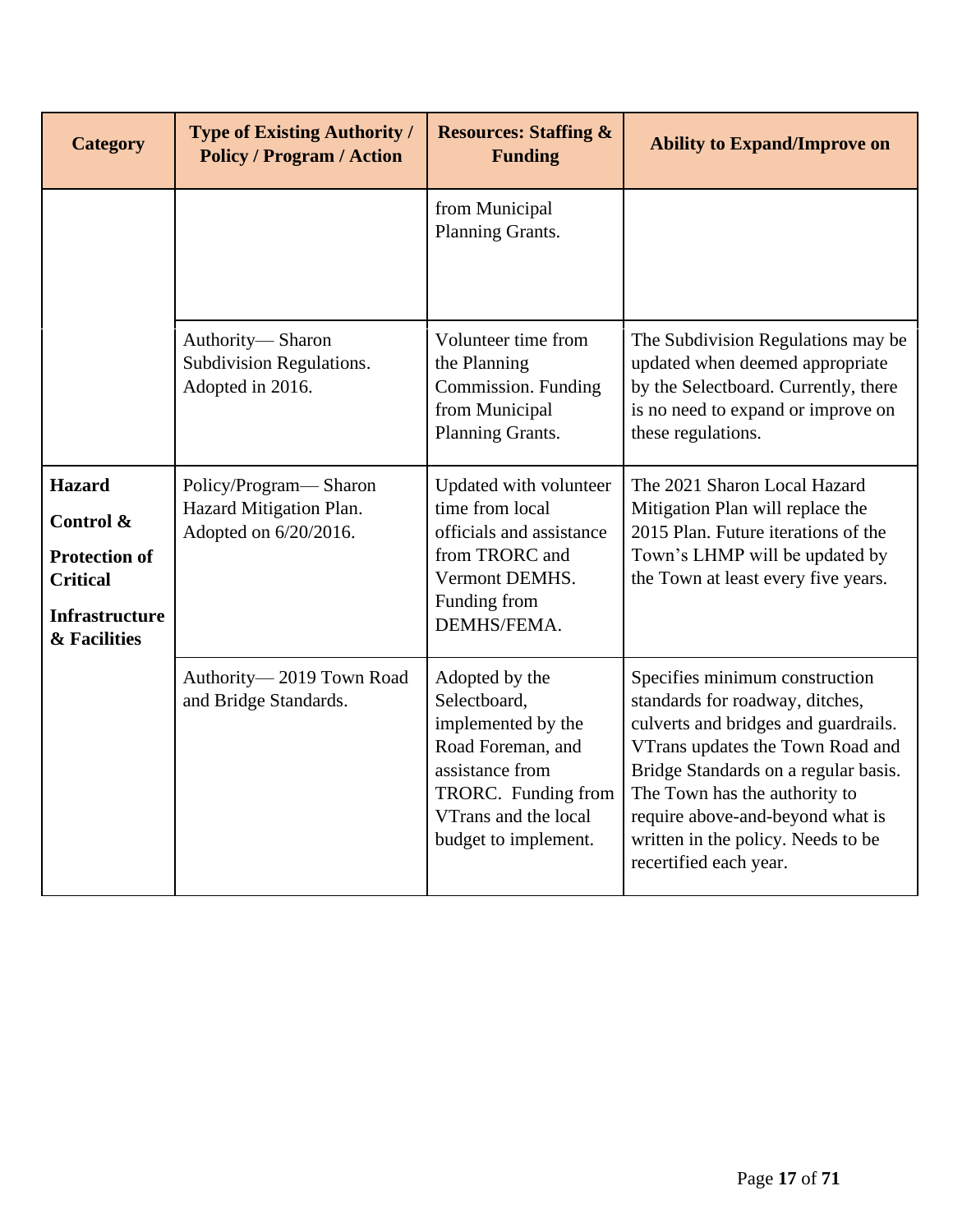| <b>Category</b> | <b>Type of Existing Authority /</b><br><b>Policy / Program / Action</b>                                                                                                                                                                                                                                                                                                                                                                                                                                   | <b>Resources: Staffing &amp;</b><br><b>Funding</b>                                                                                                                                               | <b>Ability to Expand/Improve on</b>                                                                                                                                                                                                                                                                                                       |
|-----------------|-----------------------------------------------------------------------------------------------------------------------------------------------------------------------------------------------------------------------------------------------------------------------------------------------------------------------------------------------------------------------------------------------------------------------------------------------------------------------------------------------------------|--------------------------------------------------------------------------------------------------------------------------------------------------------------------------------------------------|-------------------------------------------------------------------------------------------------------------------------------------------------------------------------------------------------------------------------------------------------------------------------------------------------------------------------------------------|
|                 | Program/Action-Home<br><b>Buyouts</b>                                                                                                                                                                                                                                                                                                                                                                                                                                                                     | <b>Staff time from Town</b><br><b>Selectboard Assistant</b><br>and volunteer time<br>from other Town<br>officials.<br>Administrative<br>assistance from<br>TRORC. Funding from<br>HMGP and CDBG. | Greens Mobile Home Park restored<br>to passive use.                                                                                                                                                                                                                                                                                       |
|                 | Staff time from the<br>Program—Projects with White<br>White River<br>River Partnership for riparian<br>buffers, other water quality<br>Partnership and the<br>Selectboard<br>improvement projects<br><b>Assistant/other Town</b><br>Office staff; possibility<br>for volunteer hours or<br>town match<br>requirements (based on<br>grant). Permission/buy<br>in from private<br>landowners for some<br>projects. Funding (state<br>and federal) sought and<br>obtained by the White<br>River Partnership. |                                                                                                                                                                                                  | The White River Partnership, in<br>coordination with the Town of<br>Sharon has completed several water<br>quality improvement projects in the<br>past and continues to do so. There is<br>no need to expand or improve on<br>this program, as needs are identified<br>and then funding is sought to<br>implement the appropriate project. |
|                 | Program—Culvert inventory<br>completed in November 2015<br>for the Town of Sharon. This<br>inventory includes<br>georeferenced locations and<br>attributes for all culverts/drop<br>inlets in Sharon. The Town<br>received targeted assistance in<br>the culvert inventory and                                                                                                                                                                                                                            | Staff time from the<br>Sharon Road Foreman;<br>assistance from<br>TRORC. Funding from<br>Better Backroads grant;<br>local personnel time.                                                        | The Town will use the culvert<br>inventory to further its culvert<br>mitigation improvement program<br>and seeking funding through various<br>sources for implementation projects.<br>Routine in house updates occur on<br>an on-going basis. There is no need<br>to expand or improve on this<br>program currently.                      |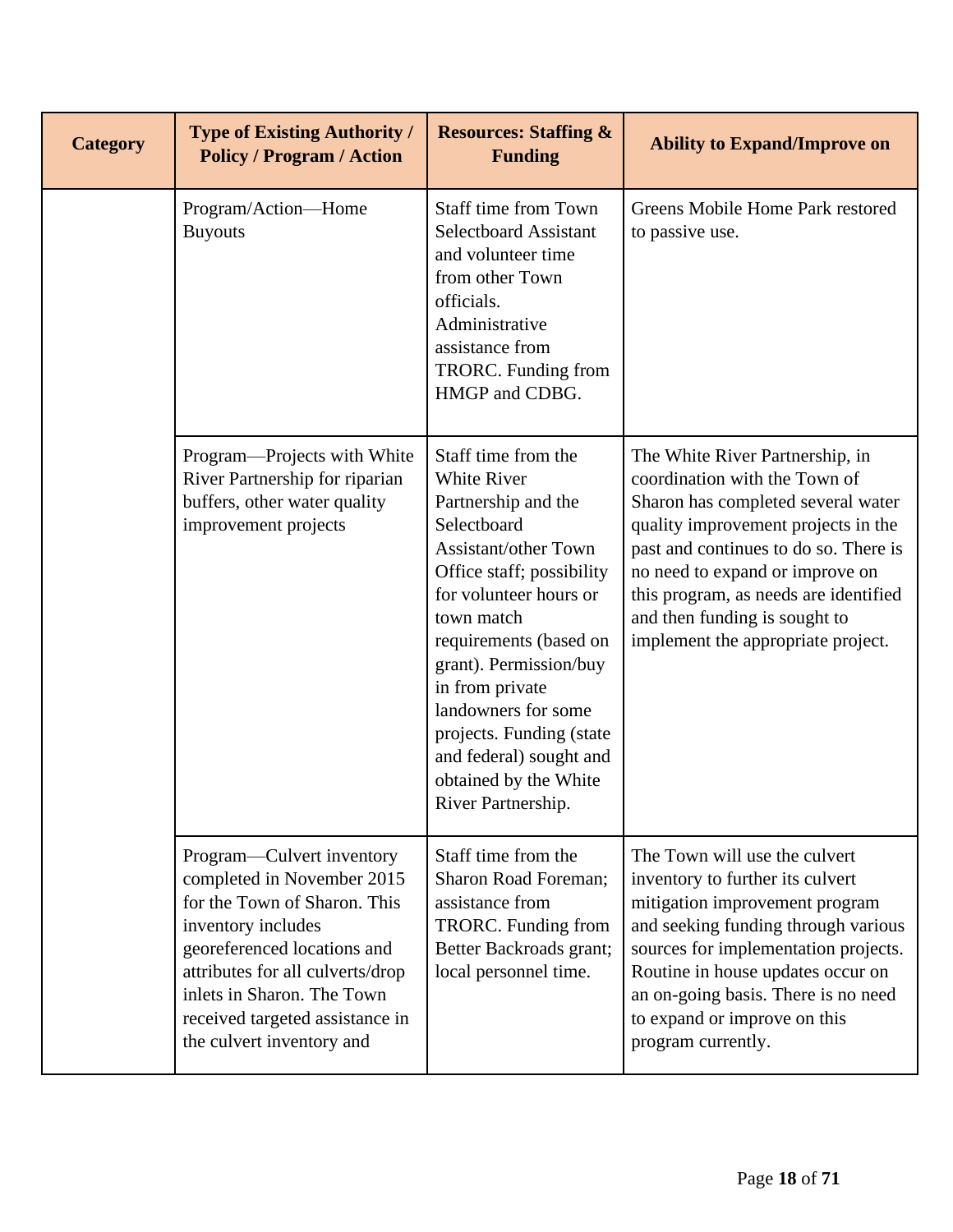| <b>Category</b>                         | <b>Type of Existing Authority /</b><br><b>Policy / Program / Action</b>                                                    | <b>Resources: Staffing &amp;</b><br><b>Funding</b>                                                                                                                                                                                                                                                                       | <b>Ability to Expand/Improve on</b>                                                          |
|-----------------------------------------|----------------------------------------------------------------------------------------------------------------------------|--------------------------------------------------------------------------------------------------------------------------------------------------------------------------------------------------------------------------------------------------------------------------------------------------------------------------|----------------------------------------------------------------------------------------------|
|                                         | specific priority projects were<br>identified.                                                                             |                                                                                                                                                                                                                                                                                                                          |                                                                                              |
| Education/<br><b>Public</b><br>Outreach | Action— Use of Town website<br>and listserv                                                                                | Staff time from the<br><b>Selectboard Assistant</b><br>and other town<br>officials. Funding from<br>local budgets.                                                                                                                                                                                                       | This is an ongoing action, and there<br>is a need to expand on the use.                      |
|                                         | Action — Public outreach<br>associated with Red Cross<br>Shelter designation                                               | <b>Staff time from Town</b><br>Office personnel;<br>volunteer time from<br>meeting attendees.<br>Funding from the<br>American Red Cross.                                                                                                                                                                                 | This was a one-time action, and<br>there is no need to expand or<br>improve on it currently. |
|                                         | Completed Action-<br><b>Community Recovery</b><br>Partnership Meeting. Meeting<br>held on Jan. 17, 2012, in<br>Sharon, VT. | Organized by the State<br>of Vermont and<br>partnering<br>organizations for the<br>following towns-<br>Sharon, Royalton,<br>Bethel, and<br>Randolph-in the<br>aftermath of Tropical<br>Storm Irene (Aug.<br>2011). Staff and<br>volunteer time; funding<br>from the State of<br>Vermont and partnering<br>organizations. | This was a one-time action, and<br>there is no need to expand or<br>improve upon it.         |

#### <span id="page-18-0"></span>**Plan Maintenance**

The Town will monitor, evaluate, and update this Local Hazard Mitigation Plan annually at an April Selectboard meeting, at the same time it is reviewing and updating its Local Emergency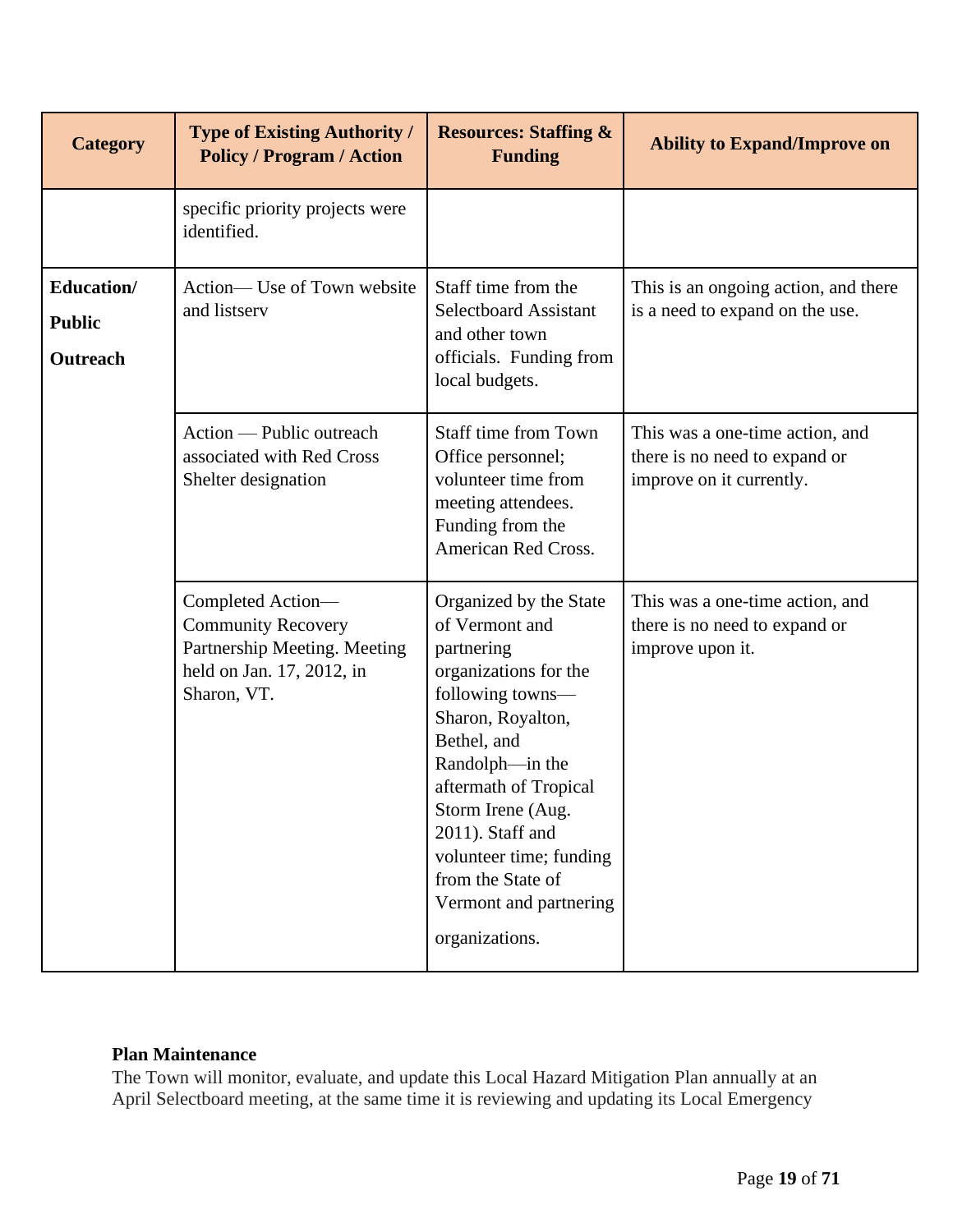Management Plan. Updates and evaluation of this Plan by the Selectboard, Emergency Coordinators, and Emergency Management Director will also occur within three months after every federal disaster declaration directly impacting the Town of Sharon and in accordance with the graphic in Appendix C "Fluvial Map of Sharon". Public notice of this meeting will include physical postings of the meeting agenda in more than two locations and electronic notifications on the Sharon listserv, town website, Sharon Community Facebook page, and via email distribution groups. When the Plan is evaluated, the Selectboard will consider the Plan's effectiveness, and it will document progress (or lack thereof) in implementing proposed mitigation strategies. Public comments from local officials and residents will be solicited during this evaluation process, and they will be incorporated into Plan revisions where relevant. This annual evaluation meeting will also be the public's opportunity to hear about the Town's progress in implementing mitigation strategies. The Town shall reference the Local Hazard Mitigation Plan when working on Town Plan amendments or changes to the Town's bylaws.

At least one year before the Plan expires, the update process will begin (through annual updates, monitoring of progress and evaluation that will occur at the April Selectboard meeting). For this next Plan update, Threat Owl, LLC. will help with Plan updates if assistance is requested by the Town of Sharon and if funding is available. If Threat Owl is unable to assist the Town, the Administrative Assistant, or Selectboard will update the Plan, or the Selectboard may appoint a committee of interested citizens (including the current local Emergency Coordinator/Director) to draft changes. Ultimately, it will be the Town's responsibility to update their Local Hazard Mitigation Plan.

The process of evaluating and updating the plan will include continued public participation through public notices posted on the municipal website, notice within the municipal building and inviting the public to the scheduled Selectboard (or specially scheduled) meeting. The public will be given the opportunity to comment during this process. Additional stakeholders should be invited to the meeting; these include area businesses and non-profit organizations, South Royalton Rescue, representatives from The Sharon Academy (middle and high school) and elementary school, and the Vermont Agency of Natural Resources (VT ANR), neighboring municipalities and other government entities. VT ANR may assist with NFIP outreach activities in the community, models for stricter floodplain zoning regulations, delineation of fluvial erosion hazard areas, and other applicable initiatives. These efforts will be coordinated by the Selectboard Assistant and Emergency Co-Coordinators. Updates will address changes in community mitigation strategies; new town bylaws, zoning, and planning strategies if appropriate; progress on the implementation of initiatives and projects; effectiveness of implemented projects or initiatives; and evaluation of challenges and opportunities effectiveness in reducing town's vulnerabilities and meeting plan goals. If new actions are identified in the interim period, the plan can be amended without formal re-adoption during regularly scheduled Selectboard meetings.

Sharon has incorporated mitigation planning into their long-term land use and development planning documents. The 2013 Vermont Legislature passed a law requiring all towns to incorporate flood resiliency elements into their town plans as of July 2014. To do so, flood hazard and fluvial erosion hazards will be identified, and strategies and recommendations will be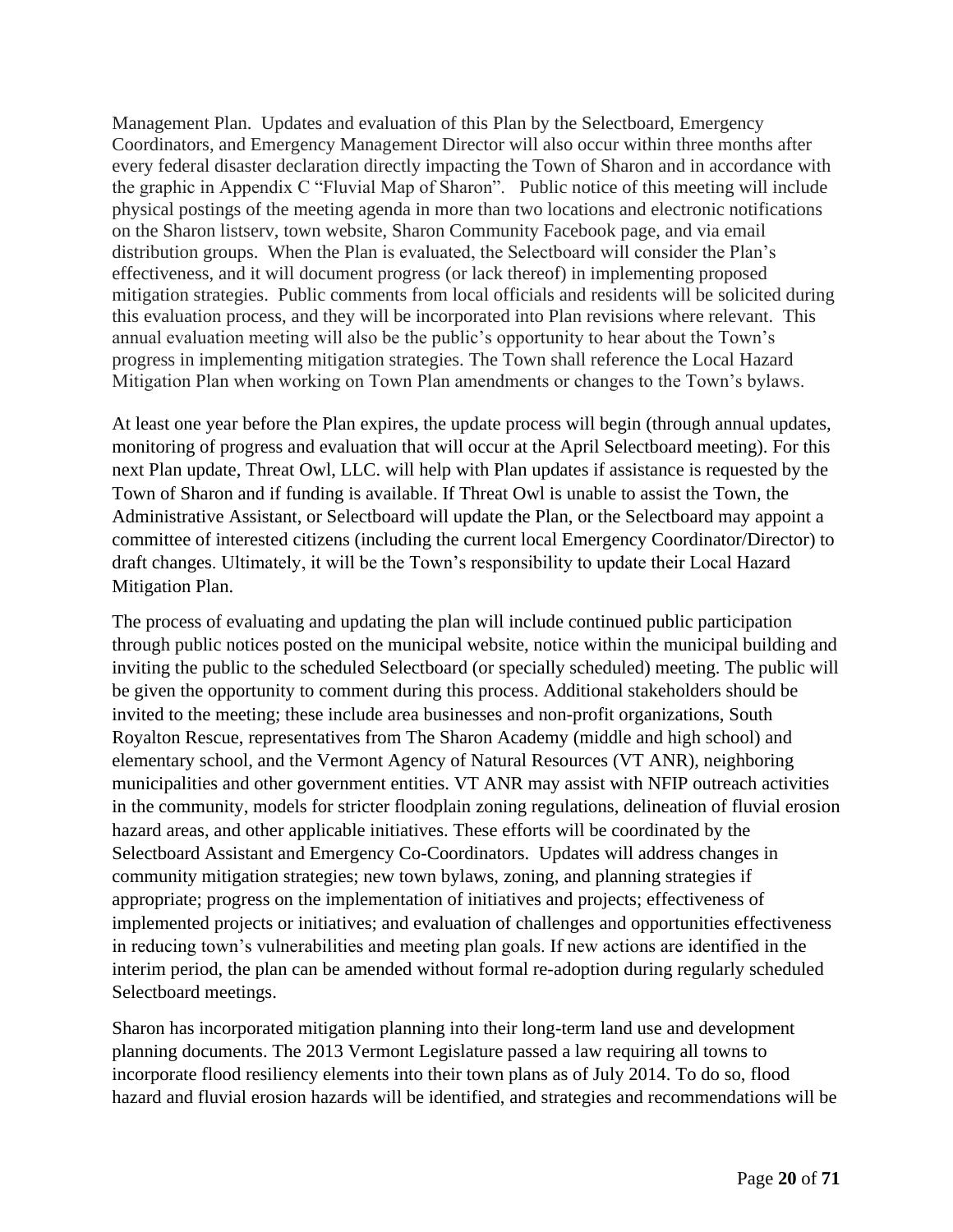provided to mitigate risks to public safety, critical infrastructure, historic structures, and public investments. This Local Hazard Mitigation Plan will help the town to comply with the new community flood resiliency requirement for town plans adopted after July 2014.

The Sharon Planning Commission will incorporate mitigation strategies directly into goals, policies, and recommendations in future updates to the Sharon Town Plan. The incorporation of the goals and strategies listed in the Local Hazard Mitigation Plan into the municipal plan, zoning regulations and flood hazard/FEH bylaws will also be considered after declared or local disasters.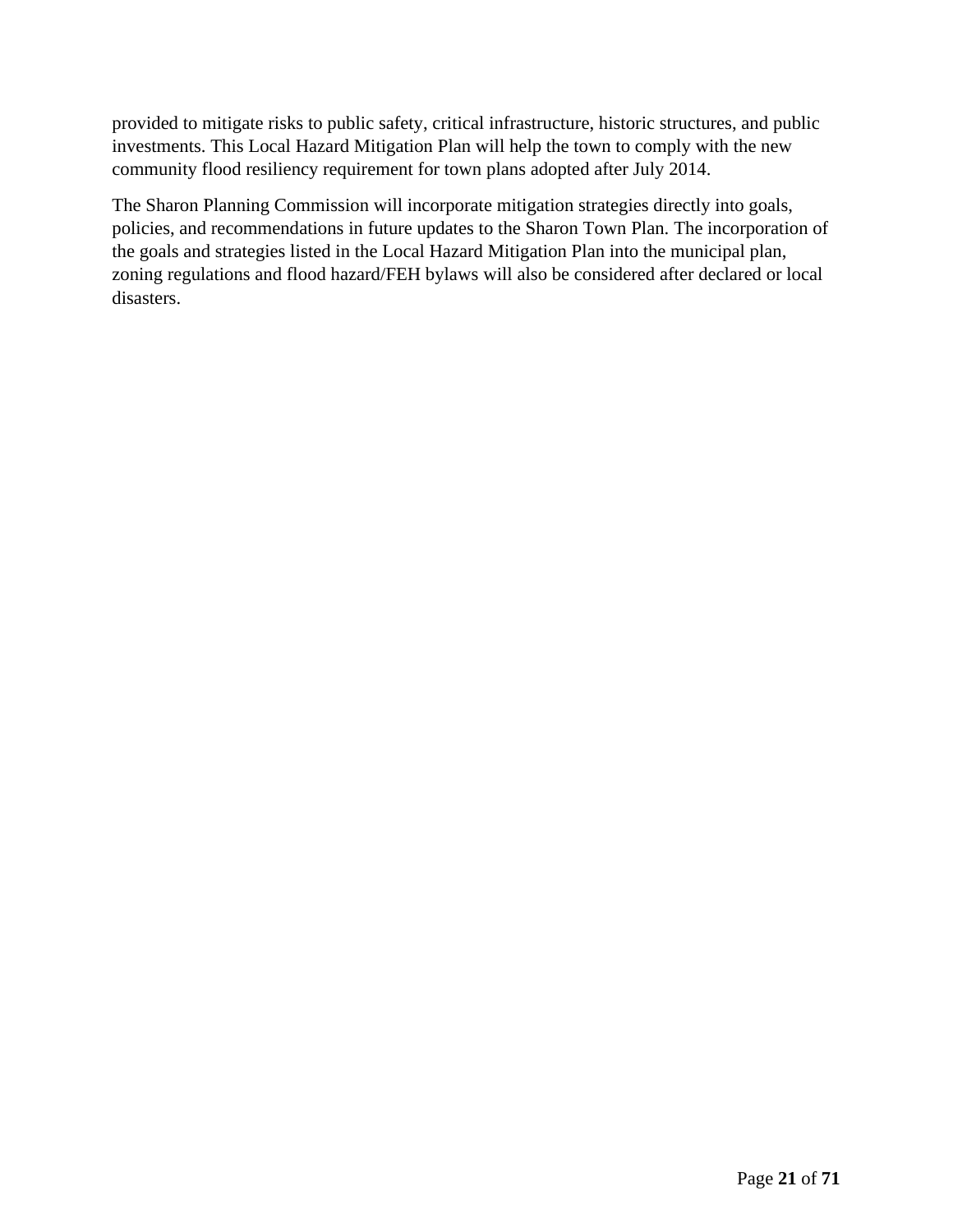# <span id="page-21-0"></span>**2015 Mitigation Actions Status**

The following table outlines the mitigation actions that were proposed in the 2009 and 2015 Hazard Mitigation Plan. Actions related to long-term mitigation of natural hazard are noted so.

| Hazard(s)<br><b>Mitigated</b>                             | <b>Mitigation Action</b>                                                                                                                                                                                                                         | <b>POC</b>                                                       | <b>Prioritizatio</b><br>$\mathbf n$ | <b>Time</b><br><b>Frame</b> | <b>2021 Status/Comments</b>                                                                                                                                                                                                                                                                                                                                                                                                            |
|-----------------------------------------------------------|--------------------------------------------------------------------------------------------------------------------------------------------------------------------------------------------------------------------------------------------------|------------------------------------------------------------------|-------------------------------------|-----------------------------|----------------------------------------------------------------------------------------------------------------------------------------------------------------------------------------------------------------------------------------------------------------------------------------------------------------------------------------------------------------------------------------------------------------------------------------|
| Severe<br>Weather<br>(High<br>Wind)                       | <b>Support Green Mountain</b><br><b>Power Reliability Project</b><br>(moving power lines to<br>road corridors for easier<br>servicing) to mitigate<br>damage to utility and<br>town infrastructure.<br>(mitigation)                              | Selectboard                                                      | <b>MEDIUM</b>                       | Fall 2018-<br>2020          | Rte. 14 and Rte. 132 lines have<br>been upgraded; In Feb 2021<br>GMP has begun its<br>preparations for submittal of its<br>statewide land-use permit<br>application (Act 250) to<br>undertake line upgrades on<br>TH3 in Sharon<br>(Sharon/Royalton) line. GMP<br>has also undertaken major<br>vegetation mgmt.<br>improvements along existing<br>utility lines. Long-term<br>mitigation goal. On-going.<br>Carried over to 2021 Plan. |
|                                                           | Complete a hazard tree<br>inventory to ID trees in<br>town highway rights-of-<br>ways to be removed. This<br>would complement<br>GMP's Reliability Project<br>and would mitigate<br>damage to utility and<br>town infrastructure<br>(mitigation) | Road Crew,<br><b>Town Tree</b><br>Warden                         | <b>MEDIUM</b>                       | Fall 2018-<br>2020          | Long-term mitigation goal. On-<br>going. Carried over to 2021<br>Plan.                                                                                                                                                                                                                                                                                                                                                                 |
| Severe<br>Weather//Fl<br>ash<br>Flood/Fluvi<br>al Erosion | Complete georeferenced<br>culvert inventory to<br>identify priority upgrades.<br>Upsized culverts allow<br>greater volume of water to<br>pass through.<br>(Mitigation)                                                                           | Regional<br>Planning<br>Commission<br>/Selectboard<br>/Road crew | <b>HIGH</b>                         | Fall 2017                   | This culvert inventory was<br>completed in 2015 and the<br>Town has been replacing<br>culverts as prioritized with<br>assistance of state grant funds<br>(both VT AOT and VT DEC).<br>Complete.                                                                                                                                                                                                                                        |
|                                                           | Develop Schedule to<br>replace undersized<br>culverts. Properly sized<br>culverts will allow greater<br>volumes of water to be<br>cleared, therefore<br>protecting town                                                                          | Selectboard<br>Road Crew                                         | <b>HIGH</b>                         | fall 2017                   | Schedule has been completed<br>but projects to install are<br>ongoing. Installation is based<br>on schedule priority.<br>Complete.                                                                                                                                                                                                                                                                                                     |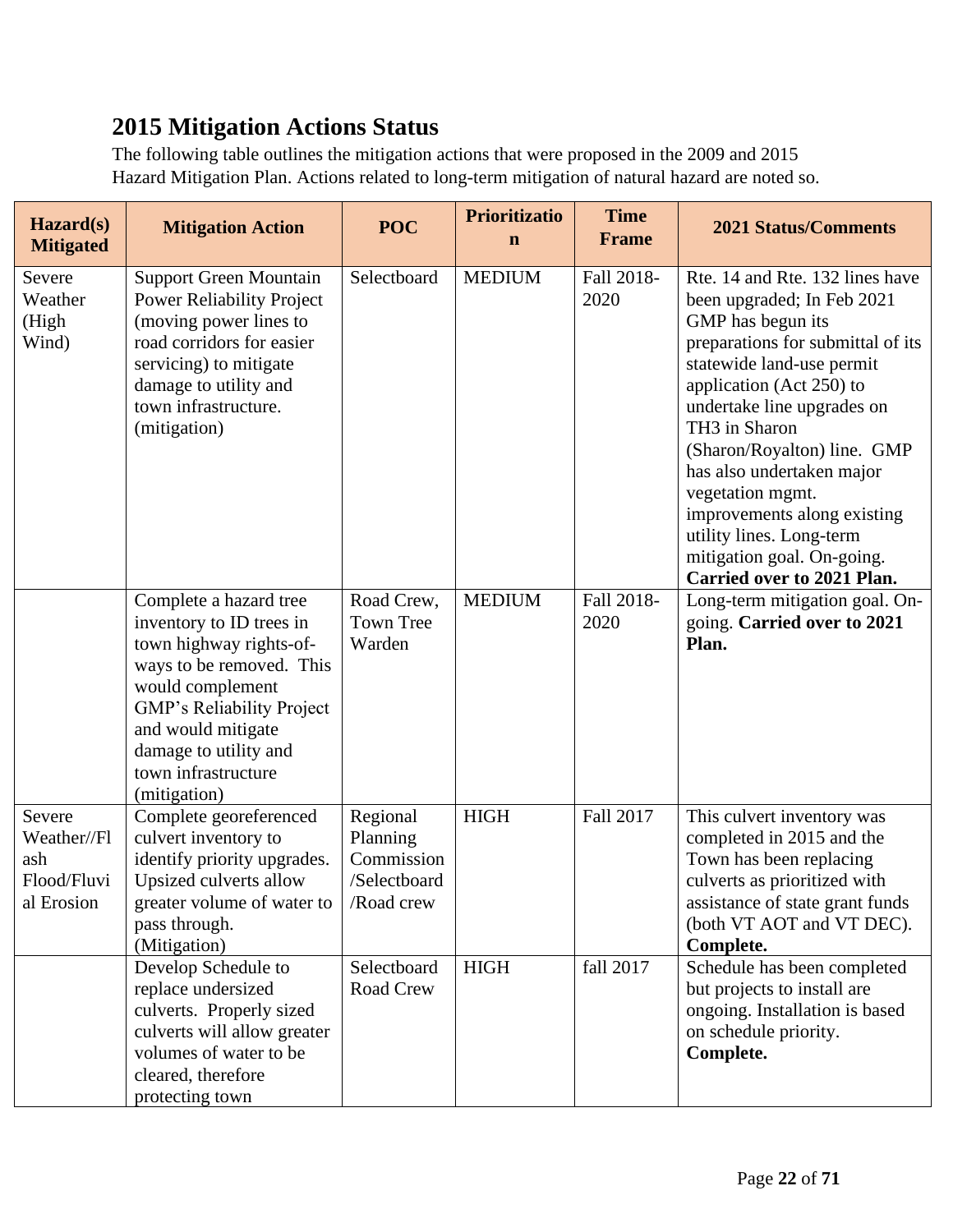| Hazard(s)<br><b>Mitigated</b> | <b>Mitigation Action</b>                                                                                                                                                                                                                                 | <b>POC</b>                                   | <b>Prioritizatio</b><br>$\mathbf n$ | <b>Time</b><br><b>Frame</b> | <b>2021 Status/Comments</b>                                                                                                                                                                                                                                                                                                                                                                                                                          |
|-------------------------------|----------------------------------------------------------------------------------------------------------------------------------------------------------------------------------------------------------------------------------------------------------|----------------------------------------------|-------------------------------------|-----------------------------|------------------------------------------------------------------------------------------------------------------------------------------------------------------------------------------------------------------------------------------------------------------------------------------------------------------------------------------------------------------------------------------------------------------------------------------------------|
|                               | infrastructure from flood<br>damage. (Mitigation)                                                                                                                                                                                                        |                                              |                                     |                             |                                                                                                                                                                                                                                                                                                                                                                                                                                                      |
|                               | Adopt river corridor<br>regulations which<br>incorporate VT ANR<br>River corridor maps.<br>These updated regulations<br>will prevent further<br>constructions of<br>infrastructure in areas that<br>are prone to flooding and<br>damage. (Mitigation)    | Planning<br>Commission                       | <b>HIGH</b>                         | Winters<br>2017-2018        | Sharon to work with the<br>Planning Commission.<br><b>Carried over to 2021 Plan.</b>                                                                                                                                                                                                                                                                                                                                                                 |
|                               | Upgrade culverts on<br>Downer Road, TH16,<br>which will allow greater<br>volumes of water to be<br>cleared therefore<br>protecting town<br>infrastructure from flood<br>events. (Mitigation)                                                             | Road<br>Foreman                              | <b>HIGH</b>                         | Fall 2017                   | Town completed two priority<br>cement culvert upgrades 2017-<br>2018. Town crew upsized<br>roadway culverts in vicinity of<br>Downer CCC Pond in 2019-20.<br>The culvert at intersection of<br>Downer/Krivak Roads remains<br>a priority for upgrade; Town<br>anticipates applying for<br><b>VTRANS Structures grant</b><br>Spring 2021 for potential<br>construction Summer 2022.<br>(80% complete). On-going.<br><b>Carried over to 2021 Plan.</b> |
|                               | Provide public outreach<br>on flood insurance<br>opportunities and<br>requirements for town<br>residents. Greater public<br>knowledge of flood<br>insurance requirements<br>will help reduce the<br>damage to private<br>infrastructure.<br>(Mitigation) | Planning<br>Commission<br>and<br>Selectboard | <b>HIGH</b>                         | Winter<br>2017-18           | Long-term mitigation goal. On-<br>going. Carried over to 2021<br>Plan.                                                                                                                                                                                                                                                                                                                                                                               |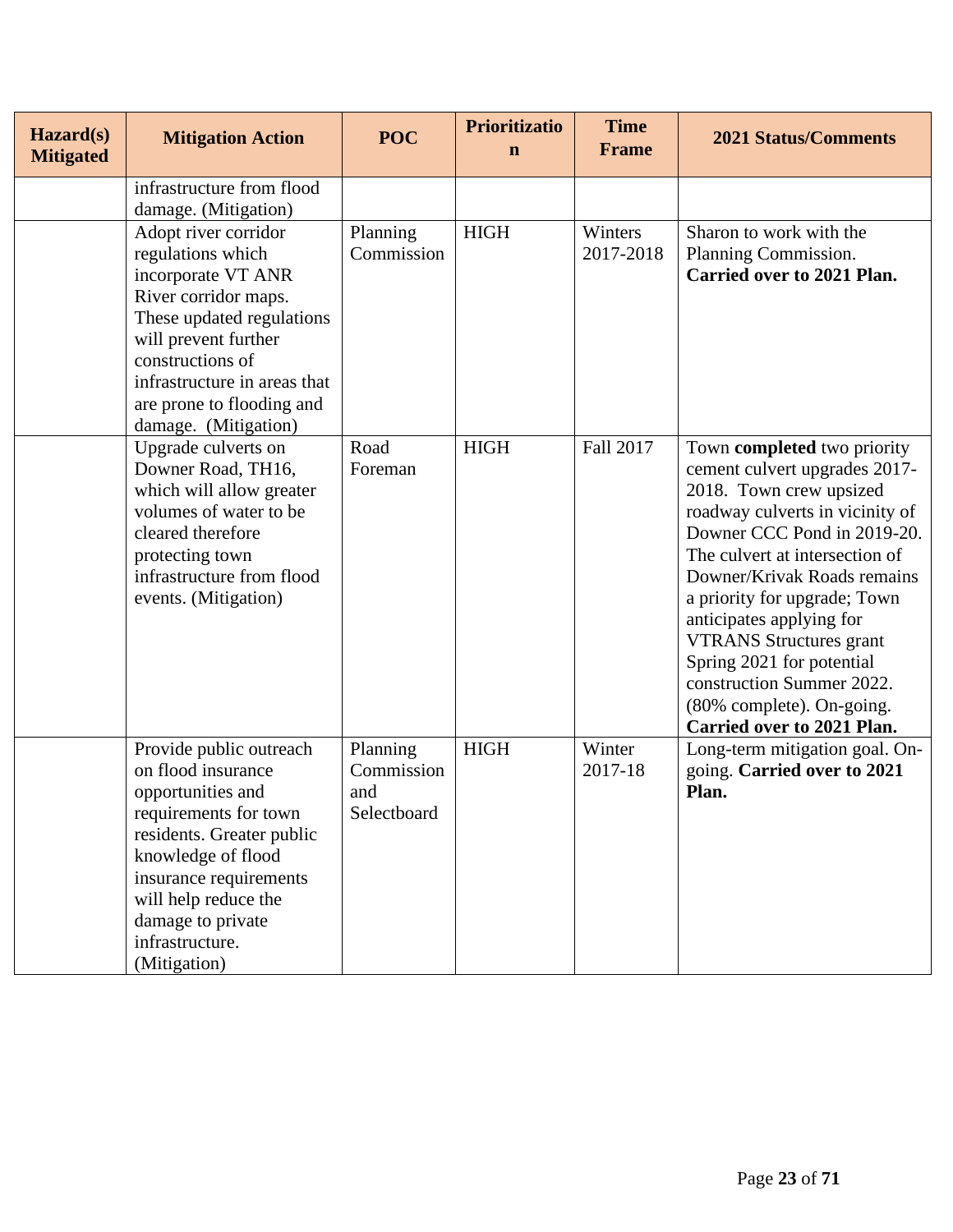# <span id="page-23-0"></span>**2021 Hazard Identification and Scoring**

Mitigation efforts must be grounded in the rational evaluation of hazards to the area and the risks these hazards pose. This is done through a process, which in essence asks and answers three basic questions:

- What bad things can happen, given the Town's vulnerabilities?
- How likely are they to occur?
- How bad could they be?

This process, which is laid out in the table below, is an attempt to inventory the known hazards, establish the likelihood of them occurring in the future, and then assess the community's potential vulnerability to each. By performing this analysis, we are then able to prioritize actions that are designed to mitigate the effects of each of these disaster types and ultimately make Sharon a safer place.

It is important that we learn from the past to avoid the same disasters and their outcomes. Disasters that have occurred within the Town of Sharon, the larger region, and the State of Vermont can give us good information about what types of disasters we can expect in the future and what kinds of damage they might cause. However, while this historical data can inform our perspective of what might happen in the future, it is by no means a prophecy. While Sharon might not have been impacted by a specific hazard in the past, this does not necessarily mean it will never be affected in the future. Indeed, the advance of climate change means that old weather patterns may not hold. For instance, in recent years, Vermonters have seen an increase in the number and severity of storms, especially rainfall events. Armed with historical data and a healthy respect for climate change and the unknown, we have tried our best to identify hazards and prepare for the future.

Table 2 reflects the hazards that we believe can be expected, or are at least possible, in the central Vermont area. We have considered factors such as frequency of occurrence, warning time and potential community impact to rank each and determine which hazards pose the greatest threats to life and property in Sharon (see Table 1). The top threats (hazard score bolded in the table below) are then followed with a discussion and mitigation strategies throughout the rest of this Plan. It is important to note that those hazards which were not found to pose the greatest threat may still occur in Sharon's future; however, they were not the focus of this Plan. The Hazard Mitigation Committee identified Structure Fire, Hurricanes/Tropical Storms, Drought, Disease Outbreak, Wildfire, Invasive Species/Infestation, Ice Jams, Landslides/Mudslides, Water Supply Contamination, Dam Failure, Nuclear Facility Accident, Extreme Heat and Earthquake as a possible hazard to the town, but those specific hazards were given hazard score of less than 16 based upon the hazard frequency and impact. Based upon the lower hazard score and due to a lack of resources and capacity at the town, these hazards will not be discussed in detail in this plan. For a detailed description of these hazards, the reader should review the Vermont State Hazard Mitigation Plan.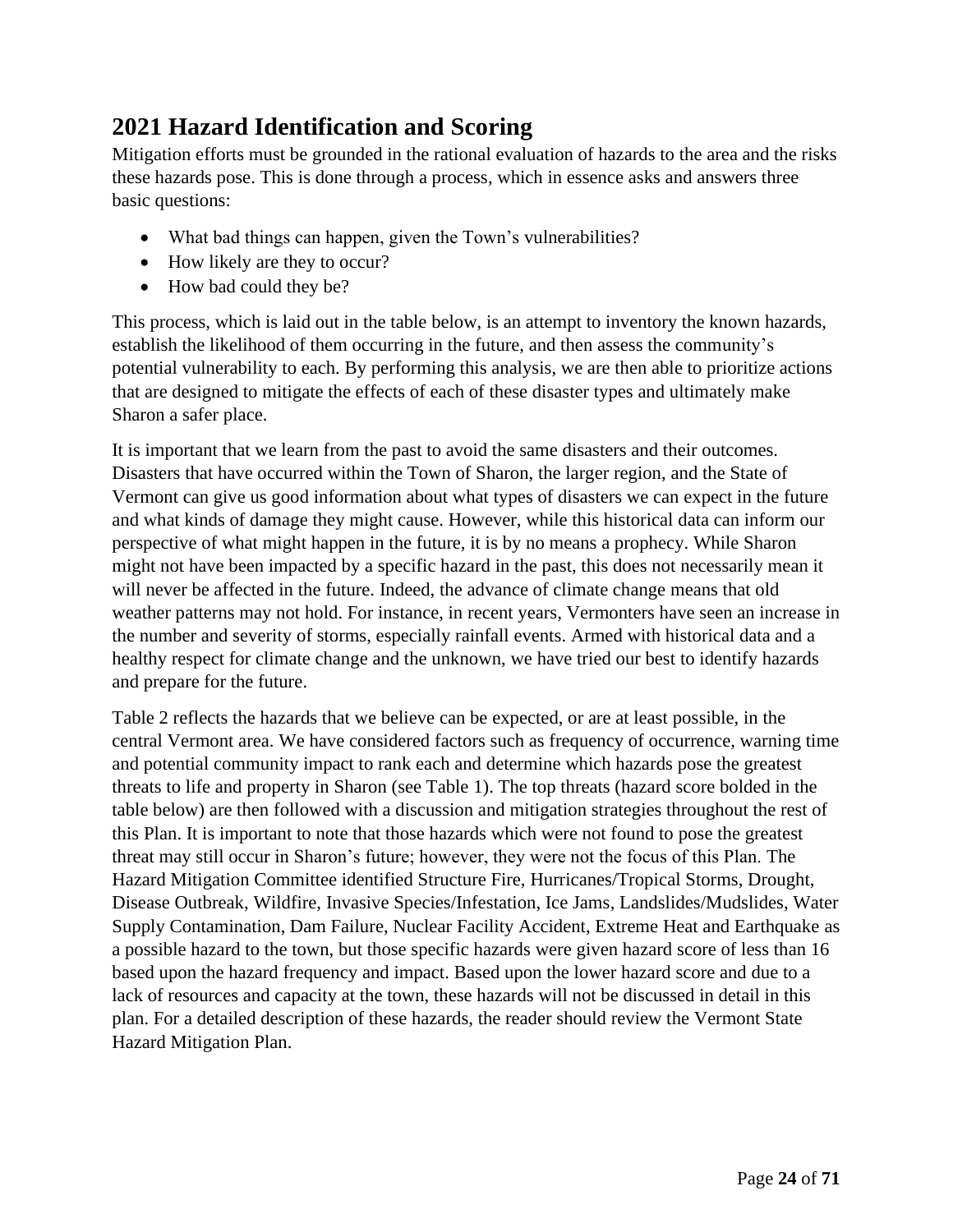|                | <b>Table 1: Hazard Scoring Calculation Legend</b>                                                                  |                                                                                                                                                           |  |  |
|----------------|--------------------------------------------------------------------------------------------------------------------|-----------------------------------------------------------------------------------------------------------------------------------------------------------|--|--|
|                | <b>Frequency of Occurrence</b><br>Probability of plausibility significant event                                    | <b>Potential Impact</b><br>Severity and extent of damage and disruption to<br>population, property, environment, and the economy                          |  |  |
|                | Unlikely: $\langle 1\%$ probability of occurrence per<br>year                                                      | <b>Negligible:</b> isolated occurrences of minor property and<br>environmental damage, potential for minor injuries, no to<br>minimal economic disruption |  |  |
| $\overline{2}$ | <b>Occasionally:</b> 1-10% probability of occurrence<br>per year, or at least one chance in the next 100<br>years. | Minor: Isolated occurrences of moderate to severe<br>property and environmental damage, potential for injuries,<br>minor economic disruption              |  |  |
| 3              | <b>Likely:</b> $>10\%$ but $<75\%$ probability per year, at<br>least one chance in the next 10 years.              | Moderate: Severe property and environmental damage on<br>a community scale, injuries and fatalities, short-term<br>economic impact                        |  |  |
| 4              | <b>Highly Likely:</b> $>75\%$ probability in a year                                                                | Major: Severe property and environmental damage on a<br>community or regional scale, multiple injuries or<br>fatalities, significant economic impact      |  |  |
|                | <b>Frequency of Occurrence X Potential Impact = Hazard Score</b>                                                   |                                                                                                                                                           |  |  |

| <b>Table 2: Hazard Scoring</b>                                                        |                                          |                     |                         |                               |  |  |
|---------------------------------------------------------------------------------------|------------------------------------------|---------------------|-------------------------|-------------------------------|--|--|
| <b>Hazard</b>                                                                         | <b>Frequency of</b><br><b>Occurrence</b> | <b>Warning Time</b> | <b>Potential Impact</b> | <b>Hazard</b><br><b>Score</b> |  |  |
| Flash Flood/Flood/Fluvial Erosion                                                     | <b>Highly Likely</b>                     | 3-6 hours           | Major                   | 16                            |  |  |
| Extreme Cold/Snow/Ice Storm                                                           | <b>Highly Likely</b>                     | 6-12 hours          | Major                   | 16                            |  |  |
| Hazardous Material Spill                                                              | <b>Highly Likely</b>                     | None                | Major                   | 16                            |  |  |
| Severe Weather (Thunderstorm,<br>Lightning, tornado, High Winds,<br>Hail, microburst) | <b>Highly Likely</b>                     | None/Minimal        | Major                   | 16                            |  |  |
| <b>Structure Fire</b>                                                                 | <b>Highly Likely</b>                     | None                | Moderate                | 12                            |  |  |
| Hurricanes/Tropical Storms                                                            | Likely                                   | $12 + hours$        | Major                   | 12                            |  |  |
| Drought                                                                               | Likely                                   | $12+ hours$         | Major                   | 12                            |  |  |
| Disease Outbreak                                                                      | Likely                                   | N/A                 | Major                   | 12                            |  |  |
| Wildfire                                                                              | Likely                                   | None                | Moderate                | 9                             |  |  |
| Invasive Species/Infestation                                                          | Likely                                   | $12+ hours$         | Moderate                | 9                             |  |  |
| Ice Jams                                                                              | Occasionally                             | 6-12 hours          | Moderate                | 6                             |  |  |
| Landslides/Mudslides                                                                  | Occasionally                             | None                | Moderate                | 6                             |  |  |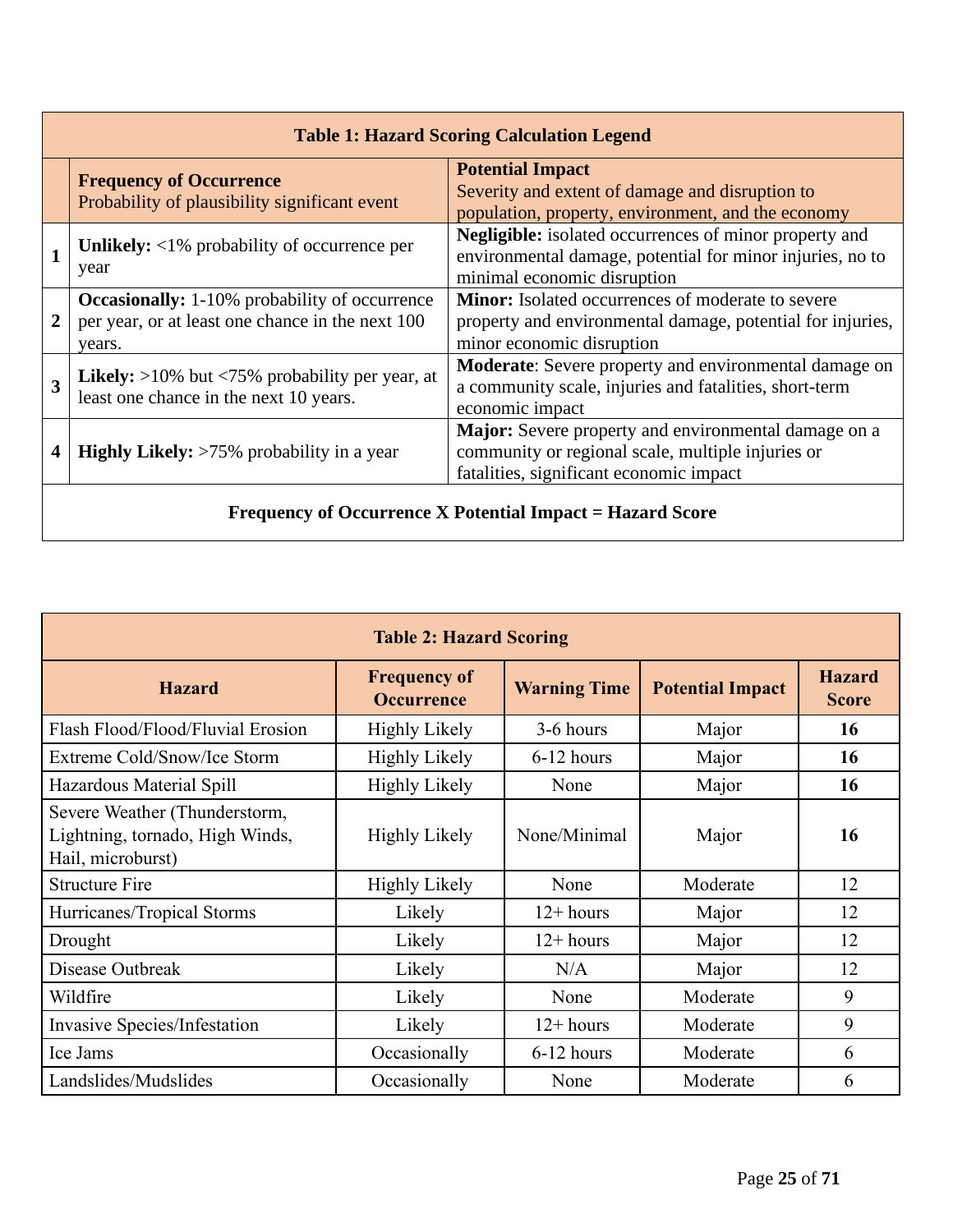| Water Supply Contamination       | Occasionally | None        | Moderate   |  |
|----------------------------------|--------------|-------------|------------|--|
| Dam Failure                      | Unlikely     | None        | Major      |  |
| <b>Nuclear Facility Accident</b> | Unlikely     | $12+ hours$ | Major      |  |
| <b>Extreme Heat</b>              | Occasionally | $12+ hours$ | Minor      |  |
| Earthquake                       | Likely       | None        | Negligible |  |

**Climate Change:** Warming temperatures, shrinking winters, and increasing incidence of intense storm events are beginning to have a significant impact on Vermont's economy, people and environment and require immediate attention across all planning efforts at the local, regional, state, federal and global levels. Accordingly, and as a guiding principle of this Plan, we have aimed to recognize and include the impacts of climate change throughout Plan development, most notably reflected in the hazard profiles and mitigation actions. Both direct and indirect impacts of climate change are addressed within pertinent hazard profiles, as well as the potential for compounding impacts.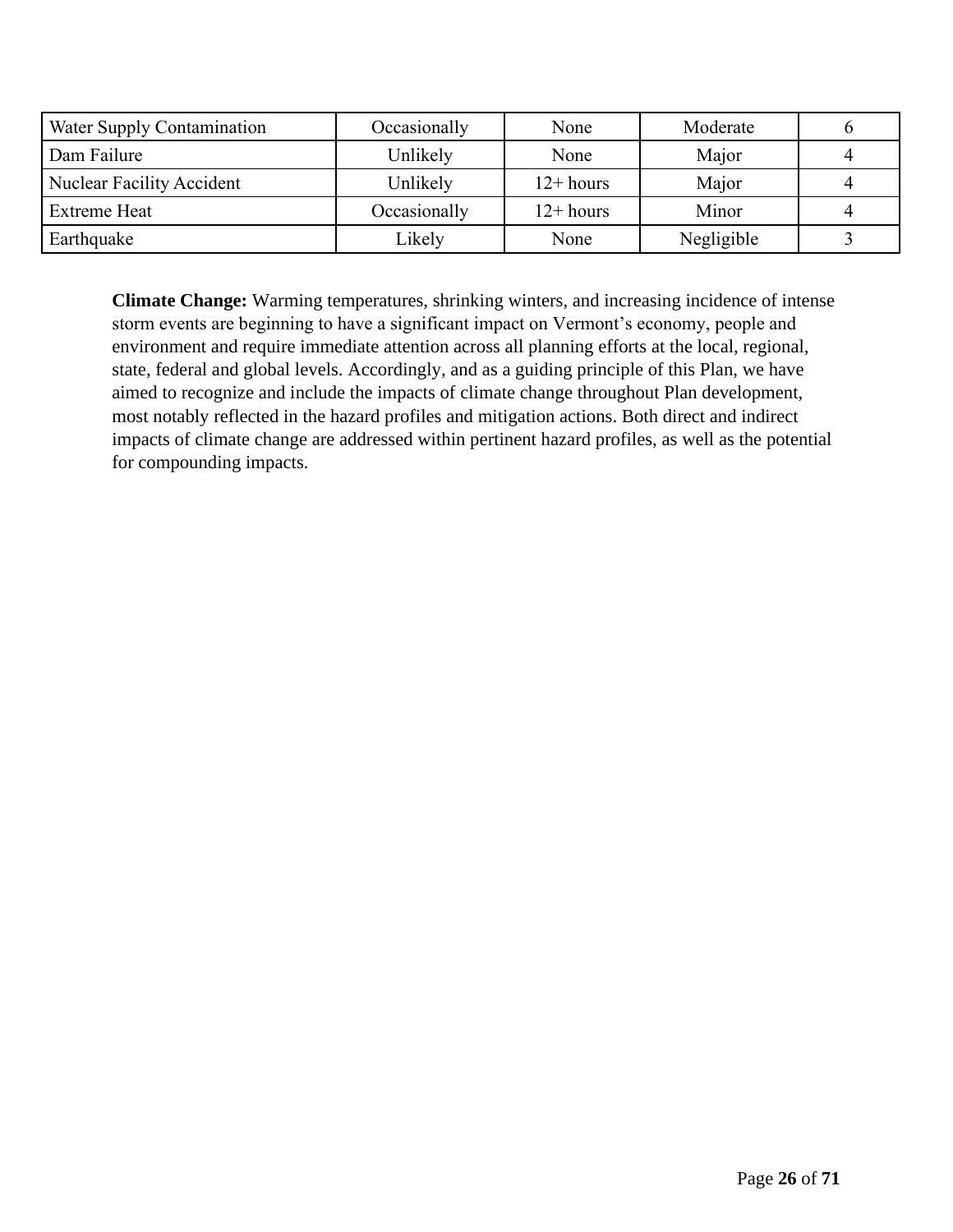## <span id="page-26-0"></span>**Hazard Profiles for Top Threats**

#### <span id="page-26-1"></span>**Flash Flood / Flood / Fluvial Erosion**

Flooding is one of the worst threats to Sharon's residents and infrastructure. Past instances of flooding in Sharon have included rain and/or snowmelt events that cause flooding in the major rivers' floodplains and intense rainstorms over a small area that cause localized flash flooding. Both kinds of events can be worsened by the build-up of ice or debris which can contribute to the failure of important infrastructure, such as culverts, bridges, and dams.

Perhaps the worst flood disaster to hit the Town of Sharon, as well as the overarching region and the State of Vermont, occurred on November 3, 1927. This event was caused by nearly 10 inches of heavy rain from the remnants of a tropical storm that fell on frozen ground. Eighty-four Vermonters, including the Lieutenant Governor, were killed. The flooding in the White River Valley was particularly violent, with the river flowing at an estimated 900,000 gallons per second on the morning of the 4th (Vermont Weatherbook). Like many towns in the region, the Town of Sharon received heavy precipitation.

A more recent flood that devastated the region and the state was the result of Tropical Storm Irene, which occurred on August 28, 2011. Record flooding was reported across the state and was responsible for several deaths, and millions of dollars of home, road, and infrastructure damage. Due to the strong winds, 50,000 Vermont residents were initially without power, and many did not have electricity restored to their homes and businesses for over one week. Despite the damage wrought, the flooding caused by Tropical Storm Irene is the second greatest natural disaster in 20th and 21st century Vermont; second only to the Flood of 1927.

The Town of Sharon suffered major damage to property and infrastructure during Tropical Storm Irene, although no lives were lost. It is estimated that Tropical Storm Irene dropped 6-7 inches in the Town of Sharon in a noticeably short span of time, and 5-7 inches across the county. Many of Sharon's roads and culverts were damaged by the storm, including parts of Route 132, Quimby Mountain Road, Fay Brook Road, Downer Road, White Brook Road, Cross Road, Keyes Road, Raymond Road, and Moore Road, among others. The county-wide damage totaled \$32.5 million, and Town-wide damage was over \$2.4 million for this flooding event. Following the flood damage, the state of Vermont and FEMA has been coordinating on the home buy-out process across the state. There was one buy-out property: the "Green Trailer Park". The Town of Sharon has evaluated other properties for potential buy-out options.

Flooding is common across the region, with many events impacting the Town of Sharon specifically. The following list indicates the history of occurrence about this hazard in Windsor County and given the relatively small population of Sharon, town-specific data is somewhat limited. Federal disaster numbers are listed when appropriate. No detailed data was available for fluvial erosion damage in Sharon in terms of numbers of acre lost during each event.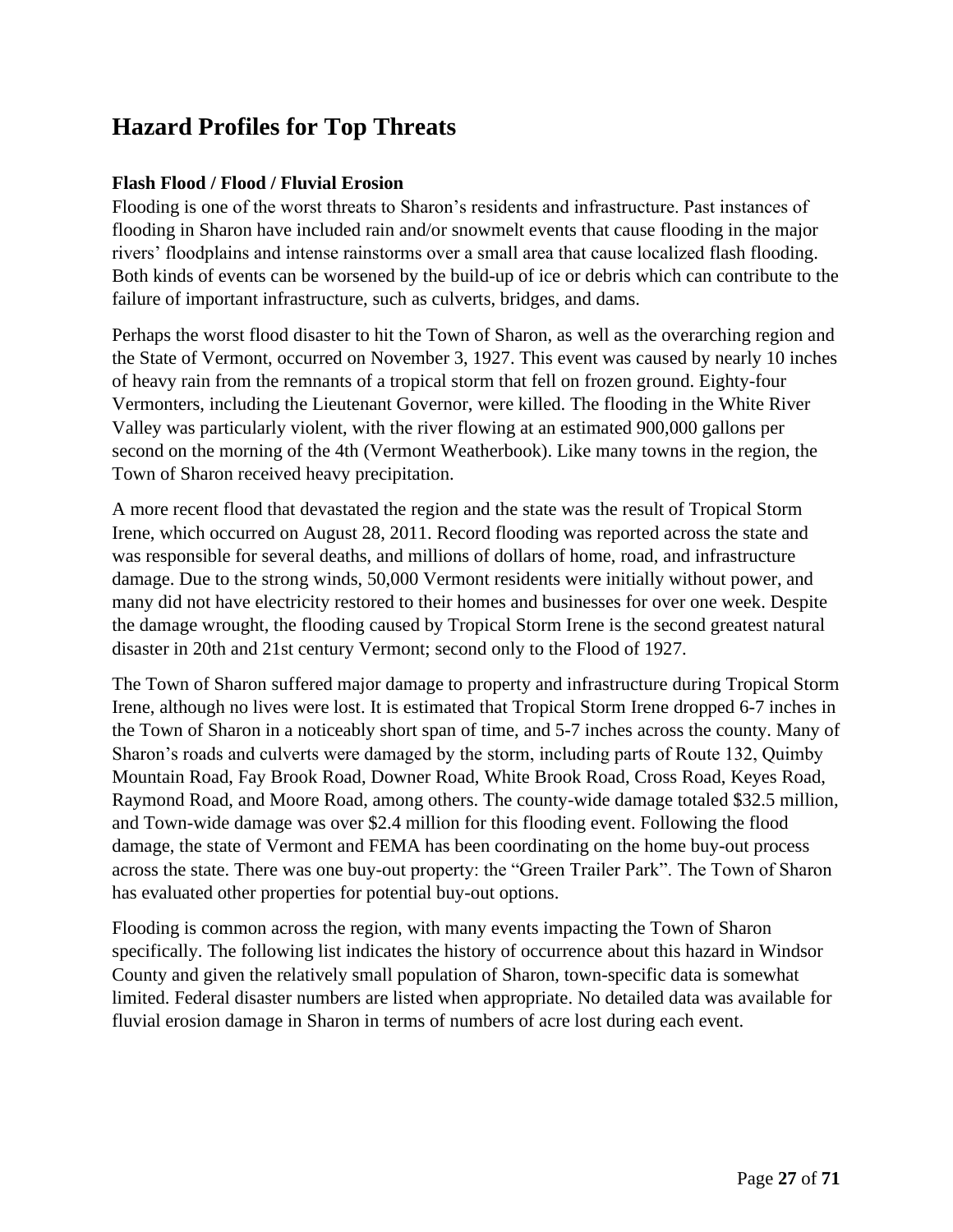### **History of Occurrences:**

| <b>Date</b>                                                 | <b>Event</b>                      | <b>Location</b> | <b>Extent and Impacts</b>                                                                                                                                                                                                                                                                                                                                      |
|-------------------------------------------------------------|-----------------------------------|-----------------|----------------------------------------------------------------------------------------------------------------------------------------------------------------------------------------------------------------------------------------------------------------------------------------------------------------------------------------------------------------|
| $10/31/2019 -$<br>11/1/2019<br><b>FEMA</b> Disaster<br>4474 | Flooding<br>and Severe<br>Weather | Statewide       | Severe storm and flooding during the period October 31<br>to November 1, 2019. Damage to roads and bridges.<br>Total Public Assistance cost estimate: \$3,862,356                                                                                                                                                                                              |
| 4/15/2019<br><b>FEMA</b> Disaster<br>4445                   | Flooding                          | County wide     | VEM Sit Rep reported major impacts from flooding in<br>the Town of Ludlow and Ludlow Village overnight with<br>several businesses in Ludlow center damaged. VEM Sit<br>Rep reported major impacts in Rochester, Bethel,<br>Royalton with several town roads closed due to water<br>over roads and isolated washouts.                                           |
| 7/27/2018                                                   | Flash<br>flooding                 | County wide     | Heavy rainfall caused a culvert to back up at the<br>intersection of Mineral and Grove Street in Springfield.<br>Additional heavy rainfall caused flash flooding on Union<br>Street and Clinton Street. The flash flooding caused 78<br>residents of the Louis Whitcomb Building to be<br>evacuated due to an electrical basement being flooded<br>with water. |
| $5/4/2018 - 5/5/2$<br>018 FEMA<br>Disaster 4380             | Flash<br>flooding                 | Statewide       | Severe storm and flooding during the period on May 4-5,<br>2018. Damage to roads and bridges. Total Public<br>Assistance cost estimate: \$1,287,788                                                                                                                                                                                                            |
| 10/29/2017-<br>10/30/2017<br><b>FEMA</b> Disaster<br>4356   | Flooding<br>and Severe<br>Storm   | Statewide       | Severe Storm and Flooding. Damage to utilities. Total<br>Public Assistance cost estimate: \$3,716,421.                                                                                                                                                                                                                                                         |
| 7/17/2017                                                   | Flash<br>flooding                 | County wide     | Heavy Rain caused several buildings to be flooded near<br>the Okemo Base.                                                                                                                                                                                                                                                                                      |
| $6/29/2017-$<br>7/1/2017 FEMA<br>Disaster 4330              | Flash<br>flooding                 | County wide     | Flash flooding damaged roads across northern Windsor<br>County. Flowing water covered Route 132 in Sharon, and<br>multiple residences were cut off by high water and<br>damaged roads throughout the area. Residences along                                                                                                                                    |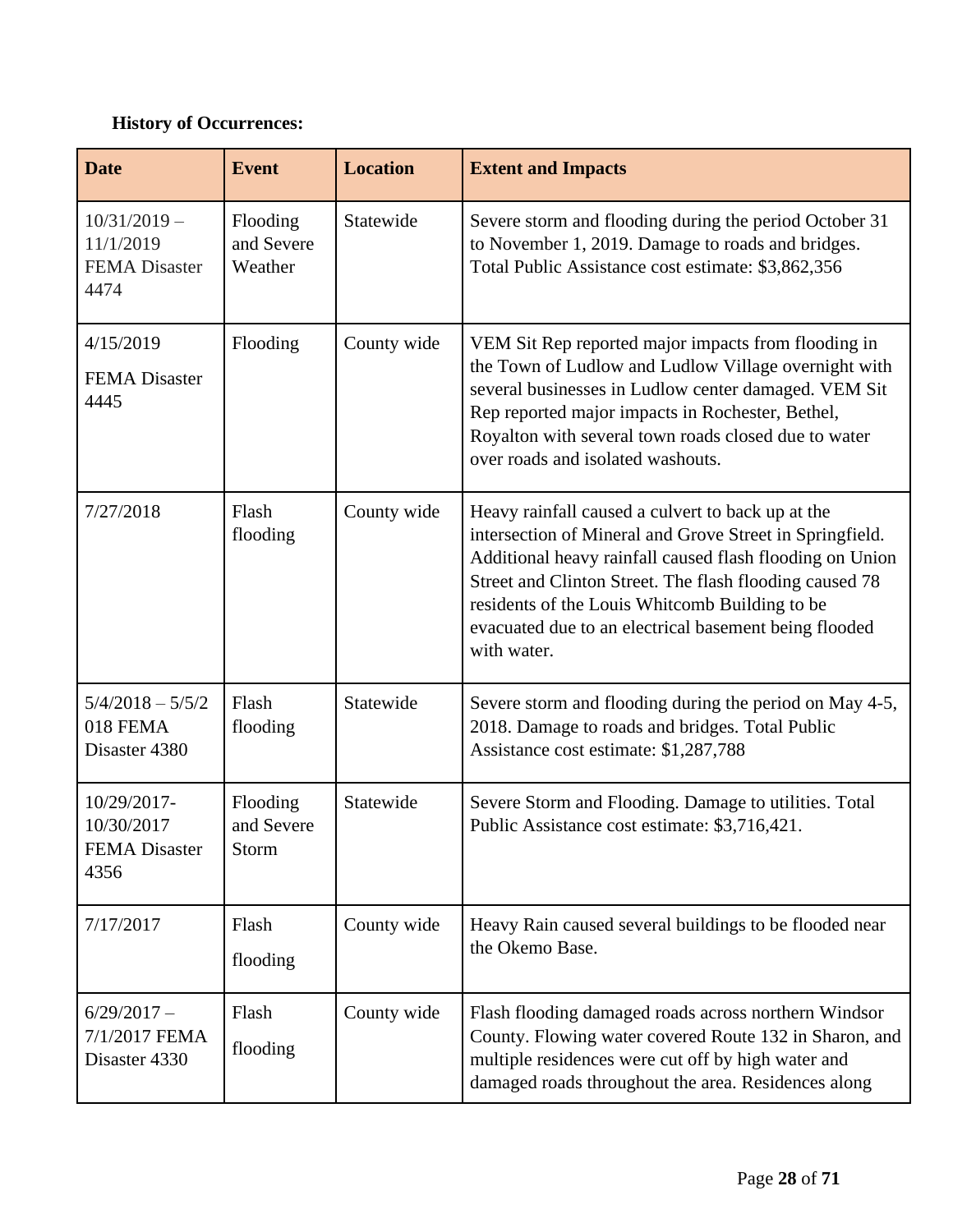| <b>Date</b>                                                              | <b>Event</b>                    | <b>Location</b>                  | <b>Extent and Impacts</b>                                                                                                                                                                                                                                                                                                                                                                                                                                                                                                                            |
|--------------------------------------------------------------------------|---------------------------------|----------------------------------|------------------------------------------------------------------------------------------------------------------------------------------------------------------------------------------------------------------------------------------------------------------------------------------------------------------------------------------------------------------------------------------------------------------------------------------------------------------------------------------------------------------------------------------------------|
|                                                                          |                                 |                                  | Sargent Road in Norwich were damaged. Flash flooding<br>damaged local roads in Windsor and Weathersfield.                                                                                                                                                                                                                                                                                                                                                                                                                                            |
| 4/25/2014<br><b>FEMA</b> Disaster<br>4178                                | Flooding                        | Region Wide                      | Severe storms and flooding during the period of April 15-<br>18, 2014. Caledonia, Essex, Franklin, Lamoille, Orange,<br>Orleans, and Washington Counties for Public Assistance.                                                                                                                                                                                                                                                                                                                                                                      |
| 08/28/2013                                                               | Flash<br>flooding               | County wide                      | Thunderstorms with very heavy rainfall developed over<br>east central Vermont, resulting in isolated flash flooding.                                                                                                                                                                                                                                                                                                                                                                                                                                 |
| Period of<br>$06/25/2013$ -<br>07/11/2013<br>(DR-4140 VT)                | Flooding                        | County and<br>region wide        | No data available.                                                                                                                                                                                                                                                                                                                                                                                                                                                                                                                                   |
| 08/28/2011*<br>(DR 4022 VT for<br>period of<br>$8/26/2011 -$<br>9/2/2011 | <b>Severe Flash</b><br>Flooding | Sharon,<br>county/region<br>wide | 5-7" of rain across region, 4.45" in Sharon. Significant<br>damage to state and local roads/culverts/bridges. VT<br>Route 132 was severely damaged, among other local<br>roads/culverts/bridges. White River in West Hartford<br>(just south of Town of Sharon) crested at 28.40 feet,<br>about a foot below the record crest of 29.30 feet set in the<br>great flood of 1927. Following the storm, there was<br>extremely limited access to and from the Town, with<br>most roads being inaccessible for nearly a full day after<br>rains subsided. |
| $5/26/2011 -$<br>5/27/2011<br>(DR 4001 VT)                               | Flash &<br>riverine<br>flooding | County-wide                      | $3-5+$ " of rain county-wide                                                                                                                                                                                                                                                                                                                                                                                                                                                                                                                         |
| 04/27/2011                                                               | Flooding                        | Sharon                           | Quickly melting snowpack combined with 0.5-1" of rain<br>lead to flash flooding late on the 26 <sup>th</sup> , then river flooding<br>on the 27 <sup>th</sup> . Flood waters from heavy rain and snowmelt                                                                                                                                                                                                                                                                                                                                            |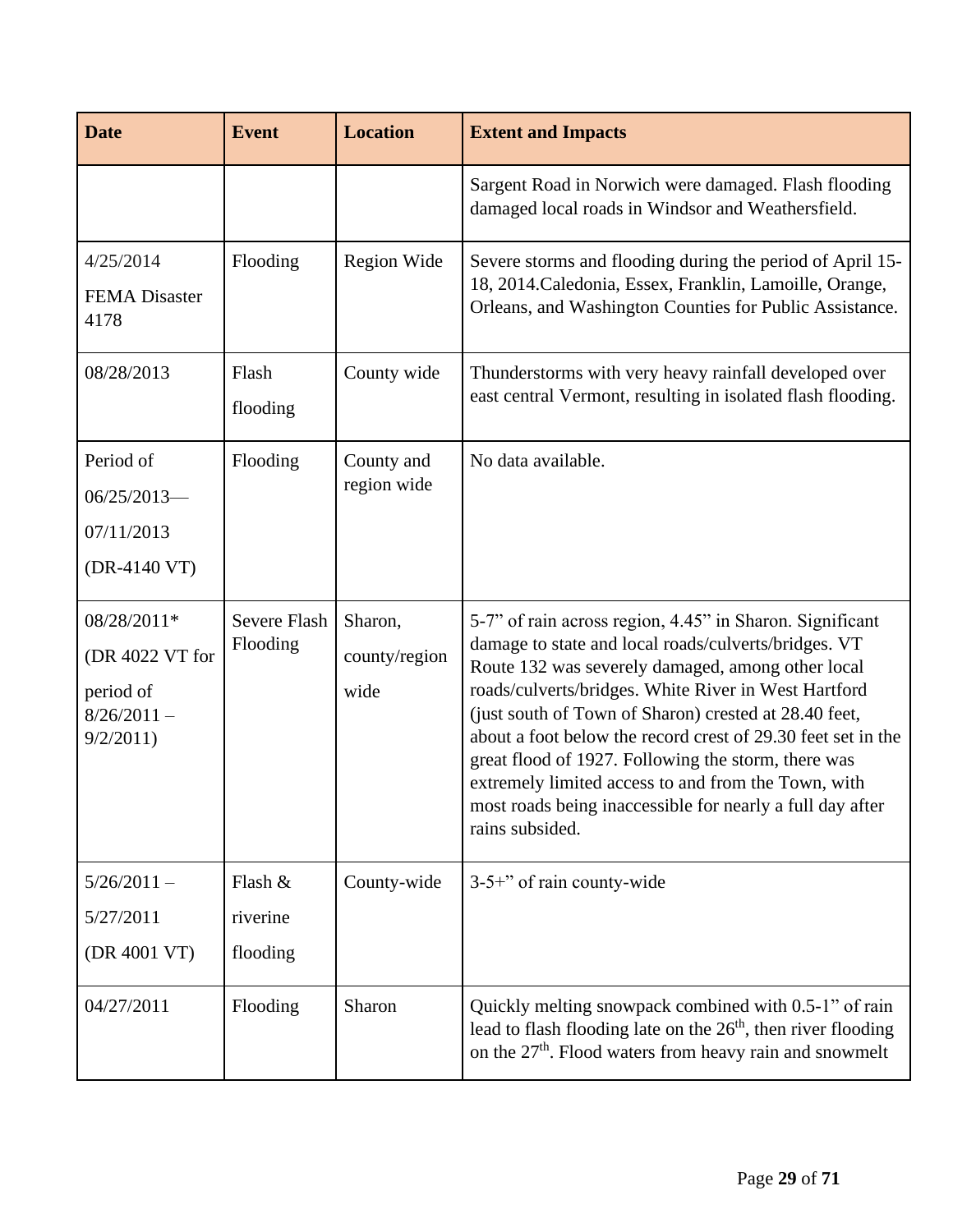| <b>Date</b>                                   | <b>Event</b>      | <b>Location</b>                  | <b>Extent and Impacts</b>                                                                                                                    |
|-----------------------------------------------|-------------------|----------------------------------|----------------------------------------------------------------------------------------------------------------------------------------------|
|                                               |                   |                                  | damaged White Brook Road in Sharon. \$100,000 in<br>damage.                                                                                  |
| 08/07/2008                                    | Flash<br>flooding | Sharon, region<br>wide           | Floodwaters covered a bridge on Fay Brook Road along<br>with several driveway culverts being washed out.<br>\$25,000 in damage was reported. |
| $07/21/2008$ --<br>08/12/2008<br>(DR 1790 VT) | Flooding          | County-wide                      | No data available.                                                                                                                           |
| $07/09/2007$ —<br>07/11/2007<br>(DR 1715VT)   | Flash<br>flooding | County-wide                      | No data available.                                                                                                                           |
| 5/15/2006                                     | Flooding          | County-wide                      | No data available.                                                                                                                           |
| 04/04/2000                                    | Flooding          | County-wide                      | Steady rain combined with melting mountain snows.                                                                                            |
| 06/27/1998                                    | Flash<br>flooding | Sharon,<br>County/region<br>wide | 3-6" of rain. Extensive flooding occurred along the White<br>River and its branches.                                                         |
| $6/28/1973$ -<br>6/30/1973                    | Flooding          | Sharon,<br>County<br>wide        | 5-8" County-wide.                                                                                                                            |
| $11/2/1927 -$<br>11/4/1927                    | Flash<br>flooding | Sharon,<br>County<br>wide        | 4-9" of rain across the region. Approximately 7" in<br>Sharon. "The Great Flood of 1927"                                                     |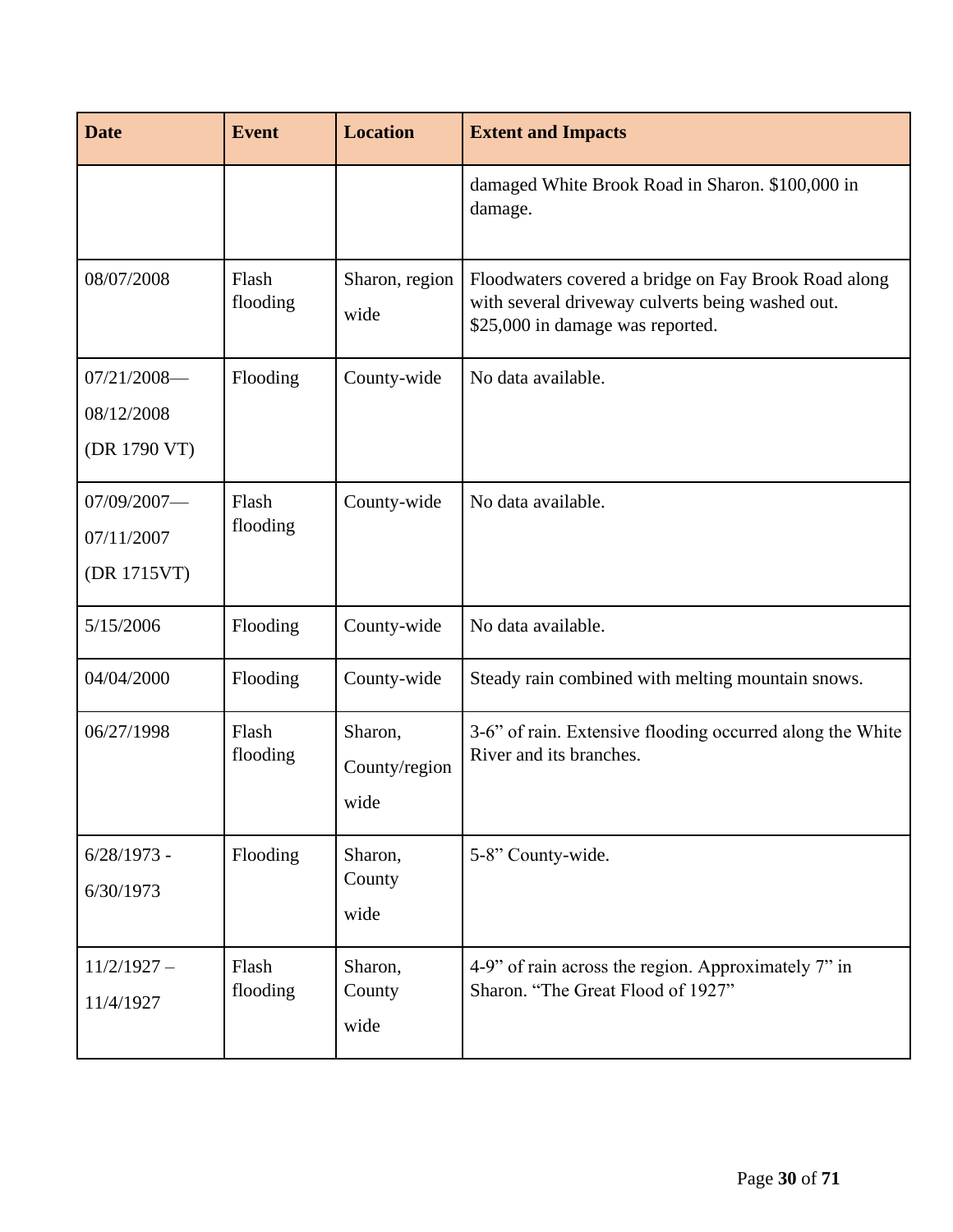The Town of Sharon Flood Hazard Area Bylaw prohibits new structures in the Special Flood Hazard Area (also considered the 100-year floodplain) and Fluvial Erosion Hazard Zone/stream buffer area. It also places restrictions on other types of activities within the Special Flood Hazard Area and the Fluvial Erosion Hazard Zone/stream buffer area and specifies structural requirements in both zones. These buffers seek to protect the fragile riparian habitat, improve, or maintain water quality and prevent soil erosion. Fluvial Erosion Hazard Zones have been mapped for Broad, Elmers, Fay and Quation Brooks only. In addition, the Town Subdivision Regulations require that no building envelopes be placed within 150 feet of the top of the bank of any perennial stream on the edge of any wetland, and no ground disturbance or removal of healthy vegetation is permitted within 50 feet of those boundaries, except for permitted crossings.

There are 30 residences and 6 commercial structures within the 500-year floodplain or Special Flood Hazard Area, which is estimated at \$8,588,409 if all properties were damaged/destroyed in a severe flooding event. Disruption of the critical services in the 500-year floodplain could drastically hamper future response and relief efforts in the Town and cause major disruption to business continuity of operations. Putting such an event into context, the flooding that occurred because of Tropical Storm Irene is greater than a 100-year flood event, and likely closer to a 500 year flood, and, during that storm, local businesses and the Town Fire Station were badly flooded. The Town of Sharon would like to take a more protective stance by being proactive and assessing the number of properties that are in the 500-year floodplain. Unfortunately, the 500 year floodplain has not been mapped in the Town of Sharon, and the data needed to complete this type of analysis is currently unavailable.

Due to the development restrictions mountainous terrain places on an area, "at-risk populations," such as children or the elderly, low-income housing and critical infrastructure are sometimes located in flood hazard areas. Across Vermont, most child and elder care facilities are not registered with the State. Much of the child day care is likely private and in-home in Sharon, but there are two licensed facilities within the Town: Sharon Preschool and Child Care and Sharon Afterschool Program. Neither of these facilities (which are located at the same address) is in a FEMA designated floodplain. There are no elder care facilities in the Town of Sharon. The Green's Trailer Park, located on a White River shoreline parcel, was demolished during Tropical Storm Irene and the parcel was subsequently restored to passive recreation use with assistance of the FEMA buy-out program.

Studies have shown that most of the flood damage in Vermont is occurring along upland streams, as well as along road drainage systems that fail to convey the amount of water they are receiving. These areas are often not recognized as being flood prone and property owners in these areas are not typically required to have flood insurance (DHCA, 1998). It should be noted that although small, mountainous streams may not be mapped by FEMA in NFIP FIRMs (Flood Insurance Rate Map), flooding along these streams is possible, and should be expected and planned for. Flash flooding in these reaches can be very erosive, causing damage to road infrastructure and to topographic features including stream beds and the sides of hills and mountains. The presence of undersized or blocked culverts can lead to further erosion and stream bank/mountain side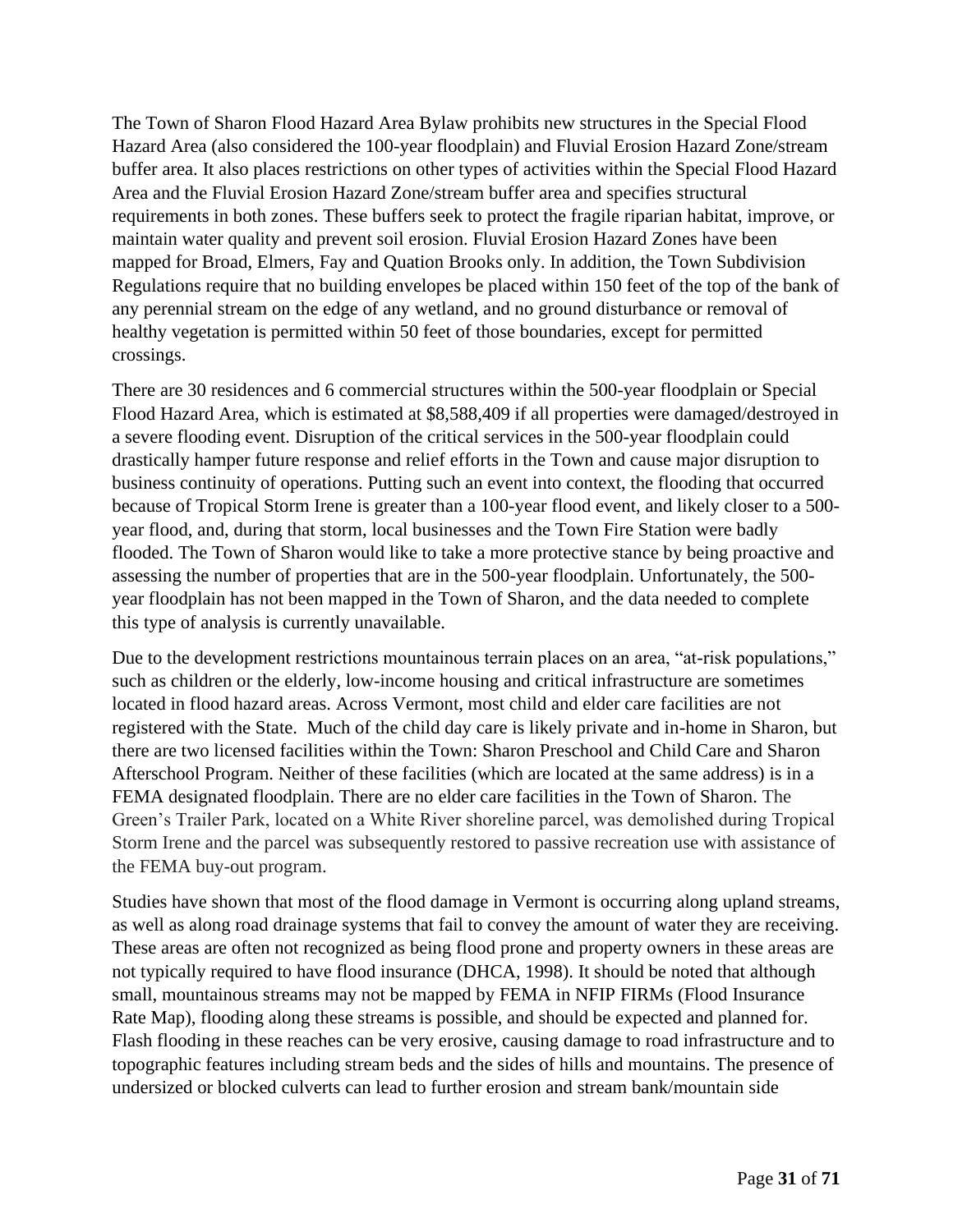undercutting. Furthermore, precipitation trend analysis suggests that intense, local storms are occurring more frequently. These trends suggest that storms in the Town of Sharon will be high intensity and will cause large volume rain events. Future flooding events are highly likely in Sharon. In the Town of Sharon, there are 60 structures located in the mapped Fluvial Erosion Hazard zone.

Several culverts have been replaced or upgraded since Sharon's 2015 Plan was adopted. To improve the flow of floodwater through the Town, Sharon upgraded a culvert near vicinity of Downer CCC Pond. The Town plans on updating the culvert at intersection of Downer/Krivak. Many of Sharon's major roads run alongside the main stem of the White River and its tributaries, such as Broad Brook, Fay Brook, and Quation Brook. Moore Road, Broad Brook Road, and Fay Brook Road are especially vulnerable to erosion and washouts. Two culverts were upgraded on Downer Street during the 2014 work-season.

The last official culvert inventory completed for the Town of Sharon was in November 2015. A road erosion inventory of hydraulically connected road segments was completed in 2019 by the Two Rivers Ottauquechee Regional Commission (TRORC) and Sharon Road crew.

No development projects are planned in Sharon in areas that would be vulnerable to flooding. There are no repetitive loss properties in Sharon on FEMA's NFIP list.

| <b>Hazard</b> | <b>Location</b>                                                                                                                                                                                                                                                                        | <b>Vulnerability</b>                                                                                                                                                         | <b>Extent</b>                                                                                                                                                                                                                                                 | <b>Impact</b>                                                                                                                                                                  | <b>Probability</b> |
|---------------|----------------------------------------------------------------------------------------------------------------------------------------------------------------------------------------------------------------------------------------------------------------------------------------|------------------------------------------------------------------------------------------------------------------------------------------------------------------------------|---------------------------------------------------------------------------------------------------------------------------------------------------------------------------------------------------------------------------------------------------------------|--------------------------------------------------------------------------------------------------------------------------------------------------------------------------------|--------------------|
| Flooding      | Route 132, Quimby<br>Mountain Road, Fay<br><b>Brook Road, Downer</b><br>Road, White Brook<br>Road, Cross Road,<br>Keyes Road, Raymond<br>Road, and Moore<br>Road (all damaged<br>during Tropical Storm<br>Irene). Many other<br>roads in the Town<br>subject to erosional<br>flooding. | Culverts,<br>bridges, road<br>infrastructure,<br>public and<br>private property.<br>30 residences<br>and 6<br>commercial<br>structures within<br>the 500-year<br>floodplain. | Most recent<br>severe flooding<br>event, Tropical<br>Storm Irene- 5-7"<br>across county (6-<br>7" in Sharon). No<br>detailed data are<br>available for<br>fluvial erosion<br>damage in Sharon<br>in terms of<br>numbers of acre<br>lost during each<br>event. | From TS Irene:<br>\$2,456,547.00<br>in damages.<br>Irene FEMA<br>and FHWA<br>expenses<br>incurred by the<br>Town of<br>Sharon since<br>August<br>2011 until the<br>10/31/2014. | Highly<br>likely   |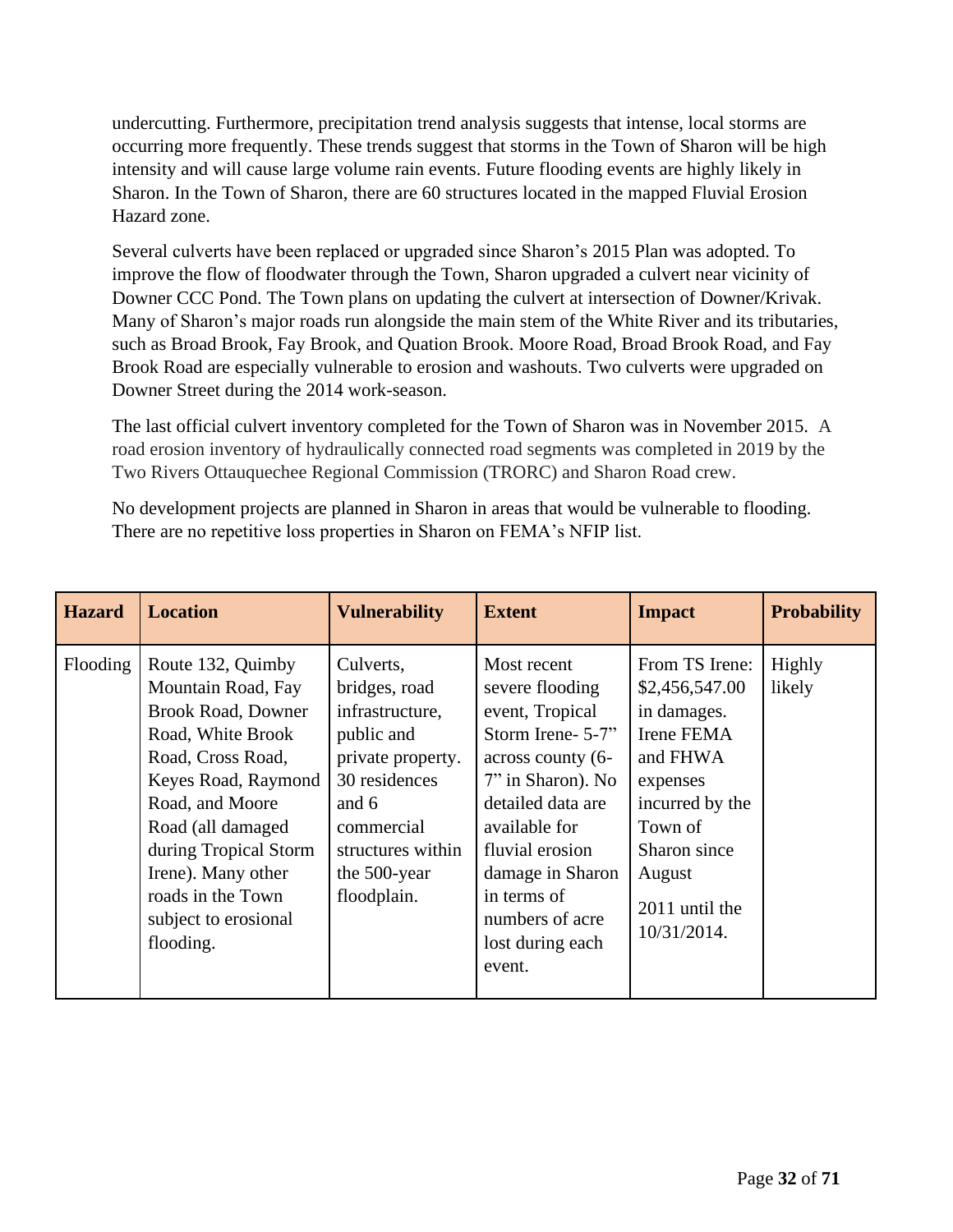#### <span id="page-32-0"></span>**Extreme Cold / Snow / Ice Storm**

Winter storms are a regular occurrence in Vermont. Severe winter storms can cause serious damage, including collapse of buildings due to overloading with snow or ice, brutal wind chills, downed trees, downed power lines, and stranded vehicles. People can be at risk of freezing in extended power outages if they lack wood heat or backup power, and individuals shoveling large accumulations of snow can also be at risk from frostbite, hypothermia, and heart attacks due to cold and overexertion. While snow removal from the transportation system is standard fare in Vermont winters, extreme snow or ice can close rail and road systems, further jeopardizing any stranded persons that are in danger of freezing or needing medical assistance.

Severe winter storms included a blizzard on February 15-17 in 1958 that dumped over 30 inches and resulted in 26 deaths in New England. On December 26-27 in 1969, another blizzard left 18- 36 inches of snow in northwestern Vermont and 45 inches in Waitsfield. A string of storms in March 2001 hit the state, beginning with 15-30 inches on March 5-6 (later declared a federal disaster), 10-30 inches on the 22nd and 10-20 inches on the 30th. Recent years have seen wet snowstorms that have leveled trees and caused widespread power outages.

The worst winter storm in terms of damage to hit the state recently was not a snowstorm, but an ice storm. In January of 1998, just the right combination of precipitation and temperature led to more than three inches of ice in spots, closing roads, downing power lines, and snapping thousands of trees. This storm was estimated as a 200–500-year event. Power was out up to 10 days in some areas and 700,000 acres of forest land were damaged in Vermont. Amazingly, there were no fatalities in Vermont, unlike Quebec where 3 million people lost power and 28 were killed.

Over the past few winters, Sharon has received numerous snowstorms that have dropped significant amounts of snow over a day or two. However, the details of these events and the damage they caused are overshadowed by winter weather events of the past. This is not to say such extreme events will not repeat themselves. It should be assumed that extreme winter weather events will occur at some point in the future. The following table documents the occurrence of extreme cold/snow/ice storms in the Town of Sharon and Windsor County.

| <b>Date</b> | Event           | <b>Location</b> | <b>Extent and Impacts</b>                                                                                                                                                                                                                                                                                                                                                                                                                                   |
|-------------|-----------------|-----------------|-------------------------------------------------------------------------------------------------------------------------------------------------------------------------------------------------------------------------------------------------------------------------------------------------------------------------------------------------------------------------------------------------------------------------------------------------------------|
| 12/16/2020  | Winter<br>Storm | County-<br>wide | Mesoscale band of snowfall rates of 2 to $4+$ inches per hour<br>remained quasi-stationary for 6 to 8 hours across southern<br>Rutland and much of Windsor County. Storm total snowfall<br>ranged from 8-12 inches in the north to 30-40 inches in the<br>southeast upslope hilly terrain. Some specific totals include: 38<br>inches in Danby and Ludlow, 34 inches in Reading, 32 inches in<br>Shrewsbury, 30 inches in Hartland, 20 inches in Wilder and |

#### **History of Occurrences:**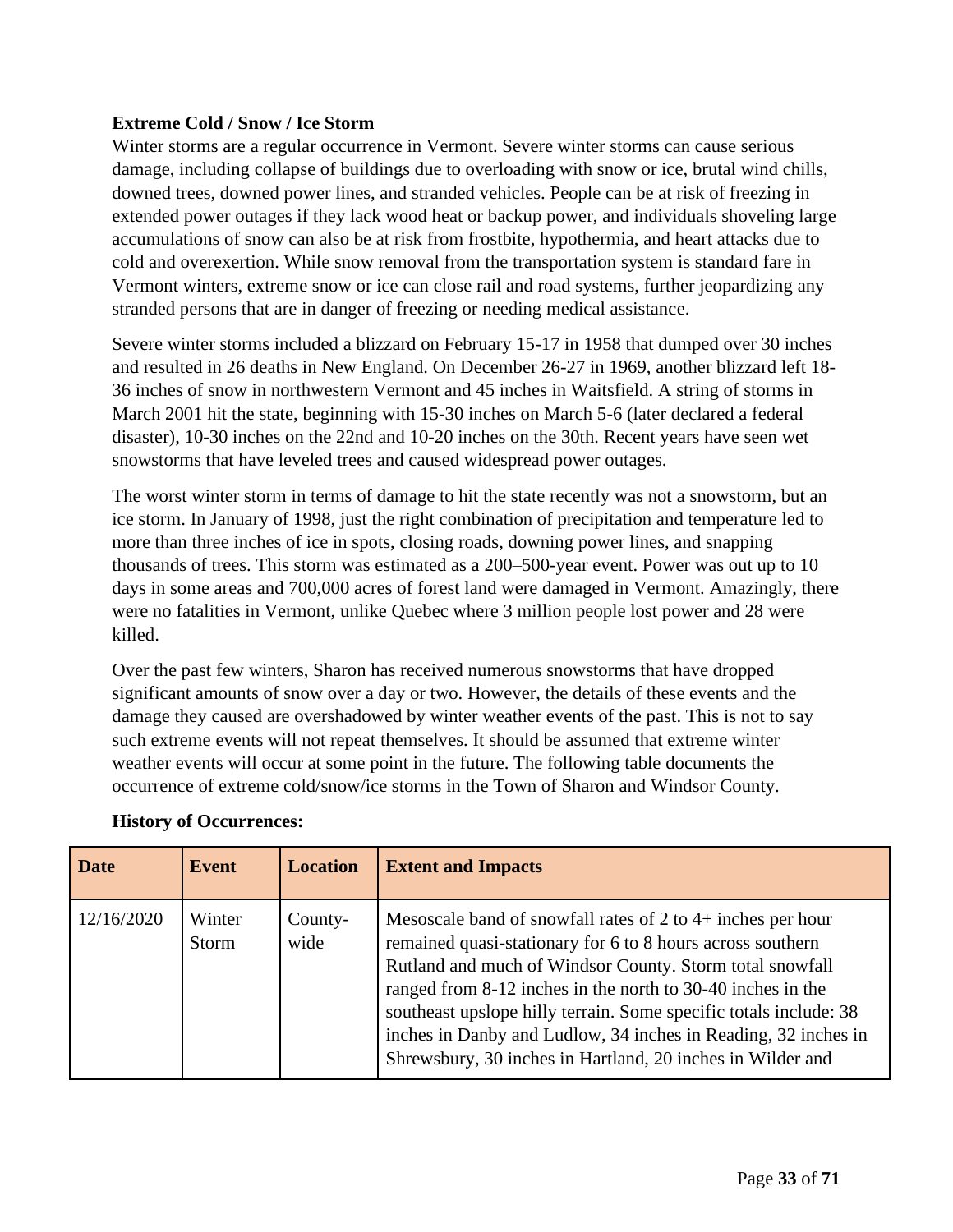| <b>Date</b> | <b>Event</b>           | <b>Location</b> | <b>Extent and Impacts</b>                                                                                                                                                                                                                                            |
|-------------|------------------------|-----------------|----------------------------------------------------------------------------------------------------------------------------------------------------------------------------------------------------------------------------------------------------------------------|
|             |                        |                 | White River Junction, 19 inches in Rutland. There were a few<br>unofficial reports of 40 inches as well.                                                                                                                                                             |
| 3/23/2020   | Winter<br><b>Storm</b> | County-<br>wide | A period of heavy snow with 2-3 inches per hour rates moved<br>through during the evening hours with storm total snowfall of 7-<br>10 inches. This led to some minor, isolated power outages.                                                                        |
| 2/7/2020    | Winter<br>Weather      | County-<br>wide | Storm total snowfall of 4 to 8 inches fell across the region, greater<br>totals across the north, with nearly a half falling on the 6th and<br>the 7th. Some localized icing up to a tenth or two occurred as<br>well.                                               |
| 1/18/2020   | Winter<br>Weather      | County-<br>wide | A widespread 4 to 7 inches of snow fell with minimal impacts.                                                                                                                                                                                                        |
| 1/16/2020   | Winter<br>Weather      | County-<br>wide | Snowfall observations of 3 to 6 inches with minimal impacts,<br>except normal slippery travel.                                                                                                                                                                       |
| 12/29/2019  | Winter<br>Weather      | County-<br>wide | A wintry mix of sleet, freezing rain and snow fell across the<br>region with a combined snow and sleet accumulation of 3 to 5<br>inches and ice accumulations around 0.1 inch and less.                                                                              |
| 12/1/2019   | Winter<br>Storm        | County-<br>wide | Snowfall accumulations across Windsor County ranged from 4<br>inches across northern sections to 10 inches in the south. Ludlow<br>and Springfield received 10 inches with 6 inches in Woodstock.<br>Typical traffic impacts as well as delayed or canceled schools. |
| 3/22/2019   | Winter<br>Storm        | County-<br>wide | A heavy wet snow fell across Windsor County with snowfall<br>totals of 8 to 12 inches with the higher totals in the higher<br>elevations. Some specific totals include 11 inches in Pomfret, 10<br>inches in Weston, 9 inches in Barnard and 8 inches in Ludlow.     |
| 2/12/2019   | Winter<br><b>Storm</b> | County-<br>wide | A widespread 5 to 10 inches of snow fell across Windsor County,<br>mixed with freezing rain at times.                                                                                                                                                                |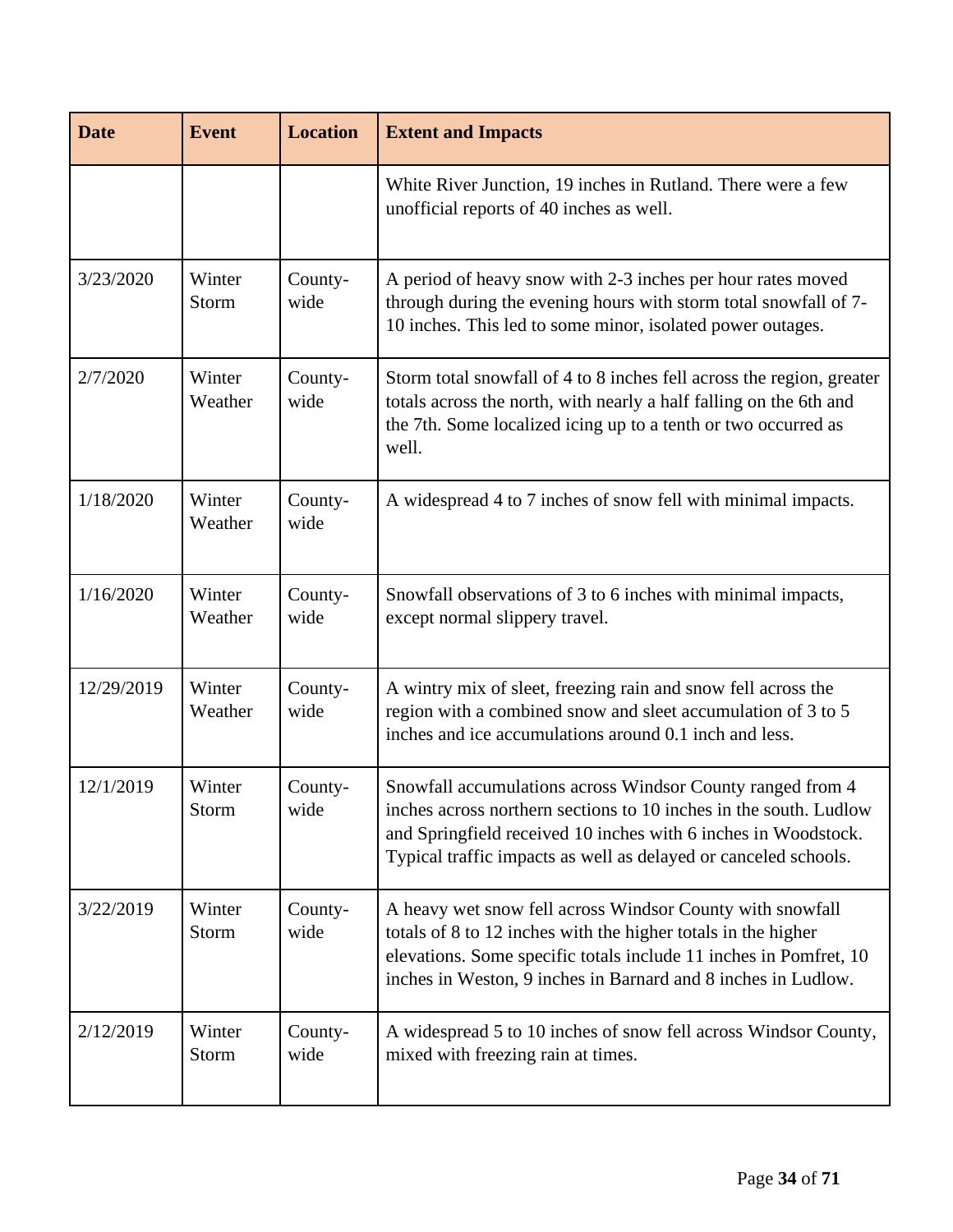| <b>Date</b> | <b>Event</b>      | <b>Location</b> | <b>Extent and Impacts</b>                                                                                                                                                                                                                                                                                                                                                                                                         |
|-------------|-------------------|-----------------|-----------------------------------------------------------------------------------------------------------------------------------------------------------------------------------------------------------------------------------------------------------------------------------------------------------------------------------------------------------------------------------------------------------------------------------|
| 1/29/2019   | Winter<br>Storm   | County-<br>wide | A widespread 5 to 8 inches of snow fell across Windsor County.                                                                                                                                                                                                                                                                                                                                                                    |
| 1/19/2019   | Winter<br>Storm   | County-<br>wide | A widespread snowfall of 10 to 18 inches occurred across<br>Windsor County, including 18 inches in Woodstock, 15 inches in<br>Pomfret and 12 inches in Ludlow.                                                                                                                                                                                                                                                                    |
| 1/8/2019    | Winter<br>Storm   | County-<br>wide | A widespread 6 to 10 inches of snow fell across Windsor County.<br>The snow was a denser, wetter snow that led to scattered power<br>outages. some specific snowfall totals include 9 inches in<br>Pomfret, 8 inches in Woodstock, Rochester, and Ludlow with 7<br>inches in North Hartland.                                                                                                                                      |
| 11/26/2018  | Winter<br>Storm   | County-<br>wide | Light rain changed to a pasty, heavy wet snow that resulted in<br>downed tree limbs and power outages across VT. In Windsor<br>County, snow accumulated 3 to 6 inches in the valleys but<br>quickly rose to 12 to 20 inches above 1000 feet. Some specific<br>amounts include 18-22 inches in Rochester, 15 inches in Ludlow,<br>13 inches in Hartland, 10 inches in reading, 9 inches in Norwich<br>and 4 inches in Springfield. |
| 11/15/2018  | Winter<br>Weather | County-<br>wide | A widespread 3 to 7 inches fell across Windsor County with the<br>highest totals above 1500 feet.                                                                                                                                                                                                                                                                                                                                 |
| 3/13/2018   | Winter<br>Storm   | County-<br>wide | Long duration snowfall event eventually delivered 10 to 20 inches<br>across Windsor County, with the heaviest occurring the afternoon<br>of March 13th into the morning hours of the 14th. Some specific<br>snowfall amounts include: 21 inches in Rochester, 20 inches in<br>Pomfret, 18 inches in Hartland and Ludlow with 12 inches in<br>Woodstock. Some isolated to scattered power outages were<br>reported.                |
| 3/7/2018    | Winter<br>Storm   | County-<br>wide | A long duration snow event deposited 12 to 26 inches across<br>Windsor County, with the highest totals along the southern green<br>mountains. Specific totals included: 26 inches in Ludlow, 24<br>inches in Cavendish, 23 inches in Bridgewater, 20 inches in<br>Pomfret, 18 inches in Chester and 14 inches in Woodstock.                                                                                                       |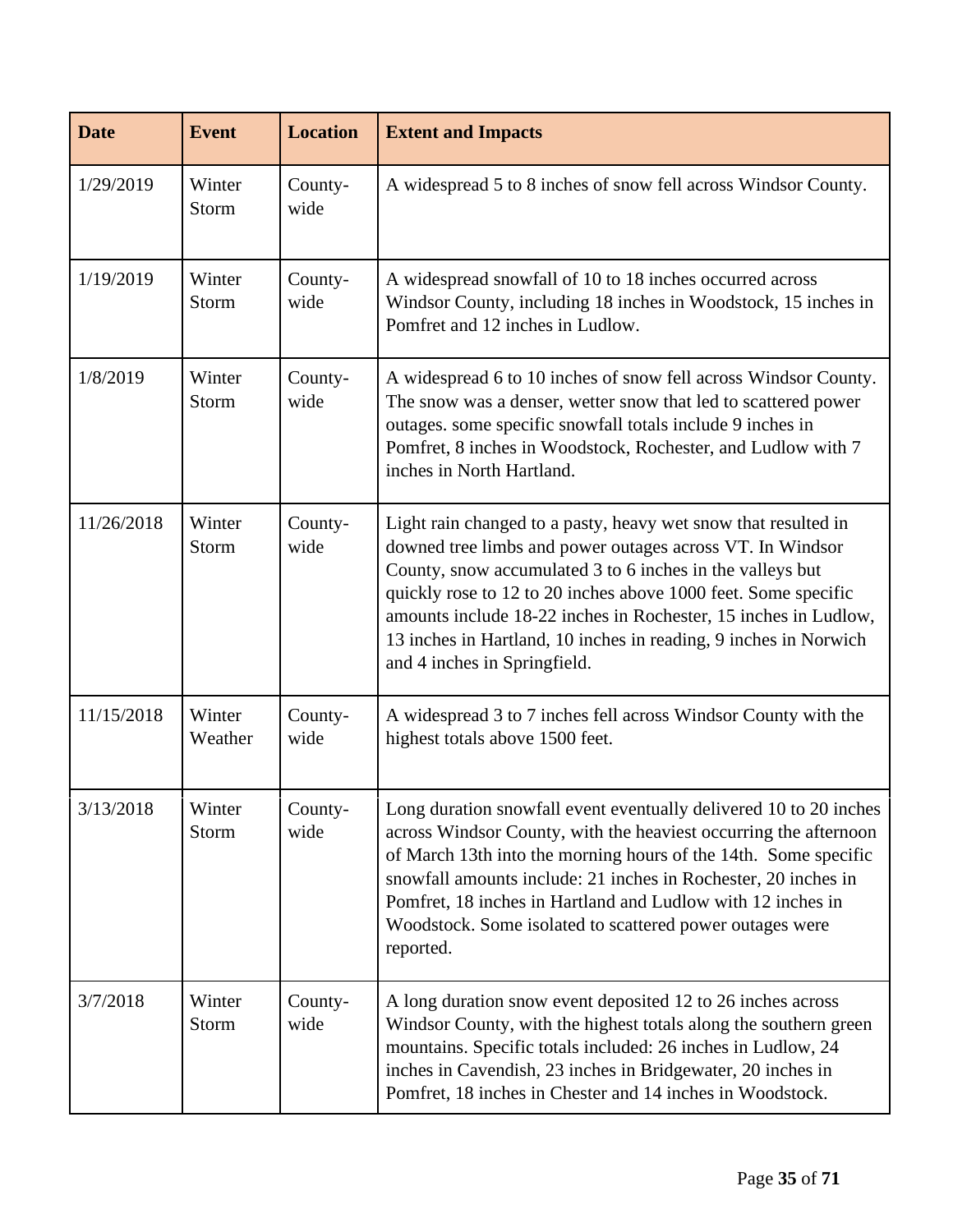| <b>Date</b> | <b>Event</b>      | <b>Location</b> | <b>Extent and Impacts</b>                                                                                                                                                                                                                                                |
|-------------|-------------------|-----------------|--------------------------------------------------------------------------------------------------------------------------------------------------------------------------------------------------------------------------------------------------------------------------|
|             |                   |                 | Scattered to numerous power outages occurred in areas of the<br>heaviest snow fall.                                                                                                                                                                                      |
| 2/7/2018    | Winter<br>Storm   | County-<br>wide | A widespread 6 to 10 inches of snow fell across Windsor County,<br>including 10 inches in Ludlow with 9 inches at Woodstock and<br>Chester. Snowfall rates of 1 to 2 inches per hour at times was<br>observed.                                                           |
| 2/4/2018    | Winter<br>Storm   | County-<br>wide | A widespread 5 to 10 inches of snow fell across Windsor County.                                                                                                                                                                                                          |
| 1/13/2018   | Winter<br>Weather | County-<br>wide | Rain changed to a prolonged period of sleet early Saturday<br>morning before ending as snow by mid-morning. Freezing rain<br>and sleet accumulated around 1/2 inch with snowfall of a few<br>inches in spots. A flash freeze made for some hazardous road<br>conditions. |
| 1/4/2018    | Winter<br>Weather | County-<br>wide | A widespread 3 to 6 inches was observed.                                                                                                                                                                                                                                 |
| 12/25/2017  | Winter<br>Storm   | County-<br>wide | A widespread 5 to 9 inches of snow fell.                                                                                                                                                                                                                                 |
| 12/22/2017  | Winter<br>Storm   | County-<br>wide | Snowfall amounts of 5 to 10 inches were reported.                                                                                                                                                                                                                        |
| 12/12/2017  | Winter<br>Storm   | County-<br>wide | A widespread 8 to 16 inches of snow fell across Windsor County,<br>including 17 inches in Rochester, 16 inches in Pomfret, 14 inches<br>in Hartland, Ludlow, and Andover.                                                                                                |
| 4/1/2017    | Winter<br>Storm   | County-<br>wide | Widespread 8 to 16 inches of a heavy, wet snow fell across the<br>region, some specific totals include 16 inches in Rochester, 15<br>inches in Woodstock, 14 inches in Ludlow and Proctorsville, 13<br>inches in Hartland and Pomfret, 12 inches in Bethel and Windsor   |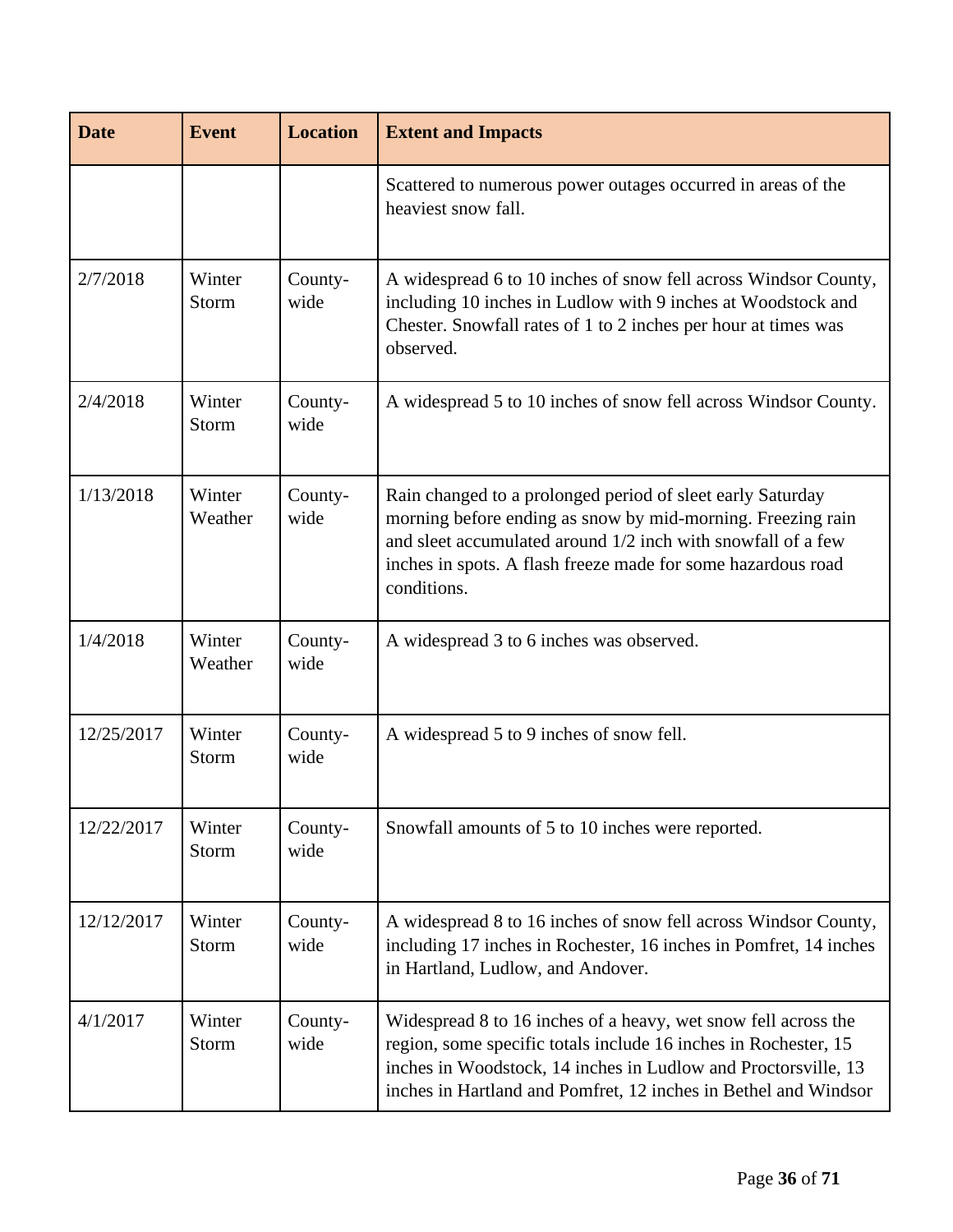| <b>Date</b> | <b>Event</b>      | <b>Location</b> | <b>Extent and Impacts</b>                                                                                                                                                                                                                                                                                                                                                                  |
|-------------|-------------------|-----------------|--------------------------------------------------------------------------------------------------------------------------------------------------------------------------------------------------------------------------------------------------------------------------------------------------------------------------------------------------------------------------------------------|
|             |                   |                 | and 10 inches in Tyson. Some scattered power outages resulted<br>from the snow loading on trees and power lines.                                                                                                                                                                                                                                                                           |
| 3/31/2017   | Winter<br>Storm   | County-<br>wide | Widespread 8 to 16 inches of a heavy, wet snow fell across the<br>region, some specific totals include 16 inches in Rochester, 15<br>inches in Woodstock, 14 inches in Ludlow and Proctorsville, 13<br>inches in Hartland and Pomfret, 12 inches in Bethel and Windsor<br>and 10 inches in Tyson. Some scattered power outages resulted<br>from the snow loading on trees and power lines. |
| 3/14/2017   | Winter<br>Storm   | County-<br>wide | Snowfall totals across Windsor County generally ranged from 12<br>to 24 inches. Some specific amounts include 24 inches in<br>Rochester, 23 inches in Pomfret, 20 inches in Hartland, 17 inches<br>in Hartford and Norwich and 15 inches in Woodstock.                                                                                                                                     |
| 2/12/2017   | Winter<br>Storm   | County-<br>wide | Widespread 6 to 10 inches of snowfall reported, including 10<br>inches in Woodstock, 9 inches in Ludlow and 8 inches in<br>Hartland.                                                                                                                                                                                                                                                       |
| 12/29/2016  | Winter<br>Storm   | County-<br>wide | A widespread 6 to 12 inches of snow was observed.                                                                                                                                                                                                                                                                                                                                          |
| 11/29/2016  | Winter<br>Weather | County-<br>wide | Numerous vehicle accidents due to icy roads. Ice accumulation<br>less than one tenth of an inch. An accident between a vehicle and<br>a tractor-trailer resulted in a fatality of the driver of the vehicle.                                                                                                                                                                               |
| 2/15/2016   | Winter<br>Weather | County-<br>wide | One to three inches of snowfall with some light ice accretion.                                                                                                                                                                                                                                                                                                                             |
| 12/29/2015  | Winter<br>Weather | County-<br>wide | A combination of snow and sleet accumulated 3 to 5 inches<br>across Windsor County along with some light freezing rain at<br>times.                                                                                                                                                                                                                                                        |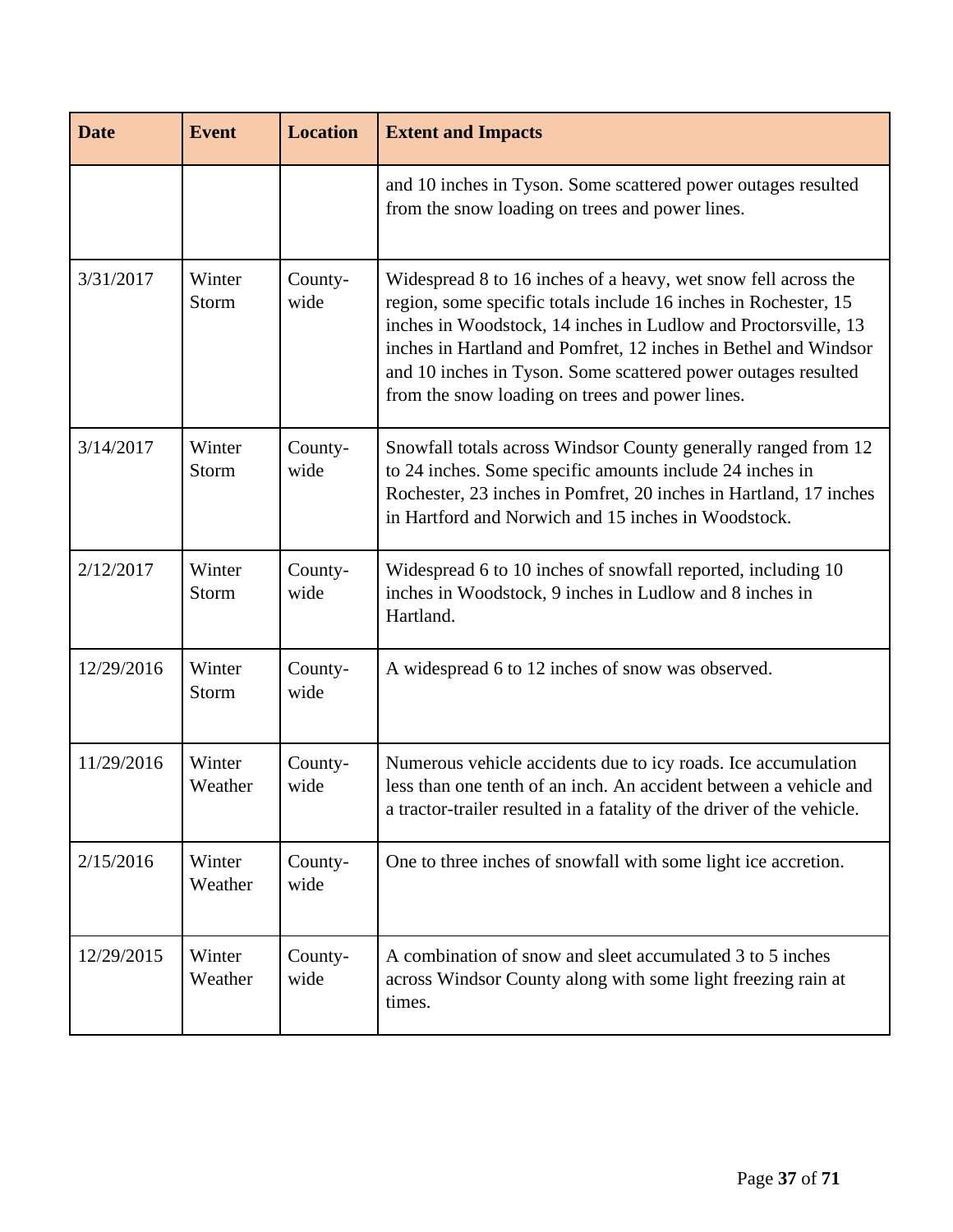| <b>Date</b> | <b>Event</b>                          | <b>Location</b> | <b>Extent and Impacts</b>                                                                                                                                                                                                                                                                                                                                                                                                                                                                                                                                                                                                                                                                                    |
|-------------|---------------------------------------|-----------------|--------------------------------------------------------------------------------------------------------------------------------------------------------------------------------------------------------------------------------------------------------------------------------------------------------------------------------------------------------------------------------------------------------------------------------------------------------------------------------------------------------------------------------------------------------------------------------------------------------------------------------------------------------------------------------------------------------------|
| 2/7/2015    | Winter<br>Storm                       | County-<br>wide | Widespread snowfall reports of 5 to 9 inches with some localized<br>12-inch amounts in Windsor County.                                                                                                                                                                                                                                                                                                                                                                                                                                                                                                                                                                                                       |
| 2/2/2015    | Winter<br>Storm                       | County-<br>wide | Snowfall across Windsor County was 6 to 15 inches with this<br>event. Some specific snowfall totals included 15 inches in<br>Woodstock, 12 inches in Chester and Proctorsville, 11 inches in<br>Ludlow, 9 inches in Hartland, Pomfret and Windsor with 6 inches<br>in West Hartford. Numerous vehicle accidents.                                                                                                                                                                                                                                                                                                                                                                                             |
| 2/1/2015    | Cold/Win<br>d Chill                   | County-<br>wide | Record Cold February 2015 for much of Vermont. Many<br>communities witnessing the coldest month since December 1989<br>or January 1994. The average departure was 13 to 17 degrees<br>below normal.   It was a RECORD COLD February for Rutland<br>and Montpelier, 2nd coldest for St. Johnsbury and 3rd coldest in<br>Burlington. ALL-TIME cold months it was RECORD COLD for<br>Rutland, 2nd Coldest for Montpelier, 3rd Coldest for St.<br>Johnsbury and 7th Coldest for Burlington. Burlington and St.<br>Johnsbury's records date back into 1890s, while Rutland in the<br>1910s and Montpelier in the 1940s.   Damage to infrastructure,<br>frozen water mains, etc. has totaled at least \$1 million. |
| 1/30/2015   | Winter<br>Weather                     | County-<br>wide | Snowfall reports for Windsor County were generally 1 to 2<br>inches.                                                                                                                                                                                                                                                                                                                                                                                                                                                                                                                                                                                                                                         |
| 1/27/2015   | Winter<br>Storm                       | County-<br>wide | Snowfall across Windsor County was 6 to 10 inches.                                                                                                                                                                                                                                                                                                                                                                                                                                                                                                                                                                                                                                                           |
| 1/18/2015   | Winter<br>Weather                     | County-<br>wide | A heavy wet snow of 1 to 3 inches fell across Windsor County,<br>yet the main culprit was very icy roads due to rain on very cold<br>road surfaces that led to numerous vehicle accidents.                                                                                                                                                                                                                                                                                                                                                                                                                                                                                                                   |
| 1/7/2015    | <b>Extreme</b><br>Cold/Win<br>d Chill | County-<br>wide | Temperatures by early evening of January 7th were zero to 10<br>above zero with winds of 15 to 30 mph that created wind chills<br>colder than 20 to 30 below zero through the overnight into the<br>morning hours of January 8th. Actual morning low temperatures<br>on January 8th were 10 below to 20 below zero in Windsor                                                                                                                                                                                                                                                                                                                                                                                |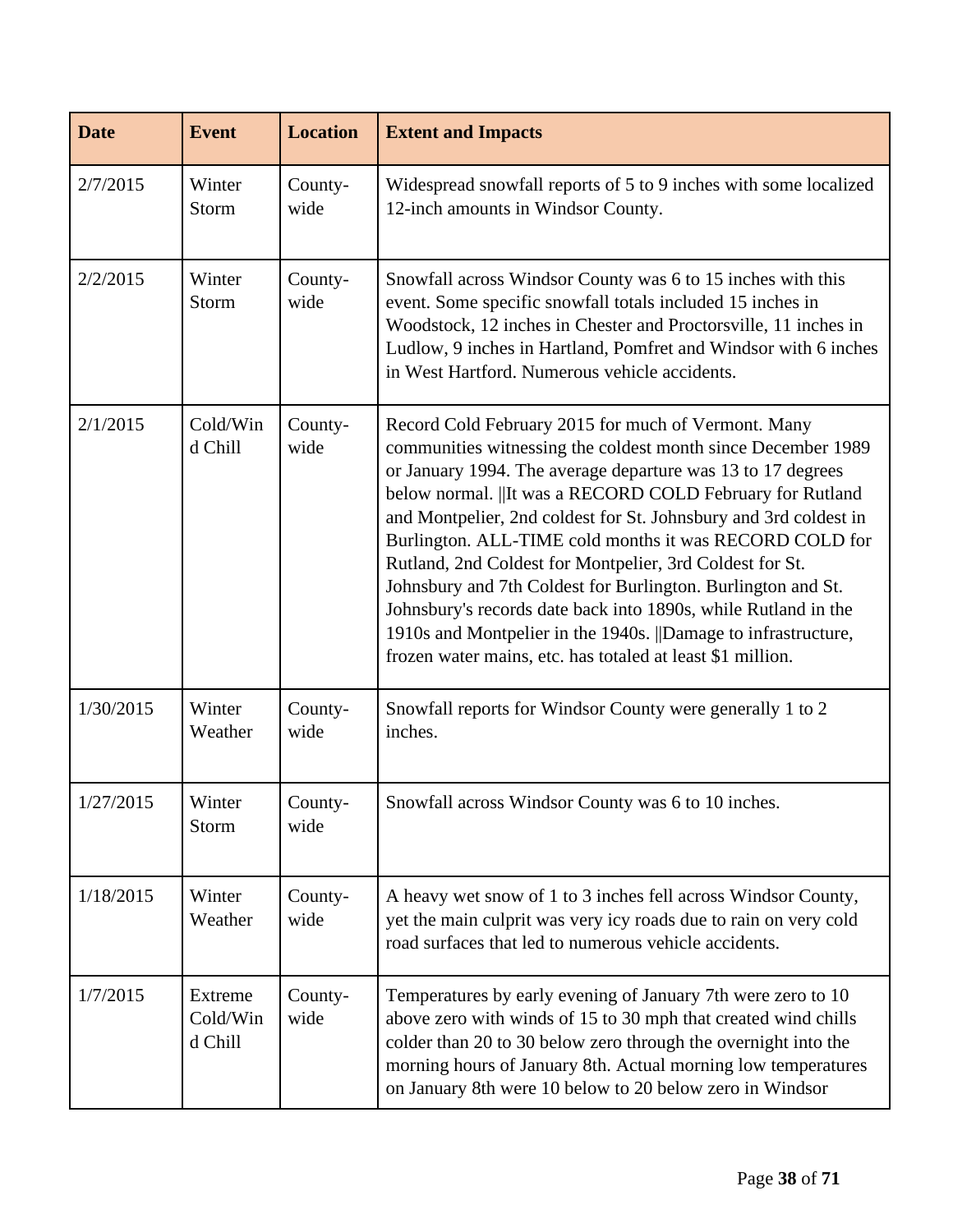| <b>Date</b>                                               | <b>Event</b>      | <b>Location</b>                             | <b>Extent and Impacts</b>                                                                                                                                                                                                                                                                                      |
|-----------------------------------------------------------|-------------------|---------------------------------------------|----------------------------------------------------------------------------------------------------------------------------------------------------------------------------------------------------------------------------------------------------------------------------------------------------------------|
|                                                           |                   |                                             | County, including 21 degrees below zero in Rochester, 17 below<br>zero in Pomfret, 16 below zero in Woodstock, and Weston, 15<br>below zero in Hartford, North Hartland, and Ludlow, 13 below<br>zero in Bethel, Weathersfield and Quechee with 12 below zero in<br>Springfield.                               |
| 1/3/2015                                                  | Winter<br>Weather | County-<br>wide                             | Snowfall accumulations of 2 to 4 inches with ice accumulations<br>up to a tenth of an inch were common.                                                                                                                                                                                                        |
| Period from<br>12/09/2014<br>12/12/2014<br>(DR-4207<br>VT | Winter<br>storm   | Town of<br>Sharon<br>and<br>county-<br>wide | Heavy, wet snowfall totals across Windsor County ranged from 6<br>to 18 inches. Damage in Sharon was assessed at \$7,848.00.                                                                                                                                                                                   |
| 03/12/2014<br>03/13/2014                                  | Winter<br>storm   | Town of<br>Sharon<br>and<br>county-<br>wide | A major snowstorm with near blizzard conditions. In addition to<br>heavy snowfall accumulations, strong northeast-north winds with<br>gusts to 35-40 mph at times caused considerable blowing and<br>drifting of the snow. 26 inches fell in Sharon.                                                           |
| 02/03/2014<br>02/04/2014                                  | Winter<br>storm   | County<br>wide                              | Snowfall across Windsor County was $12$ to $20+$ ". There were<br>two bands of heavy snowfall, snowfall rates of 1-2" an hour, that<br>moved across the region. Thursday evening and especially Friday<br>morning's commute was hazardous with nearly all schools closed<br>due to the storm on $02/14/2014$ . |
| 02/05/2014                                                | Winter<br>storm   | County-<br>wide                             | Eight to twelve inches of snow fell across Windsor County.<br>Snowfall was at its peak during both the morning and<br>afternoon/evening commutes causing hazardous travel.                                                                                                                                     |
| 01/02/2014<br>01/03/2014                                  | Winter<br>storm   | County-<br>wide                             | A widespread 6 to 9 inches of snow fell across Windsor County.                                                                                                                                                                                                                                                 |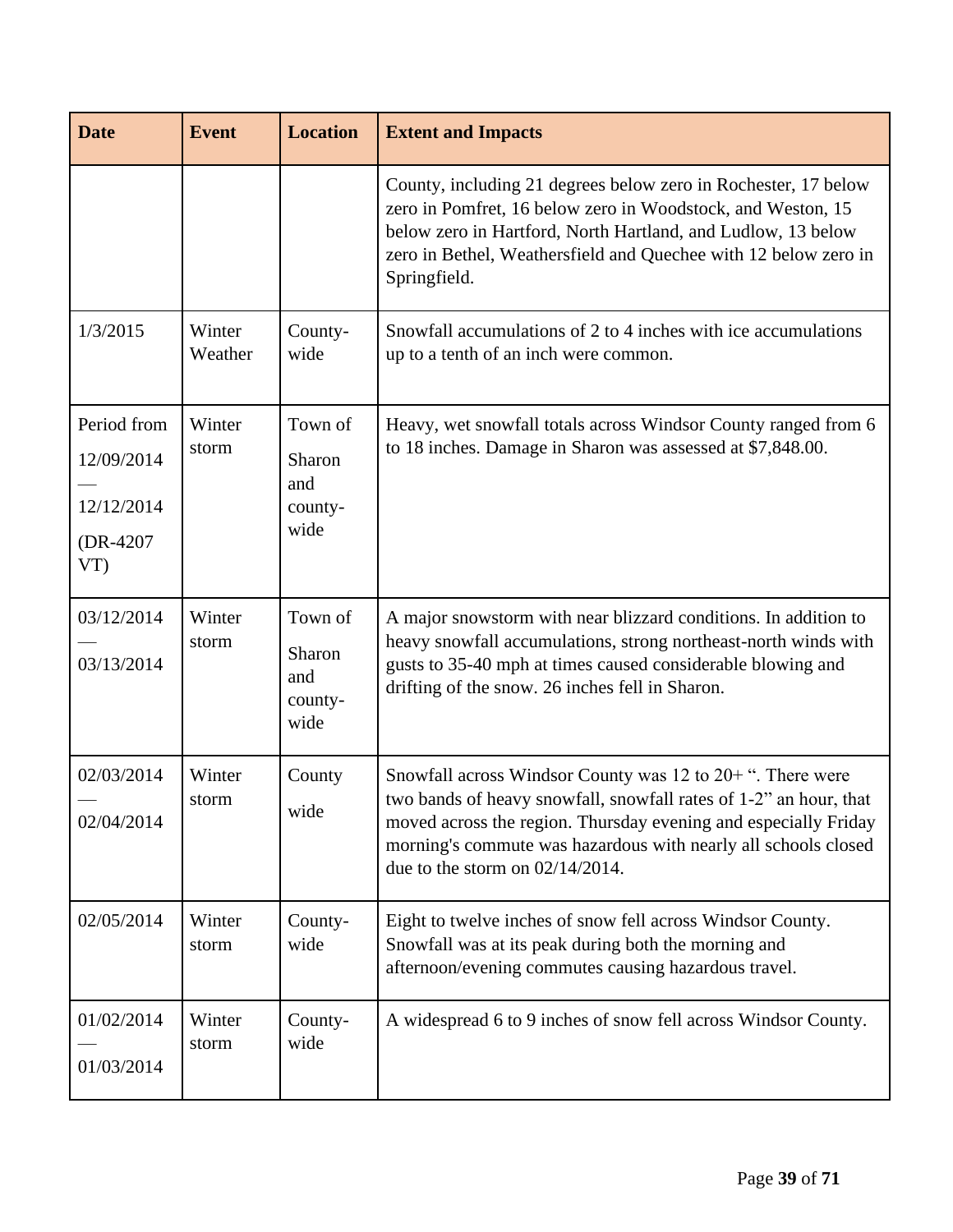| <b>Date</b>              | <b>Event</b>                                                               | <b>Location</b> | <b>Extent and Impacts</b>                                                                                                                                                                                                             |
|--------------------------|----------------------------------------------------------------------------|-----------------|---------------------------------------------------------------------------------------------------------------------------------------------------------------------------------------------------------------------------------------|
| 12/29/2013<br>12/30/2013 | Winter<br>storm                                                            | County-<br>wide | A wet, heavy 6 to 10 inches of snow fell across Windsor County.                                                                                                                                                                       |
| 12/14/2013<br>12/15/2013 | Winter<br>storm                                                            | County-<br>wide | A widespread 10 to 15 inches of snow fell across Windsor<br>County.                                                                                                                                                                   |
| 03/18/2013<br>03/19/2013 | Winter<br>storm                                                            | County-<br>wide | 8-14" of snow fell across the county, with higher amounts above<br>1000 ft. Numerous vehicle accidents.                                                                                                                               |
| 02/27/2013<br>02/28/2013 | Winter<br>storm                                                            | County-<br>wide | Snow across the county, 6-12" of snow fell across the southern<br>Green Mountains.                                                                                                                                                    |
| 03/01/2012               | Winter<br>storm                                                            | County-<br>wide | Widespread 4-8" inches of snowfall occurred in Windsor County<br>with 10-14" inches along the eastern slopes of the Green<br>Mountains.                                                                                               |
| 11/22/2011<br>11/23/2011 | Winter<br>storm<br>(heavy,<br>wet snow<br>mixed<br>with rain<br>and sleet) | County-<br>wide | 6-12" across the county. Numerous vehicle accidents and<br>scattered power outages occurred due to heavy snow on trees.                                                                                                               |
| 12/26/2010<br>12/27/2010 | Winter<br>storm                                                            | County-<br>wide | Snowfall totals of 6-15" with localized higher amounts occurred<br>as well as considerable blowing and drifting of the snow due to<br>north winds of 15 to 25 mph with gusts approaching 40 mph.                                      |
| 02/23/2010<br>02/24/2010 | Winter<br>storm                                                            | County-<br>wide | A heavy wet snow fell across Vermont that resulted in snowfall<br>accumulations of 6 to 30 inches with the higher amounts in the<br>higher terrain of central and southern Vermont. 50,000+<br>customers without power in the region. |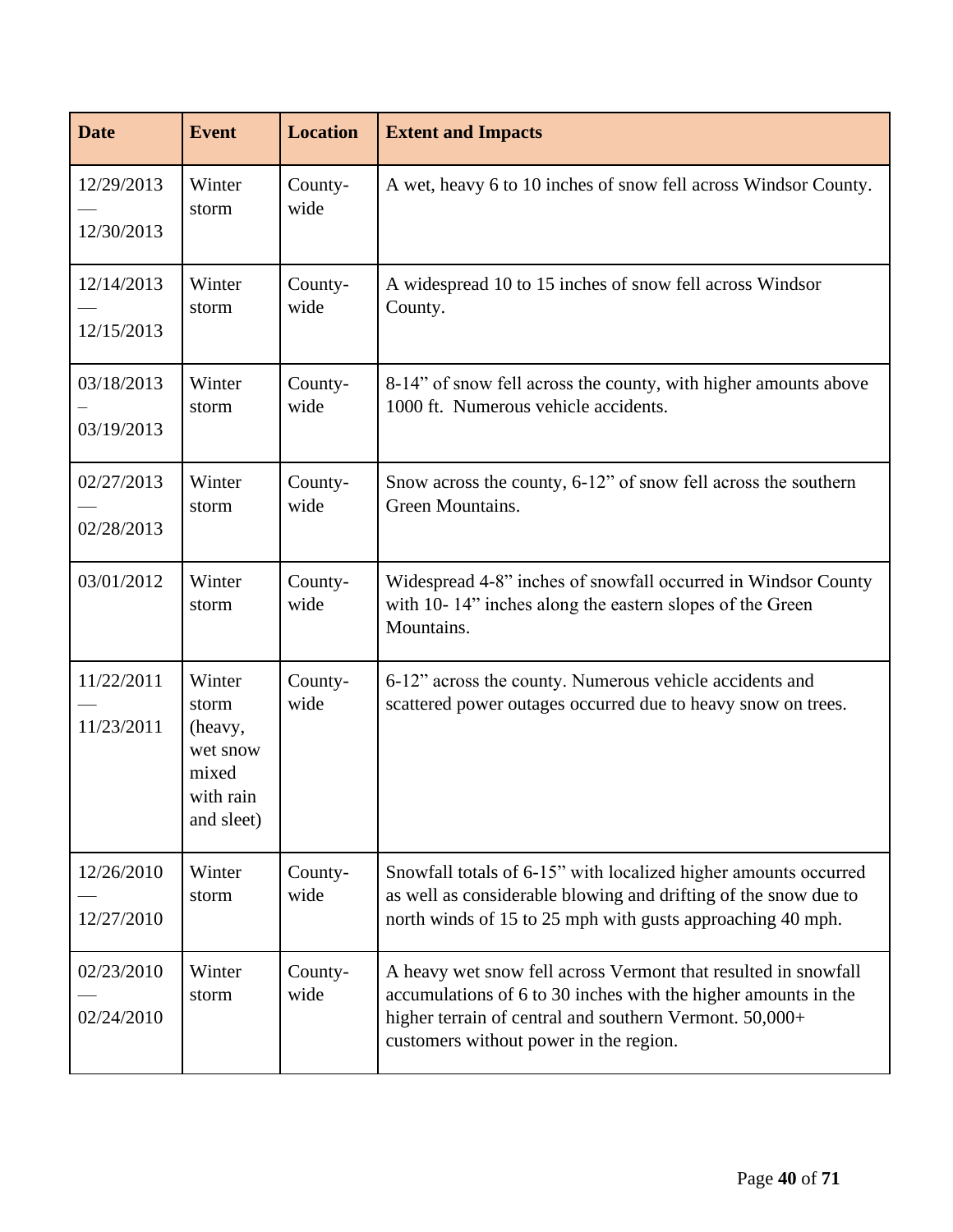| <b>Date</b>              | <b>Event</b>                                           | <b>Location</b>                                  | <b>Extent and Impacts</b>                                                                                                                                                                                                                                                                                                                                                                                                                                                                                                |  |
|--------------------------|--------------------------------------------------------|--------------------------------------------------|--------------------------------------------------------------------------------------------------------------------------------------------------------------------------------------------------------------------------------------------------------------------------------------------------------------------------------------------------------------------------------------------------------------------------------------------------------------------------------------------------------------------------|--|
| 12/09/2009               | Winter<br>storm                                        | County-<br>wide                                  | 6-12" of snow along the eastern side of the Green Mountains. 60-<br>85 mph wind knocked down power lines and caused some<br>structural damage.                                                                                                                                                                                                                                                                                                                                                                           |  |
| 02/26/2008<br>02/27/2008 | Snow                                                   | Town of<br>Sharon,<br>county-<br>wide            | 6-8" in Sharon. Storm broke previously set all-time snow record<br>for February (42.3" in 2008, as recorded at National Weather<br>Service in Burlington, VT).                                                                                                                                                                                                                                                                                                                                                           |  |
| 04/12/2007               | Winter<br>storm<br>(heavy wet<br>snow,<br>sleet, rain) | Town of<br>Sharon,<br>county/<br>region-<br>wide | 7" of snow. Dangerous road conditions. Some downed tree limbs<br>and power lines.                                                                                                                                                                                                                                                                                                                                                                                                                                        |  |
| 03/09/2007               | Extreme<br>cold/wind<br>chill                          | Town of<br>Sharon,<br>county-<br>wide            | Morning lows were 10 to 34 degrees below zero.                                                                                                                                                                                                                                                                                                                                                                                                                                                                           |  |
| 03/06/2007               | Extreme<br>cold/wind<br>chill                          | Town of<br>Sharon,<br>County/<br>region<br>wide  | Exceptionally low temperatures accompanied by 15-20mph winds<br>(recorded as -8F to -25F in nearby towns).                                                                                                                                                                                                                                                                                                                                                                                                               |  |
| 02/14/2007               | Snow                                                   | Town of<br>Sharon,<br>county-<br>wide            | Snowfall totals ranged from 15 to 25" in the Connecticut River<br>valley. The deep snowfall (18-30 inches) and deeper snow drifts<br>(4-6+ feet) caused numerous problems, including the blocking of<br>numerous heat vents that resulted in the build-up of carbon<br>monoxide and sent dozens of people seeking treatment at area<br>hospitals. The weight of the heavy snowfall on some weaker roofs<br>resulted in the partial or total collapse of 20 or more barn roofs<br>and the deaths of more than 100 cattle. |  |
| 01/25/2007<br>01/26/2007 | Extreme<br>Cold/wind<br>chill                          | County/<br>region-<br>wide                       | Combination of brisk northwest winds of 10 to 15 mph and<br>temperatures 5 to 20 degrees below zero for wind chill readings<br>of 25 to 40 degrees below zero.                                                                                                                                                                                                                                                                                                                                                           |  |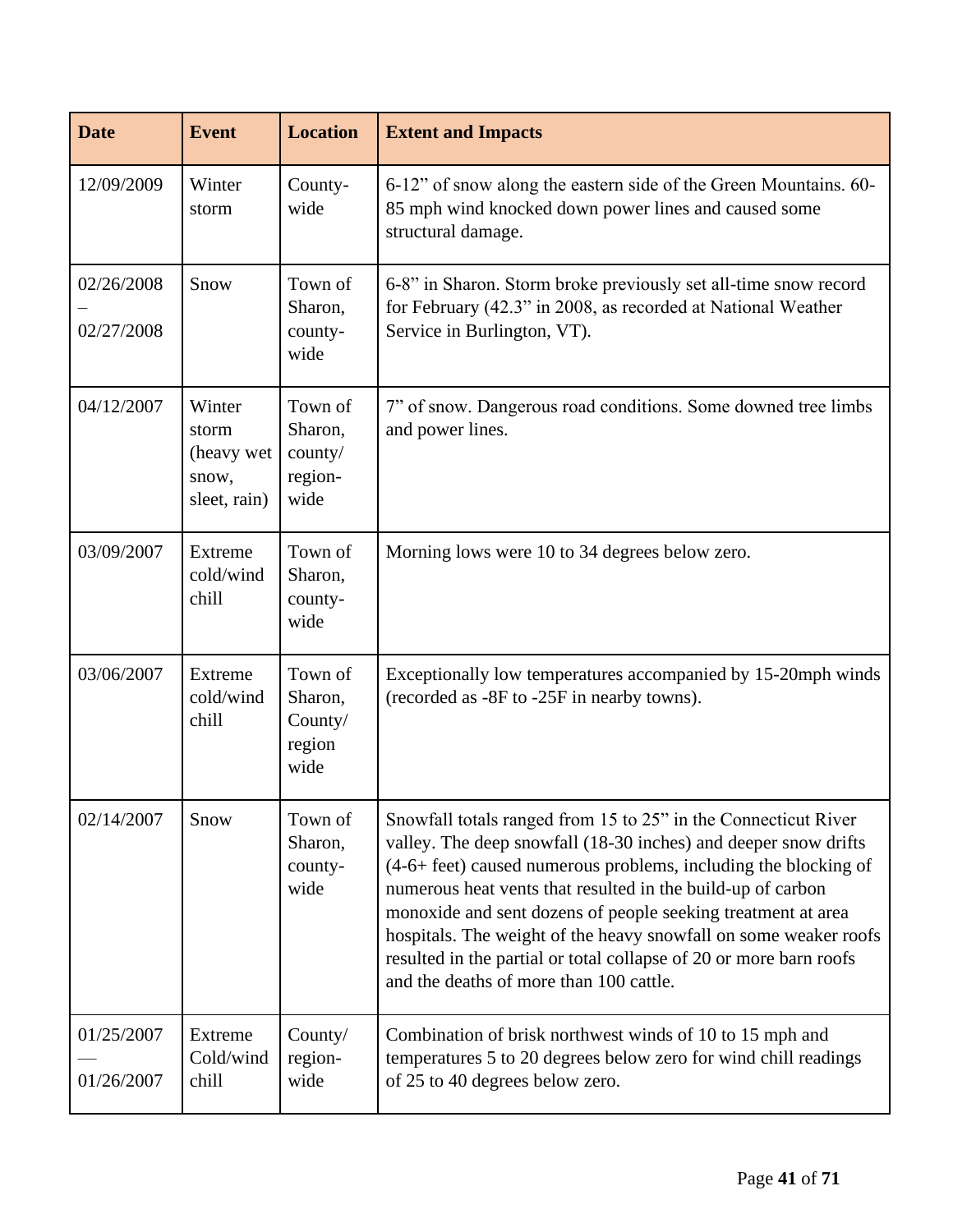| <b>Date</b>                                  | <b>Event</b> | <b>Location</b>                       | <b>Extent and Impacts</b>                               |
|----------------------------------------------|--------------|---------------------------------------|---------------------------------------------------------|
| 12/30/2006                                   | Snow         | County/<br>region-<br>wide            | 2-6" of snow. "Extremely dangerous" road conditions.    |
| 02/18/2003                                   | Snow         | Town of<br>Sharon,<br>county-<br>wide | $12$ " of snow.                                         |
| 01/07/1998<br>01/09/1998<br>(DR 1201)<br>VT) | Ice Storm    | County/<br>region-<br>wide            | No detailed information about this event was available. |

The Town of Sharon is no stranger to winter weather and the hazards it brings. Depending on the event, particularly with heavy, wet snow or ice, electricity may be knocked out for a few hours or days. The utility companies currently serving the Town of Sharon, including Green Mountain Power, have followed a regular tree-trimming schedule. Sharon town officials believe this is satisfactory to mitigate damage and the power outages caused by downed trees and tree limbs during a heavy, wet snow or ice event. In the event of an extended power outage, the Town would open emergency shelters at the local Fire House and Sharon Elementary School.

Heavy, wet snow or large quantities of snow may also leave structures vulnerable to roof collapse. Roof collapse occurs when the structural components of a roof can no longer hold the weight of the snow. Flat roofs are most vulnerable to collapse because they do not drain well, and the snow on the roof soaks up water like a sponge, increasing the weight the roof must bear. More common it seems is the collapse of barns commonly used for livestock sheltering and other agricultural purposes. Unfortunately, livestock in the barn are often killed and equipment stored in the barn may be damaged or ruined. It is difficult to determine whether a residential structure or a barn would be rebuilt after a roof collapse, because the decision to rebuild would likely depend on the extent of damage and the property owner's finances. The collapse of a barn roof is likely to be a total loss, and the collapse of a house roof may be a 50% loss. While roof collapse has not occurred in Sharon recently, very heavy snow in the region on February 14, 2007, resulted in the partial or total collapse of 20 or more barn roofs, and led to the deaths of more than 100 cattle.

In general, winter weather is most hazardous to travelers. Icy and snow-covered roads present multiple examples of dangerous driving conditions and situations. In Sharon, the mountainous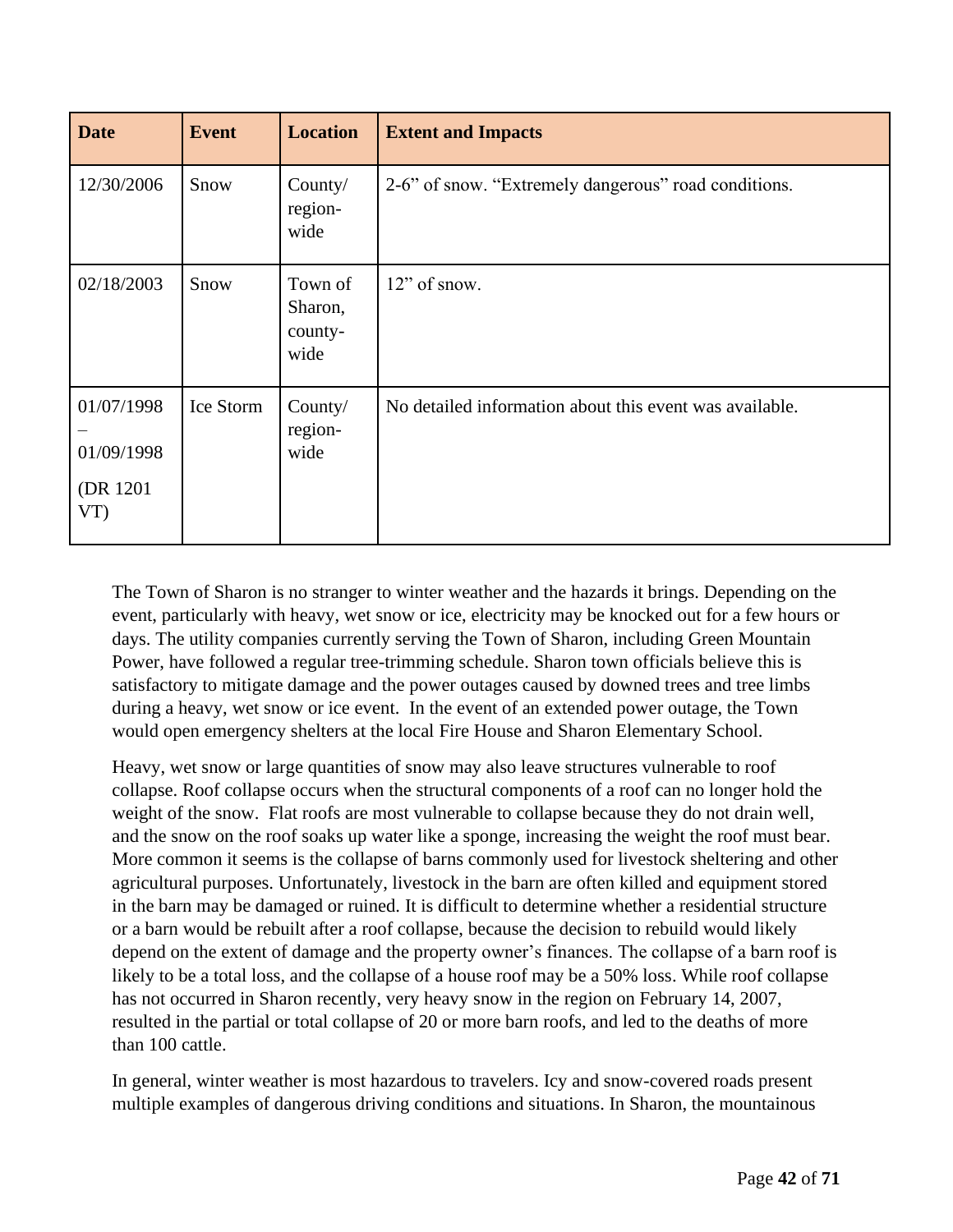terrain, steep slopes, and remoteness of some roads further complicate travel. The Town relies on Travel Advisories issued by the State of Vermont Department of Emergency Management and the National Weather Service to alert residents of dangerous travel weather. However, it is difficult, if impossible, to prohibit people from driving during winter weather events. As a result, emergency services personnel must always be prepared to aid stranded drivers or to those who have been in an accident. To increase awareness in the event of hazardous weather, the Town also encourages residents to utilize 411, social media outlets, and the Town listserv.

| <b>Hazard</b>                             | <b>Location</b> | <b>Vulnerability</b>                                                                                                                                                                       | <b>Extent</b>                                                                                                                                                                                   | <b>Impact</b>                                                                                                                                                                               | <b>Probability</b> |
|-------------------------------------------|-----------------|--------------------------------------------------------------------------------------------------------------------------------------------------------------------------------------------|-------------------------------------------------------------------------------------------------------------------------------------------------------------------------------------------------|---------------------------------------------------------------------------------------------------------------------------------------------------------------------------------------------|--------------------|
| Extreme<br>Cold/<br>Show/IC<br>e<br>Storm | Town<br>wide    | The entire Town is<br>vulnerable: including<br>roads, town and<br>privately owned<br>buildings, utility<br>infrastructure. Power<br>transmission lines<br>and power-critical<br>customers. | Snow fall has varied,<br>from a few inches to<br>over a foot or more.<br>Heavy snow and<br>wind downed trees<br>and power lines.<br>Snow/ice contributed<br>to hazardous driving<br>conditions. | For car crashes due to<br>poor driving conditions:<br>minimal damage to<br>vehicle to totaled<br>vehicle. Health impacts<br>could vary<br>significantly. From DR-<br>4207 VT:<br>\$7848.00. | Highly likely      |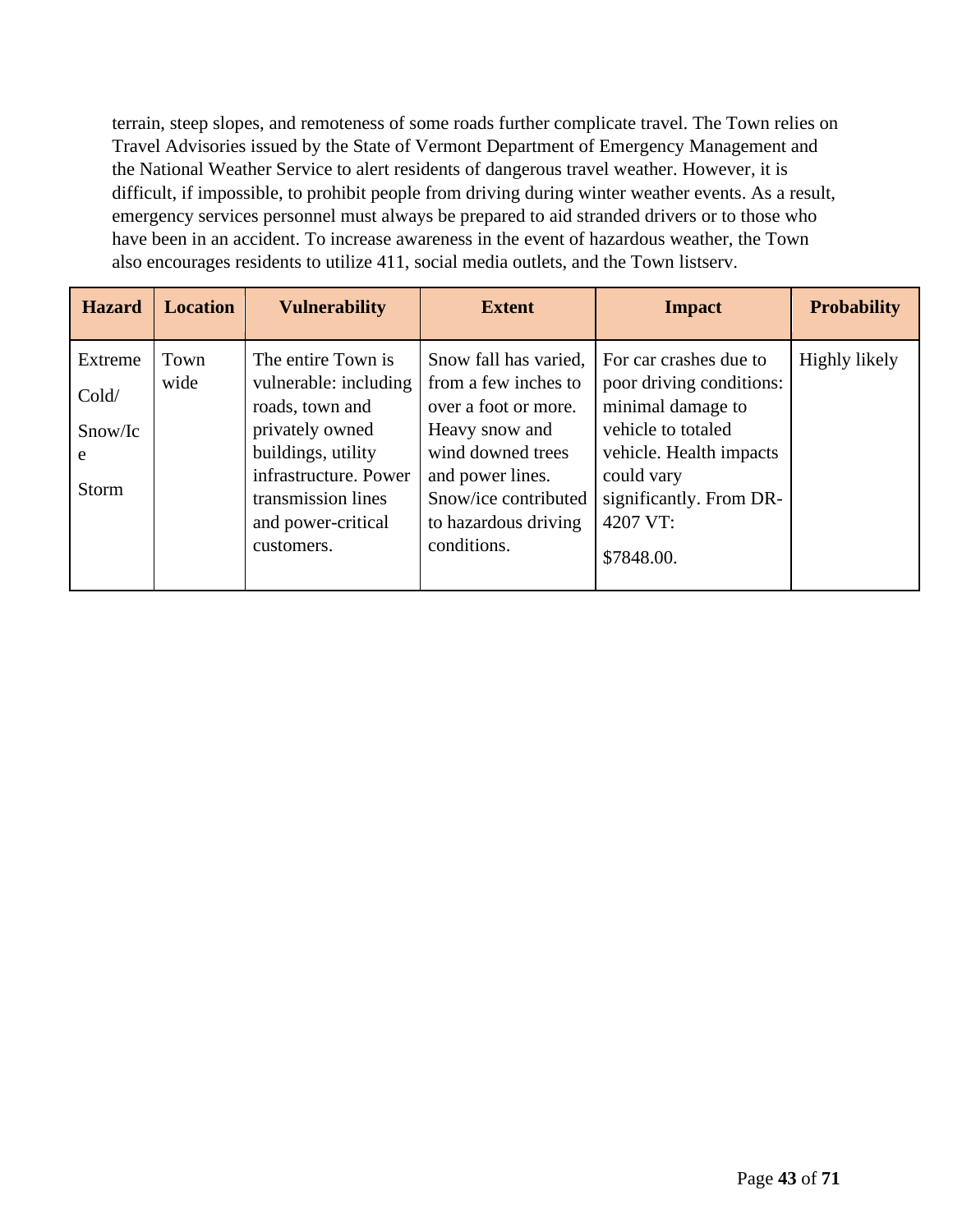#### <span id="page-43-0"></span>**Hazardous Materials Spill**

Based on available VT Tier II data, there are five sites in town that have sufficient types and/or quantities of hazardous materials to require reporting. Sharon's village is located at the junction of I-89 and Vermont Routes 132 and 14. I-89 travels through a portion of the Town that is close to the village center and runs behind both the Sharon Elementary School and Sharon Academy. There are 350 residential and 43 commercial, industrial, or public buildings within 1,000 feet of a potential HAZMAT spill on 1-89, Routes 14 and Route 132 and the railroad (in-house estimate). This includes three government/town buildings, the fire station, one cultural center, one church, the Sharon Academy, and the Sharon Elementary School.

If 5% of these structures were involved in a HAZMAT incident, the estimated damage would be \$4,622,760. In the event of a serious accident in town, there would be little time for evacuation and response would be difficult. The following data was retrieved from the Vermont Department of Environmental Conservation's Spill List and by searching the archives of local newspapers. The table below is used to illustrate the ease with which trucks, trains and the day-to-day activities in the Town have the potential to create a hazardous material spill and dangerous conditions for emergency responders and town residents.

| <b>Date</b> | <b>Event</b>                     | <b>Location</b>                       | <b>Extent and Impacts</b>                                                                                                           |
|-------------|----------------------------------|---------------------------------------|-------------------------------------------------------------------------------------------------------------------------------------|
| 3/17/2020   | Saddle Tank<br>Compromise        | MM 12 I-89 SB                         | Saddle tank compromised. Approximately 140 gallons<br>of diesel was leaked.                                                         |
| 7/17/2019   | Tractor Trailer (TT)<br>Accident | I-89 NB, MM 12.8                      | TT Accident. Approximately 95 gallons of diesel was<br>leaked.                                                                      |
| 9/6/2019    | <b>Vehicle Accident</b>          | Intersection Rt.<br>132 & amp; Rt. 14 | vehicle collision, gas tank ruptured. Approximately 20<br>gallons of gasoline was leaked.                                           |
| 8/29/2019   | Vehicle Accident                 | I-89 SB MM 14.45                      | Two vehicle accidents with fluid release. An unknown<br>amount of Anti-freeze, Lube/Gear/Transmission Oil,<br>Motor Oil was leaked. |
| 1/31/2019   | Vehicle Accident                 | 5038 VT Route 14                      | Vehicle drove off with hose attached. Approximately<br>15 gallons of gasoline was leaked.                                           |
| 12/23/2018  | <b>Vehicle Accident</b>          | I-89 NB, $mm14$                       | Vehicle/Equipment accident, vehicle fluids lost. An<br>unknown amount of diesel was leaked.                                         |

#### **History of Occurrences:**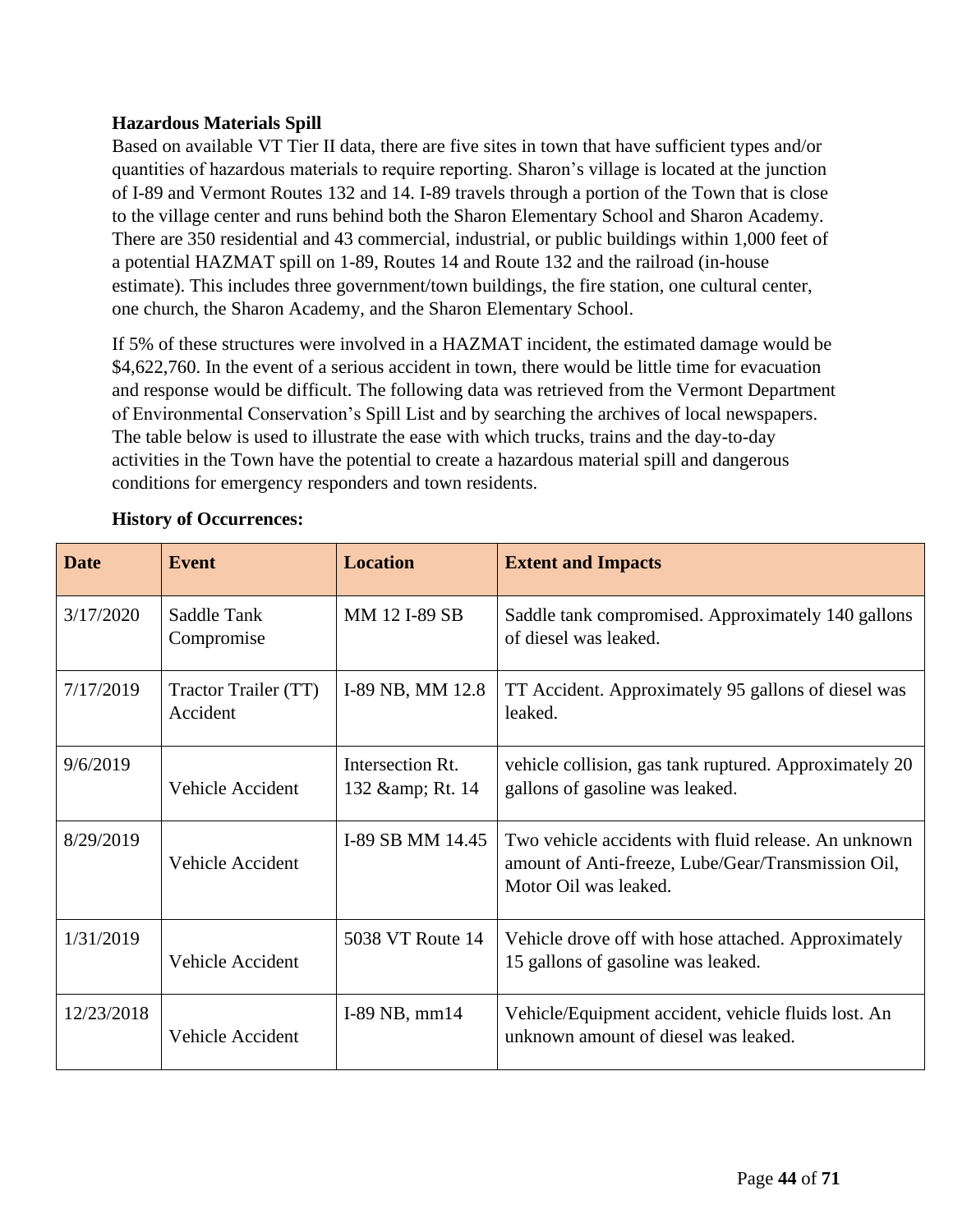| <b>Date</b> | <b>Event</b>                                         | <b>Location</b>                                               | <b>Extent and Impacts</b>                                                                                                                                                                                                   |
|-------------|------------------------------------------------------|---------------------------------------------------------------|-----------------------------------------------------------------------------------------------------------------------------------------------------------------------------------------------------------------------------|
| 10/20/2016  | Tractor Trailer (TT)<br>Accident                     | I-89 SB - Exit 2                                              | TT unit accident. Approximately 75 gallons of diesel<br>was leaked.                                                                                                                                                         |
| 5/22/2014   | <b>Equipment Failure</b>                             | <b>Sharon Rest Area</b>                                       | Equipment failure. Two gallon of anti-freeze was<br>leaked.                                                                                                                                                                 |
| 11/28/2013  | Above ground tank<br>leak                            | Faybrook Road                                                 | Approximately 70 gallons of kerosene released.<br>Kerosene migrated under manufactured home and<br>soaked in.                                                                                                               |
| 10/28/2013  | Trucked leaked.<br>fuel                              | I-89 North<br>bound, MM 9                                     | Unknown quantity of diesel fuel leaked. 50'x5'<br>section of pavement impacted, and fuel flowed into<br>soil.                                                                                                               |
| 01/08/2013  | Amtrak and car<br>crash                              | <b>Sharhart Road</b><br>Railroad<br>Crossing and<br>Wood Lane | Extensive damage to the passenger side and rear end<br>of car after being thrown 50 feet and landing in an<br>embankment. Driver taken to hospital due to<br>complaints of back pain. Minimal damage done to<br>train.      |
| 09/13/2012  | Fuel tank leaking                                    | <b>Cross Road</b>                                             | Unknown quantity of kerosene leaked. Kerosene odor<br>noticed in spring, leak at filter had been occurring for<br>some time. Surficial PID readings of 100-150ppm.<br>Invoice was in the amount of \$10,122.72 for cleanup. |
| 07/20/2012  | Tractor<br>transmission leak                         | Route 14, 1<br>mile south of<br>village.                      | Less than 20 gallons of lube/gear/transmission oil<br>leaked. Some spilled on road and some in the soil.                                                                                                                    |
| 07/11/2012  | Mineral oil<br>dielectric oil spilled<br>on roadside | <b>River Road</b>                                             | 1 pint transformer oil spilled, cleaned up.                                                                                                                                                                                 |
| 07/20/2011  | Tractor trailer hit<br>debris in road,               | I-89 South<br>bound                                           | 150-gallon diesel tank was half full-approximately<br>75 gallons spilled. Fire Department contained spill in<br>trench dug on shoulder of road.                                                                             |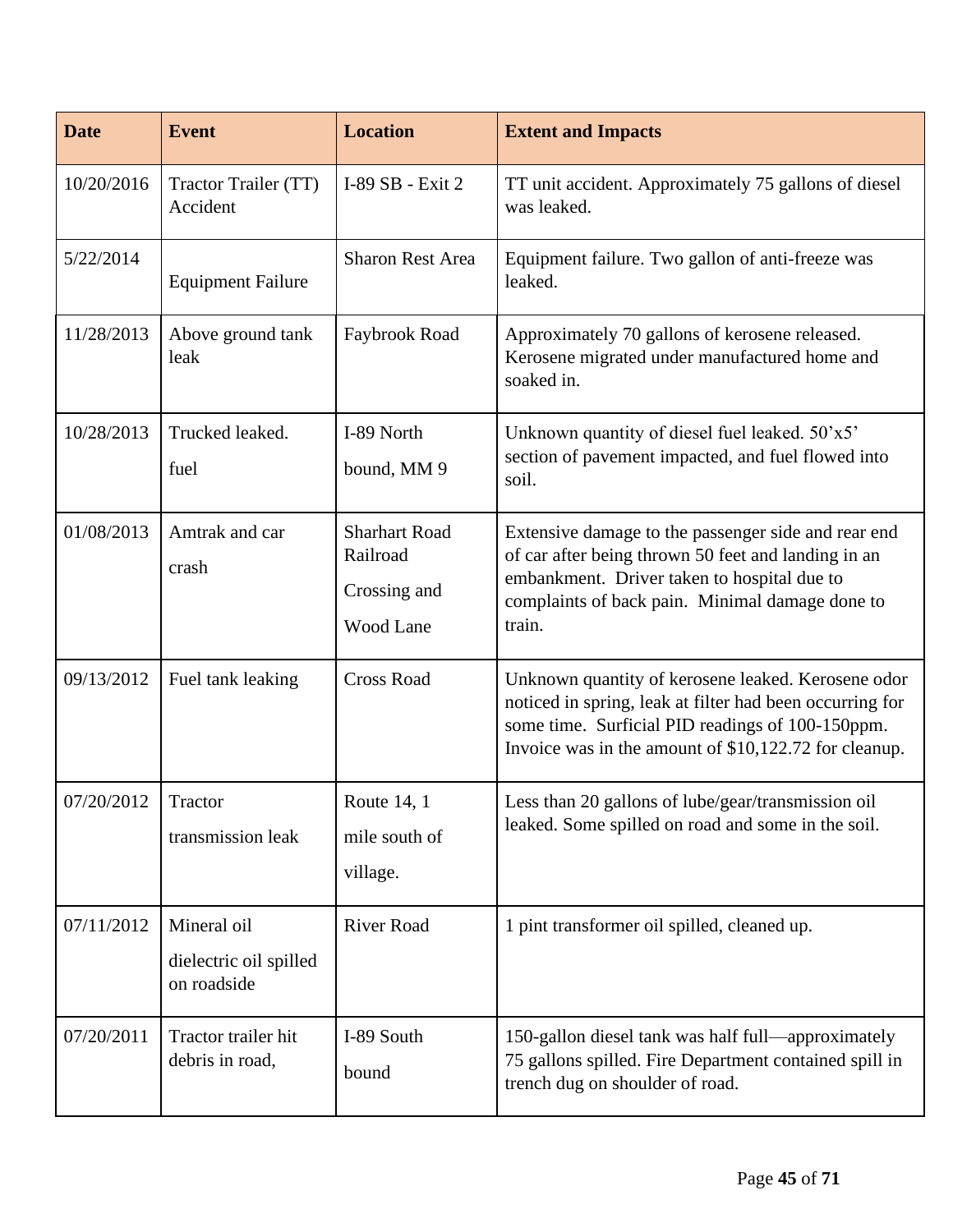| <b>Date</b> | <b>Event</b>                                                                                 | <b>Location</b>                          | <b>Extent and Impacts</b>                                                                                                                                                                                       |
|-------------|----------------------------------------------------------------------------------------------|------------------------------------------|-----------------------------------------------------------------------------------------------------------------------------------------------------------------------------------------------------------------|
|             | puncturing saddle<br>tank                                                                    |                                          |                                                                                                                                                                                                                 |
| 06/05/2011  | <b>Amtrak Vermonter</b><br>train derailment                                                  | Along part of<br>River Road in<br>Sharon | Train derailed due to set of wheels on rear portion of<br>third car. None of the 85 passengers and 5 crew<br>members were injured.                                                                              |
| 10/16/2008  | Granite slab fell off<br>truck on I-89                                                       | I-89 and Rt. 132                         | A large granite slab weighing 20 tons feel off a truck<br>traveling southbound on I-89. It then crashed onto Rt.<br>132, nearly causing accidents.                                                              |
| 02/15/2008  | Fuel tanks overfill                                                                          | Route 15                                 | 30 gallons overfill of an above ground tank.                                                                                                                                                                    |
| 06/25/2004  | Fuel tank leak                                                                               | I-89 North<br>bound                      | 80 gallons of diesel spilled.                                                                                                                                                                                   |
| 09/11/2002  | Train crash                                                                                  | Sharon, VT                               | A train hit a car on the backside of the river.                                                                                                                                                                 |
| 08/08/1990  | <b>Central Vermont</b><br>Railway units hit<br>wash out caused by<br>beaver dam.<br>failure. | Sharon, VT                               | One unit completely destroyed/flattened, four were<br>damaged but returned to service. Three crewmen were<br>injured but fully recovered. Diesel spilled into the<br>river, causing the entire valley to smell. |
| 06/20/1924  | Train crash                                                                                  | Sharon, VT                               | The "Montrealer" collided head-on with another train<br>at the switch of the Sharon track.                                                                                                                      |

While only a small number, or no major hazardous material spills have occurred in the Town of Sharon, the potential for a major spill exists. One of the major risk-areas in the Town of Sharon is along the I-89 corridor. This corridor poses a constant threat to the Town of Sharon. As one of the major highways in Vermont, I-89 is a main thoroughfare for trucks and other motor vehicles transporting a wide-range of goods, including a variety of hazardous materials. Of particular concern to the Town is the proximity of I-89 to the Sharon Elementary School, Sharon Academy, and the village of Sharon. A truck accident and a resulting hazardous material spill could be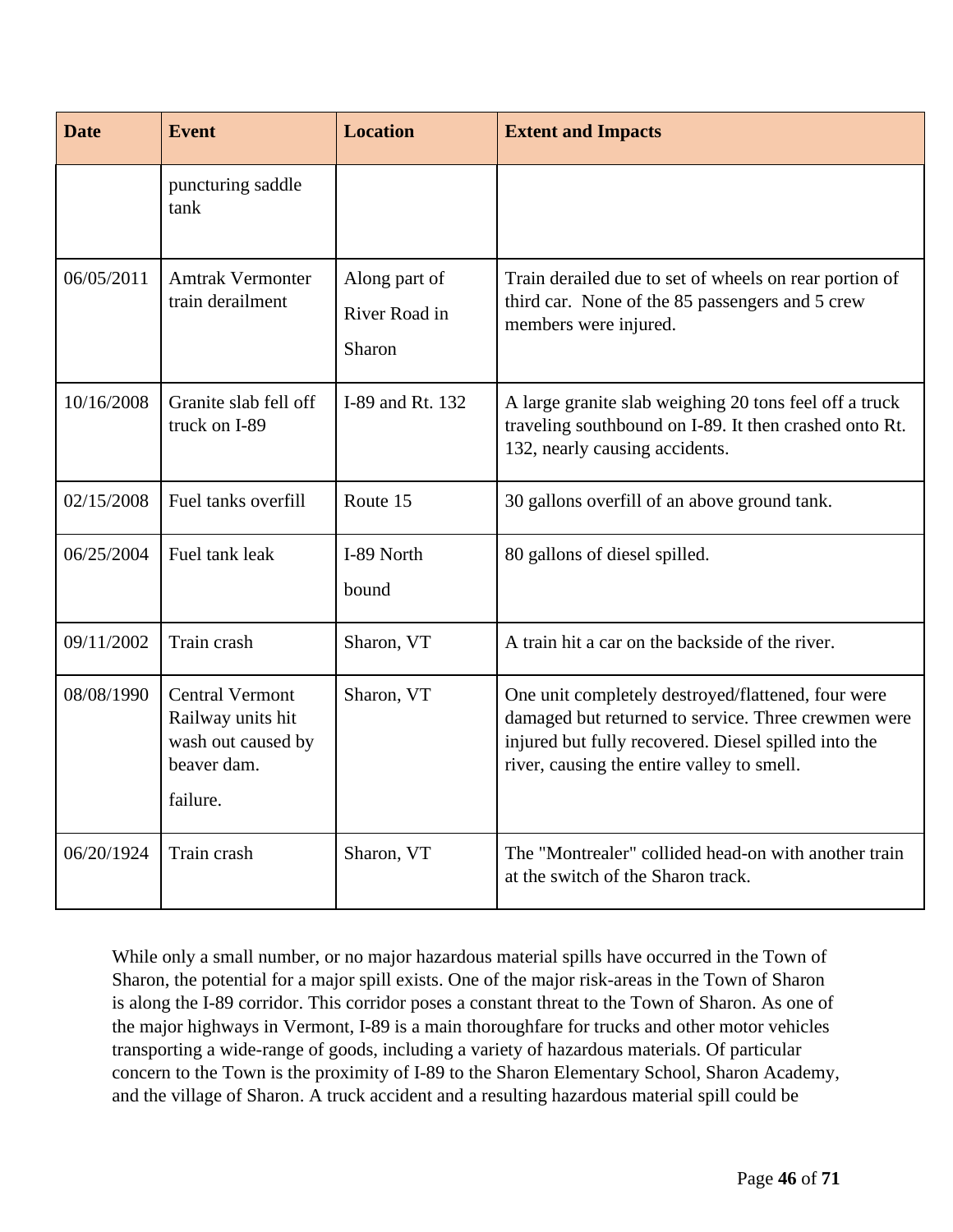exceedingly disastrous for the Town and its residents. In addition, VT Route 132 passes underneath I-89 in the village of Sharon. I-89 passes over the White River on an extremely high bridge less than a mile from the village of Sharon. An accident on this bridge could send debris or whole vehicles into the shallow river below or onto Rt. 14. Materials that are leaked because of the accident could easily reach the White River as well.

Vermont Route 14 parallels I-89 through much of the Town of Sharon. As the more "local route" between the Town of Sharon, the Town of Hartford, and the Town of Royalton, it is likely that trucks and other vehicles carrying hazardous materials frequently travel along this road. The majority of Route 14 in the Town of Sharon is built near the White River, which could create additional water contamination problems if a hazardous material spill occurred on Route 14.

The New England Central Railroad and Amtrak trains run through the village and Town of Sharon. At any given time, there can be hazardous materials aboard the train. As the trains travel through Sharon, they bring not only the daily Amtrak passenger train but several freight trains, some carrying propane and other hazardous cargo. Railroads are not required to disclose the materials they transport through Towns and Cities in Vermont. Within the past couple of years, there has been a train/car crash and a train derailment. Had these accidents involved a freight train, instead of an Amtrak train, there could have easily been a large hazardous material spill in the Town of Sharon. Due to the terrain and location of the rail bed, access to the railroad corridor in some parts of Town is exceedingly difficult. Therefore, in the event of a hazardous material spill or railroad accident, it may be challenging for emergency responders to quickly respond to the situation. To prepare for hazardous material spills in Sharon, half of the members of the Sharon Fire Department are trained to the Firefighter 1 certification level as well as to the HAZMAT Operations level.

| <b>Hazard</b>                   | <b>Location</b>                                                                                                                                                                                                                                             | <b>Vulnerability</b>                                                                   | <b>Extent</b>                                                                                                          | <b>Impact</b>                                                                                                                                                                                                                                                                                                  | <b>Probability</b> |
|---------------------------------|-------------------------------------------------------------------------------------------------------------------------------------------------------------------------------------------------------------------------------------------------------------|----------------------------------------------------------------------------------------|------------------------------------------------------------------------------------------------------------------------|----------------------------------------------------------------------------------------------------------------------------------------------------------------------------------------------------------------------------------------------------------------------------------------------------------------|--------------------|
| Hazardous<br>Materials<br>Spill | I-89, Routes 14 and<br>132, railroad running<br>along White Rivers.<br><b>Locations of HazMat</b><br>storage facilities<br>include the Sharon<br>Town Garage,<br>Sharon Trading Post,<br><b>Sharon Academy</b><br>Middle School, and<br>Sharon Town Office. | Road<br>infrastructure,<br>nearby<br>structures,<br>Sharon<br>village, White<br>River. | Initially,<br>local impacts<br>only; but<br>depending on<br>material<br>spilled,<br>extent of<br>damage may<br>spread. | There are 350 residential and 43<br>commercial, industrial, or public<br>buildings within 1,000 feet of a<br>potential HAZMAT spill on 1-89,<br>Routes 14 and Route 132 and the<br>railroad. If 5% of these structures<br>were involved in a HAZMAT<br>incident, the estimated damage<br>would be \$4,622,760. | Likely             |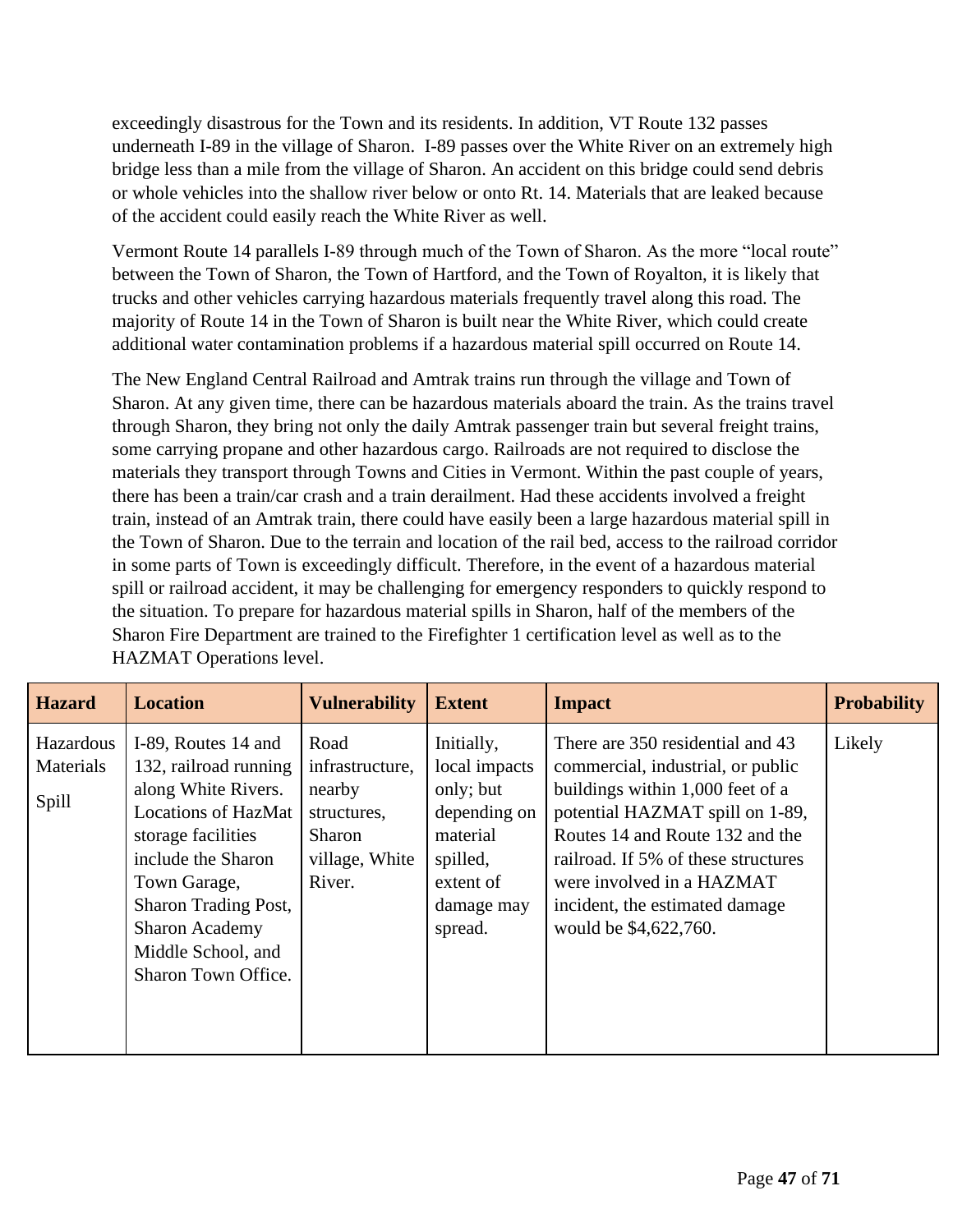### <span id="page-47-0"></span>**Severe Weather (Thunderstorms, Lightening, Tornado, High/Strong Winds, Hail, Microburst)**

More common than hurricanes or tropical storms are severe thunderstorms (usually in the summer), which can cause flooding as noted above, and are associated with lightning, high winds, hail, and tornadoes. Hailstorms have occurred in Vermont, usually during the summer months. While local in nature, these storms are especially significant to area farmers, who can lose entire fields of crops in a single hailstorm. Large hail is also capable of property damage. Between 1950 and 2013, there were 698 hail events recorded in the state of Vermont, making hail an annual occurrence in some part of the state. Most of these events had hail measuring .75 inches, but many had hail at least 1.5 inches in size. The largest hail during the period was 3-inch hail that fell in Chittenden County in 1968 (NCDC). Tennis ball-sized hail was reported in the town of Chittenden during a storm in the summer of 2001. Thunderstorms can also generate high winds, such as hit the region on July 6, 1999, downing hundreds of large trees in a few minutes.

In Sharon, severe weather is quite common, typically in the late spring and summer months when the region experiences high temperatures. Severe thunderstorms tend to bring other hazards such as high winds, hail, and lightning, and flooding. These hazards are often experienced in combinations which create many unique weather and emergency management situations. Over the years, Sharon has been hit with high winds that have downed and uprooted numerous trees and knocked out electricity to residents in the Town. Town-specific wind data could not be easily found, but the "Remarks" section of NCDC Database helps to illuminate the impact strong winds can have on Sharon.

The following list indicates the history of occurrence about this hazard in Windsor County. Given the relatively small population of Sharon, town-specific data is limited. Federal disaster numbers are listed when appropriate. Damage estimates will only be provided when the weather event is only listed for the Town of Sharon, and if that data is available. To capture the individual hazards that may arise, and the different circumstances caused by the hazards in concert, the separate hazards are documented in the table below.

Severe weather events are highly likely to occur in the future in Sharon. Precipitation trend analysis suggests that intense, local storms are occurring more frequently and will continue to do so in the future. More localized severe weather events will occur in the Town of Sharon, which will be high intensity and will likely result in high flooding events, as well.

| <b>Date</b> | Event                | <b>Location</b> | <b>Extent and Impacts</b>                                  |
|-------------|----------------------|-----------------|------------------------------------------------------------|
| 8/23/2020   | Thunderstorm<br>Wind | County wide     | Multiple trees downed on utility lines across Springfield. |

### **History of Occurrences:**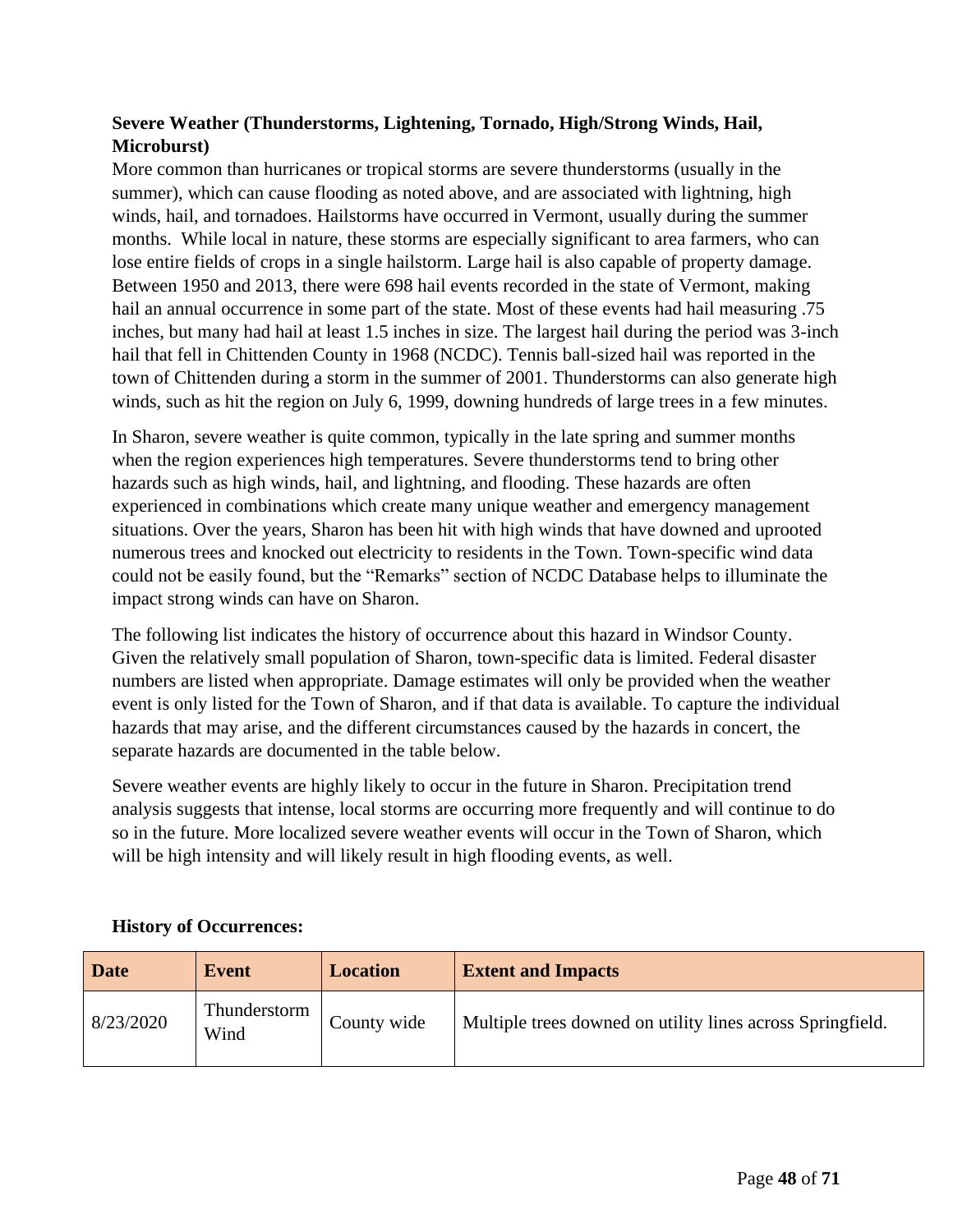| <b>Date</b> | <b>Event</b>         | <b>Location</b>        | <b>Extent and Impacts</b>                                                                                                                                                                                                                                        |
|-------------|----------------------|------------------------|------------------------------------------------------------------------------------------------------------------------------------------------------------------------------------------------------------------------------------------------------------------|
| 8/4/2020    | <b>Strong Wind</b>   | Sharon, County<br>wide | A brief period of gusty winds associated with the approach<br>and passage of weakening Tropical Storm Isaias brought<br>measured and estimated wind gusts of 40 to 50 mph that<br>caused some scattered tree damage that resulted in scattered<br>power outages. |
| 7/5/2020    | Thunderstorm<br>Wind | County wide            | Trees and power lines downed by thunderstorm winds near<br>or on the following roads: Merrill Street, Will Bean Road,<br>Stanley Road, East Lane, South Ridge Street and<br>Charlestown Road.                                                                    |
| 5/27/2020   | Thunderstorm<br>Wind | County wide            | Reports of multiple trees and power lines down near Route<br>107 and Abbot Road.                                                                                                                                                                                 |
| 5/15/2020   | Thunderstorm<br>Wind | County wide            | Several reports of downed trees and power lines in the<br>Cavendish-Amsden area including Knapp Brook Road and<br>barn damage on Senna Road.                                                                                                                     |
| 5/15/2020   | Thunderstorm<br>Wind | County wide            | Tree down on utility line on Tinkham Hill road.                                                                                                                                                                                                                  |
| 11/1/2019   | <b>Strong Wind</b>   | Sharon, County<br>wide | Strong winds with wind gusts more than 50 mph at times<br>caused numerous downed tree limbs and subsequent power<br>outages.                                                                                                                                     |
| 9/4/2019    | Hail                 | County wide            | Quarter size hail reported at Okemo Ski resort.                                                                                                                                                                                                                  |
| 8/17/2019   | Thunderstorm<br>Wind | Sharon, County<br>wide | Tree and utility lines down.                                                                                                                                                                                                                                     |
| 8/17/2019   | Thunderstorm<br>Wind | County wide            | Trees and power lines downed across Plymouth.                                                                                                                                                                                                                    |
| 8/17/2019   | Thunderstorm<br>Wind | Sharon, County<br>wide | Numerous trees and power lines downed by thunderstorm<br>winds.                                                                                                                                                                                                  |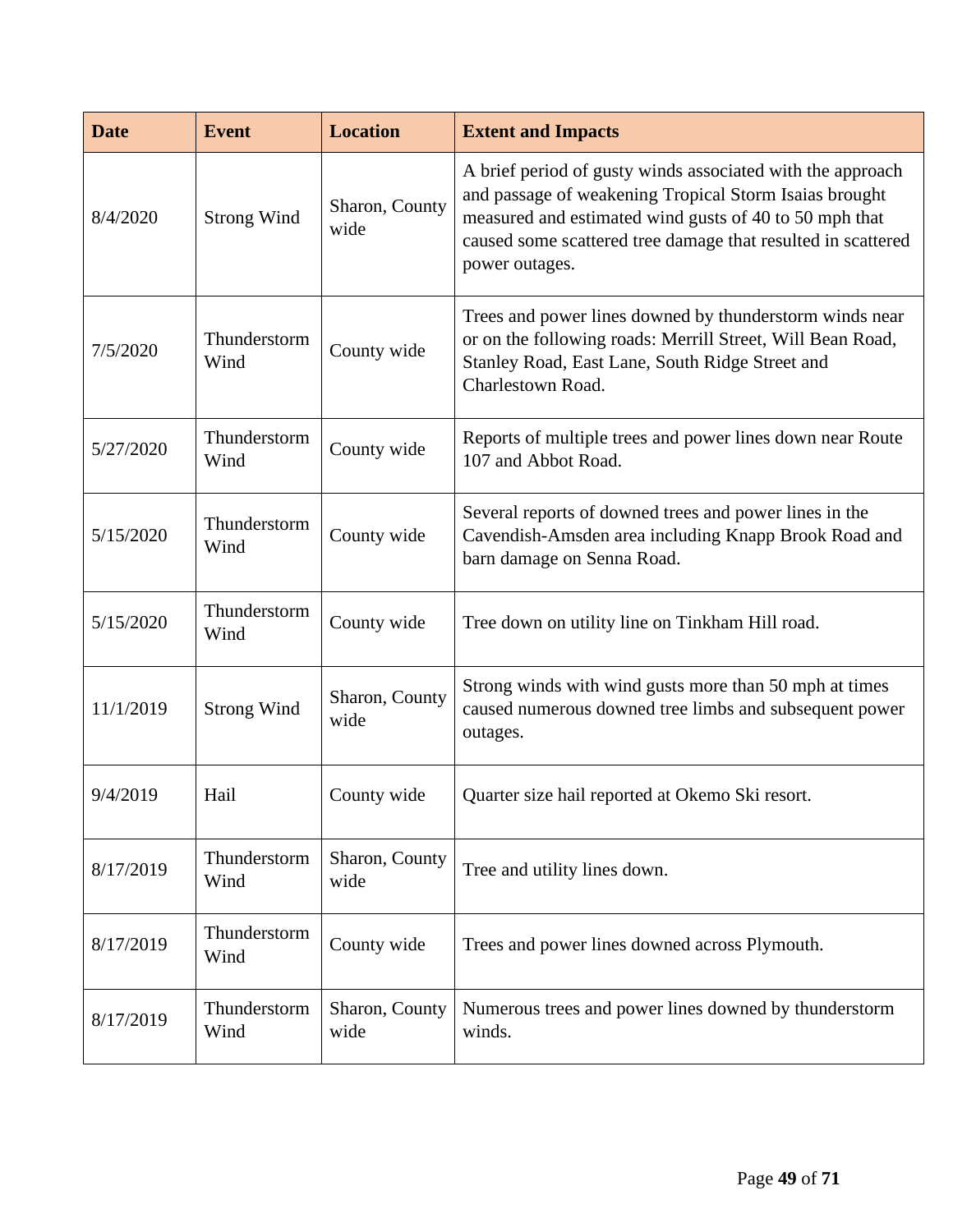| <b>Date</b> | <b>Event</b>                        | <b>Location</b>        | <b>Extent and Impacts</b>                                                                                                                                                                                                                                               |
|-------------|-------------------------------------|------------------------|-------------------------------------------------------------------------------------------------------------------------------------------------------------------------------------------------------------------------------------------------------------------------|
| 8/17/2019   | Thunderstorm<br>Wind                | Sharon, County<br>wide | Many trees and power lines downed by thunderstorm winds.                                                                                                                                                                                                                |
| 7/20/2019   | Thunderstorm<br>Wind,<br>Microburst | Sharon, County<br>wide | A very localized wet microburst knocked down some trees,<br>limbs that caused power outages.                                                                                                                                                                            |
| 6/20/2019   | Thunderstorm<br>Wind                | County wide            | Thunderstorm winds knocked multiple trees and tree limbs<br>onto power lines in West Hartford and Hartford.                                                                                                                                                             |
| 6/20/2019   | Thunderstorm<br>Wind                | Sharon, County<br>wide | Thunderstorm winds knocked tree on power lines.                                                                                                                                                                                                                         |
| 2/25/2019   | <b>Strong Wind</b>                  | Sharon, County<br>wide | Strong west-southwest winds of 20 to 30 mph with gusts up<br>to 45 mph occurred behind a strong storm system in<br>Canada. Power outages across the county were in the<br>hundreds.                                                                                     |
| 11/3/2018   | <b>Strong Wind</b>                  | Sharon, County<br>wide | ASOS observation of 39 mph at Springfield Airport at 643<br>pm. Most wind gusts in the mid-30s to lower 40s mph. The<br>combination of these winds and saturated soils accounted<br>for more than 8000 outages.                                                         |
| 10/16/2018  | <b>Strong Wind</b>                  | Sharon, County<br>wide | Strong down slope westerly winds of 35 to 50 mph caused<br>scattered to numerous tree and utility line damage,<br>especially immediately along the eastern slopes of<br>Vermont's southern Green Mountains. A measured wind<br>gust of 47 mph was recorded at VSF ASOS. |
| 9/3/2018    | Thunderstorm<br>Wind                | Sharon, County<br>wide | Trees down on wires at the intersection of Camp Brook and<br>Watershed roads.                                                                                                                                                                                           |
| 7/27/2018   | Thunderstorm<br>Wind,<br>Microburst | County wide            | Several large trees downed by wet microburst across<br>Springfield.                                                                                                                                                                                                     |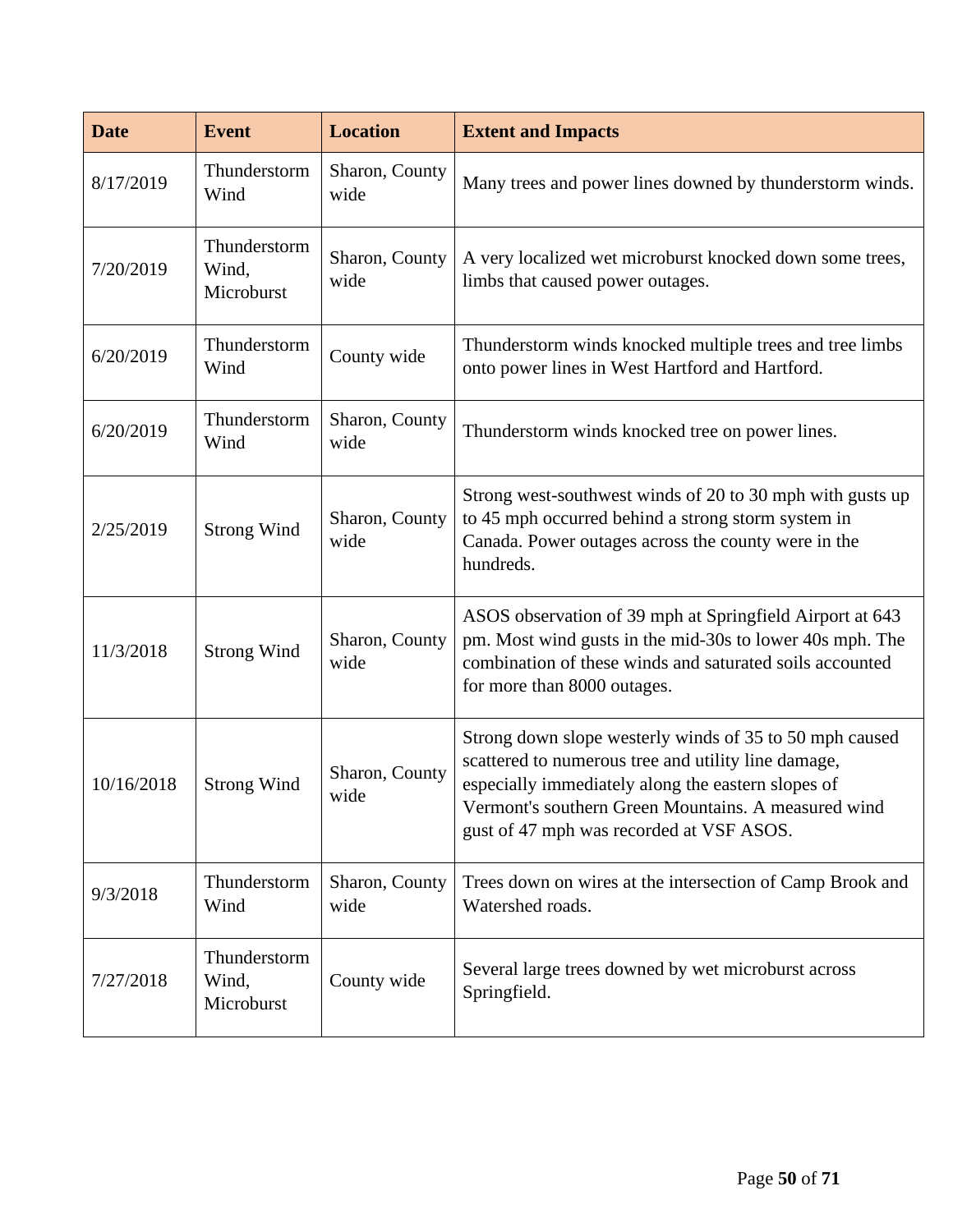| <b>Date</b> | <b>Event</b>         | <b>Location</b>        | <b>Extent and Impacts</b>                                                                                                                       |
|-------------|----------------------|------------------------|-------------------------------------------------------------------------------------------------------------------------------------------------|
| 7/10/2018   | Thunderstorm<br>Wind | County wide            | Social media picture of trees down on Edgewood Lane in<br>Hartland. Also reports of power lines down and power<br>outages in the Hartland area. |
| 6/18/2018   | Thunderstorm<br>Wind | County wide            | Rotten tree snapped on utility lines.                                                                                                           |
| 5/4/2018    | Thunderstorm<br>Wind | Sharon, County<br>wide | Trees downed by thunderstorm winds.                                                                                                             |
| 10/30/2017  | <b>Strong Wind</b>   | Sharon, County<br>wide | Scattered tree damage and power outages with measured<br>wind gusts in the 40-50 mph range.                                                     |
| 8/22/2017   | Thunderstorm<br>Wind | Sharon, County<br>wide | A few trees downed by thunderstorm winds.                                                                                                       |
| 7/17/2017   | Hail                 | Sharon, County<br>wide | Quarter size hail reported.                                                                                                                     |
| 7/17/2017   | Hail                 | Sharon, County<br>wide | Hail size of quarters, as well as damaging winds in form of<br>trees and utility lines down.                                                    |
| 7/17/2017   | Thunderstorm<br>Wind | County wide            | Trees and utility lines down on South Hill Road.                                                                                                |
| 7/17/2017   | Hail                 | Sharon, County<br>wide | Dime size hail.                                                                                                                                 |
| 7/17/2017   | Hail                 | Sharon, County<br>wide | Quarter size hail.                                                                                                                              |
| 7/1/2017    | Thunderstorm<br>Wind | Sharon, County<br>wide | Several trees downed due to winds and saturated soils at<br>Mount Ascutney State Park.                                                          |
| 5/31/2017   | Hail                 | Sharon, County<br>wide | Quarter size hail near the Hartford town line.                                                                                                  |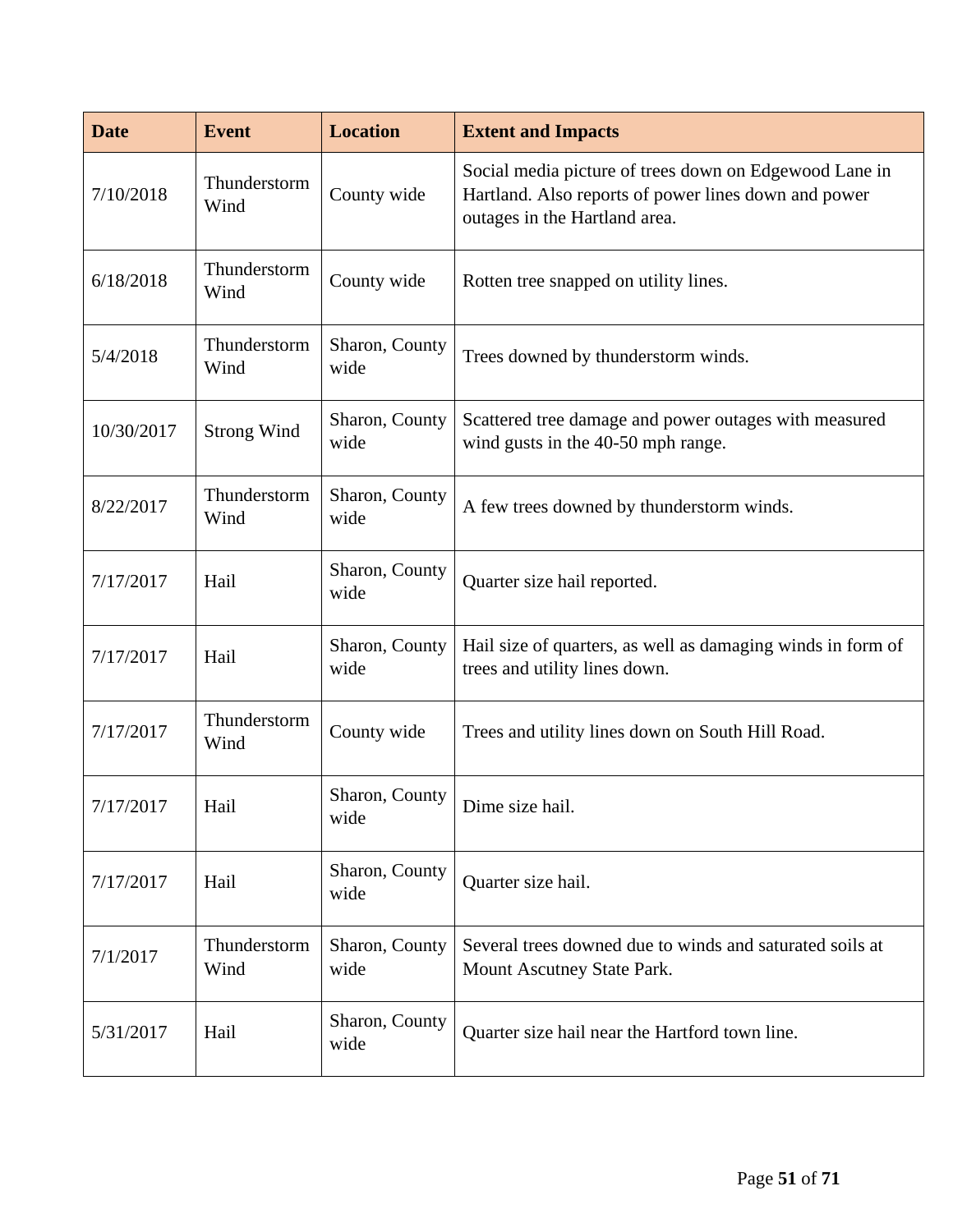| <b>Date</b> | <b>Event</b>         | <b>Location</b>        | <b>Extent and Impacts</b>                                                                                                                                                                          |
|-------------|----------------------|------------------------|----------------------------------------------------------------------------------------------------------------------------------------------------------------------------------------------------|
| 5/5/2017    | <b>Strong Wind</b>   | Sharon, County<br>wide | Several wind gusts estimated to be 45-55 mph occurred<br>sporadically across the higher elevations. This resulted in up<br>to one thousand customers without power due to trees on<br>power lines. |
| 9/11/2016   | Thunderstorm<br>Wind | Sharon, County<br>wide | Trees downed on power lines in Plymouth and Bridgewater.                                                                                                                                           |
| 7/23/2016   | Thunderstorm<br>Wind | Sharon, County<br>wide | Trees down along Interstate 89 from Mile marker 25 to NH<br>state line.                                                                                                                            |
| 7/23/2016   | Thunderstorm<br>Wind | Sharon, County<br>wide | Trees and utility lines down as well as fallen on houses<br>causing structural damage.                                                                                                             |
| 7/23/2016   | Thunderstorm<br>Wind | Sharon, County<br>wide | A few trees downed by thunderstorm winds.                                                                                                                                                          |
| 7/23/2016   | Thunderstorm<br>Wind | Sharon, County<br>wide | Trees down throughout town.                                                                                                                                                                        |
| 2/29/2016   | <b>Strong Wind</b>   | Sharon, County<br>wide | Estimated and measured wind gusts of 40 to 50 mph<br>impacted the region with scattered to numerous tree limbs<br>and powerlines downed by these winds.                                            |
| 8/3/2015    | Thunderstorm<br>Wind | Sharon, County<br>wide | Several trees downed by thunderstorm winds.                                                                                                                                                        |
| 5/27/2015   | Thunderstorm<br>Wind | Sharon, County<br>wide | Several trees downed by thunderstorm winds in Sharon.                                                                                                                                              |
| 5/27/2015   | Thunderstorm<br>Wind | County wide            | Trees on power lines at the intersection of Union Village<br>and Bradley Hill roads.                                                                                                               |
| 5/27/2015   | Thunderstorm<br>Wind | Sharon, County<br>wide | Trees down at intersection of Route 5 and Loveland roads.                                                                                                                                          |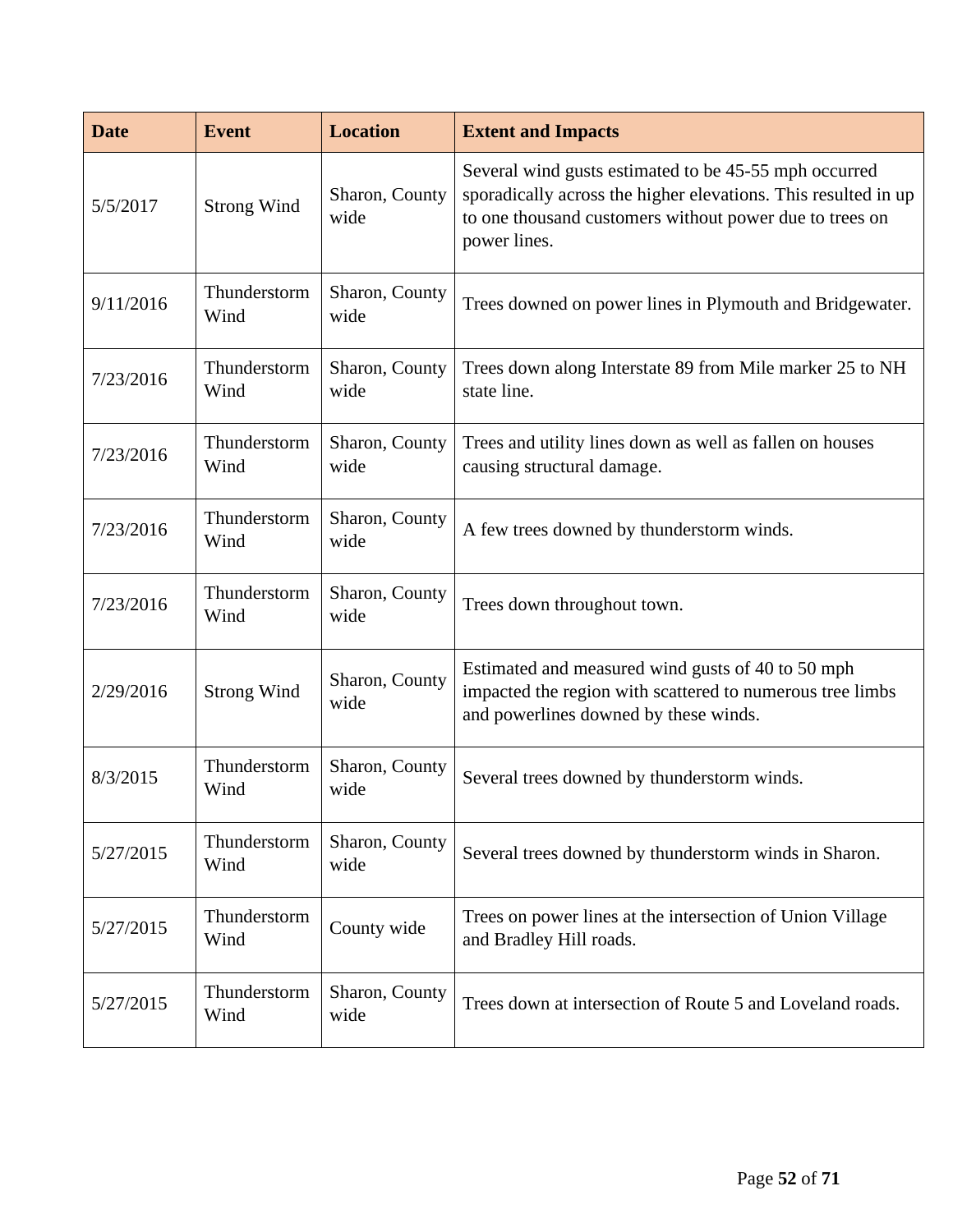| <b>Date</b> | <b>Event</b>                                          | <b>Location</b>        | <b>Extent and Impacts</b>                                                                                                                                                                                                                          |  |  |
|-------------|-------------------------------------------------------|------------------------|----------------------------------------------------------------------------------------------------------------------------------------------------------------------------------------------------------------------------------------------------|--|--|
| 5/10/2015   | Thunderstorm<br>Wind                                  | Sharon, County<br>wide | Reports of several trees and power lines downed by<br>thunderstorm winds.                                                                                                                                                                          |  |  |
| 5/10/2015   | Thunderstorm<br>Wind                                  | Sharon, County<br>wide | A few trees downed by thunderstorm winds.                                                                                                                                                                                                          |  |  |
| 5/10/2015   | Thunderstorm<br>Wind                                  | Sharon, County<br>wide | A few trees downed by thunderstorm winds.                                                                                                                                                                                                          |  |  |
| 5/10/2015   | Thunderstorm<br>Wind                                  | Sharon, County<br>wide | Multiple trees and power lines downed by thunderstorm<br>winds.                                                                                                                                                                                    |  |  |
| 05/10/2015  | Thunderstorm<br>, Severe<br>Storm, Hail,<br>High Wind | Sharon, County<br>wide | Strong winds caused power outage and tree damage. Power<br>was out for 3.18 hours.                                                                                                                                                                 |  |  |
| 07/27/2014  | Thunderstorm<br>, Severe<br>Storm, Hail               | County wide            | Scattered thunderstorms developed, some of which<br>produced localized large hail (greater than an inch in<br>diameter) with isolated damaging winds. 3.34 inches of rain<br>fell over five days. No power outage occurred in Sharon.              |  |  |
| 07/03/2014  | Thunderstorm<br>, Severe<br>Storm, High<br>Wind       | Sharon, County<br>wide | Thunderstorms, high winds, downed trees, and power lines<br>in Windsor County. Power outages occurred in Sharon and<br>lasted between 2.28-5.41 hours.                                                                                             |  |  |
| 10/07/2013  | High Wind                                             | County wide            | Several reports of tree branches on utility lines in several<br>communities in Windsor County. Four Sharon<br>residents were affected by a 1.6-hour power outage.                                                                                  |  |  |
| 09/11/2013  | Thunderstorm<br>, Severe<br>Storm, Hail,<br>High Wind | Sharon, County<br>wide | High winds and severe thunderstorms downed trees and<br>power lines. 2.07 inches of rain fell in 96 hours.<br>Altogether 210 green mountain power customers in Sharon<br>were affected with power outage ranging from 3.6 hours to<br>23.77 hours. |  |  |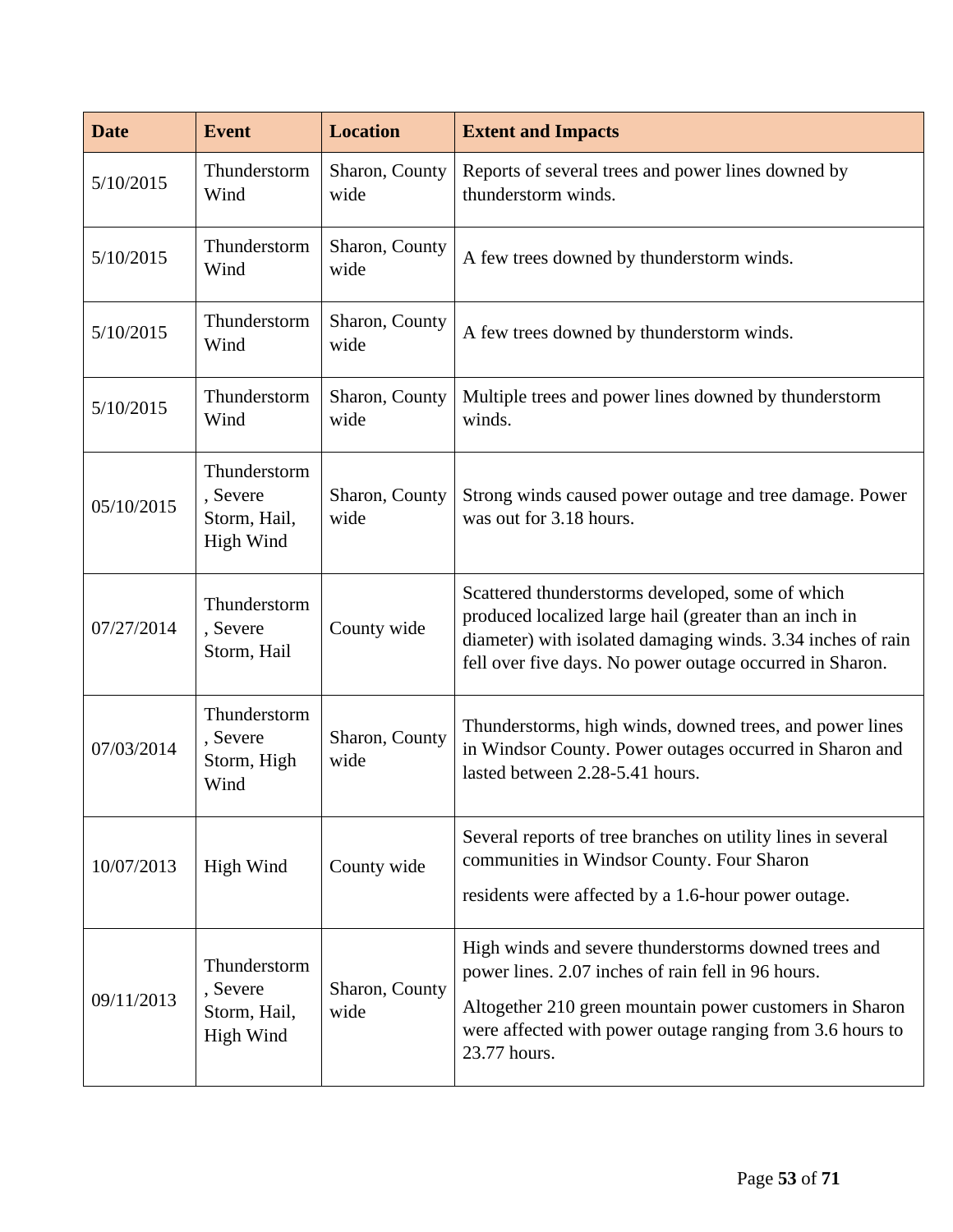| <b>Date</b>                                                               | <b>Event</b>                                                 | <b>Location</b>        | <b>Extent and Impacts</b>                                                                                                                                                                                                                                                                                                                                                                                                                                                                                                                                                                      |  |  |  |
|---------------------------------------------------------------------------|--------------------------------------------------------------|------------------------|------------------------------------------------------------------------------------------------------------------------------------------------------------------------------------------------------------------------------------------------------------------------------------------------------------------------------------------------------------------------------------------------------------------------------------------------------------------------------------------------------------------------------------------------------------------------------------------------|--|--|--|
| Period of<br>06/25/2013<br>07/11/2013<br>$(DR-4140)$<br>VT                | Thunderstorm<br>, Severe<br>Storm,<br>Flooding               | Sharon, County<br>wide | Power outages reported in Sharon during this period. 8.3<br>inches of rain fell in Sharon over this period. Power outage<br>affected 99 Sharon residents and lasted 2.8 hours.                                                                                                                                                                                                                                                                                                                                                                                                                 |  |  |  |
| 09/08/2012                                                                | Thunderstorm<br>, Severe<br>Storm, High<br>Wind              | County wide            | No power outage occurred.                                                                                                                                                                                                                                                                                                                                                                                                                                                                                                                                                                      |  |  |  |
| 07/17/2012                                                                | Thunderstorm<br>, Severe<br>Storm, High<br>Wind              | County wide            | No power outage occurred.                                                                                                                                                                                                                                                                                                                                                                                                                                                                                                                                                                      |  |  |  |
| 06/02/2012                                                                | Thunderstorm<br>, Severe<br>Storm, High<br>Wind              | Sharon                 | Tree fell on power lines on Quimby Mountain Road. No<br>power outage occurred.                                                                                                                                                                                                                                                                                                                                                                                                                                                                                                                 |  |  |  |
| 05/28/2012                                                                | Thunderstorm<br>, Severe<br>Storm, High<br>Wind,<br>Lighting | Sharon                 | State police reported large tree and several other branches<br>down on Howe Hill Road. Wind estimated at 50 knots.<br>\$5,000 in public damage was reported. Most affected green<br>mountain power customers only sustained power outage for<br>.35 hours.                                                                                                                                                                                                                                                                                                                                     |  |  |  |
| 08/28/2011<br>(DR 4022)<br>VT for<br>period of<br>08/26/2011<br>09/2/2011 | Thunderstorm<br>, Severe<br>Storm,<br>Flooding               | Sharon, County<br>wide | Tropical Storm Irene. 5-7" of rain in Sharon. Severe<br>damage to state and town road infrastructure including VT<br>Route 132, Quimby Mountain Road, Fay Brook Road,<br>Downer Road, White Brook Road, among others. There<br>was \$2,456,547 in public damages*. White River in West<br>Hartford (just south of Town of Sharon) crested at 28.40<br>feet, about a foot below the record crest of 29.30 feet set<br>in the Great Flood of 1927. Power outages in Sharon<br>lasted from 8/28-8/31 in different locations in the Town.<br>The longest outage lasted 73.45 hours. *Irene-related |  |  |  |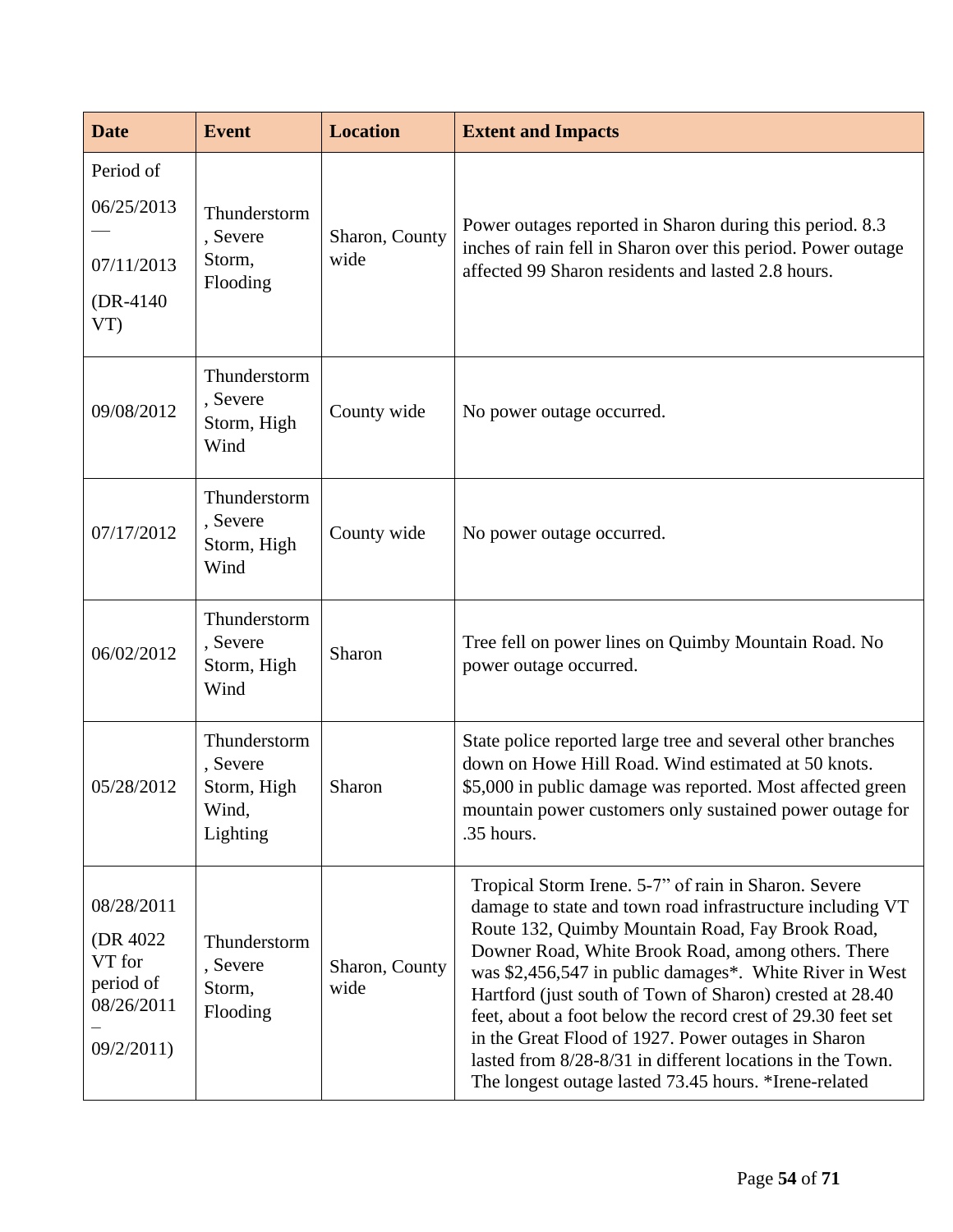| <b>Date</b>               | <b>Event</b>                                                  | <b>Location</b>        | <b>Extent and Impacts</b>                                                                                                                                                                                             |
|---------------------------|---------------------------------------------------------------|------------------------|-----------------------------------------------------------------------------------------------------------------------------------------------------------------------------------------------------------------------|
|                           |                                                               |                        | FEMA & FHWA expenses incurred by the Town of<br>Sharon since August 2011 until 10/31/2014.                                                                                                                            |
| 08/21/2011                | Thunderstorm<br>, Severe<br>Storm, Hail,<br>High Wind         | County wide            | While not in the Town of Sharon, these storms produced a<br>microburst with 70-90mph straight-line winds in Rutland<br>County (to the west of Windsor County.)                                                        |
| 07/13/2011                | Thunderstorm<br>, Severe<br>Storm, Hail,                      | Sharon                 | Nickel-sized hail fell in Sharon. Hail caused a tree limb to<br>fall in Sharon which caused 272 Sharon residents to lose<br>power for 1.8 hours.                                                                      |
| 07/06/2011                | Thunderstorm<br>, Severe<br>Storm, High<br>Wind,<br>Lightning | County wide            | 15,000+ customers in Vermont lost power. In Sharon, 1,435<br>Green Mountain Power customers were without power for<br>2.5 hours.                                                                                      |
| 05/09/2009                | Thunderstorm<br>, Severe<br>Storm, High<br>Wind               | County wide            | High winds and severe thunderstorms knocked down<br>multiple trees in Green Mountain Power right of way.<br>Altogether 267 GMP customers in Sharon were without<br>power for 7-14 hours.                              |
| 08/07/2008<br>$(DR-1719)$ | Thunderstorm<br>, Severe<br>Storm,<br>Flooding                | Sharon, County<br>wide | Heavy rainfall led to flash flooding in Sharon. Floodwaters<br>covered a bridge on Faybrook Road along with several<br>driveway culverts being washed out. 2.64 inches of rain fell<br>in 72 hours. (No power outage) |
| 08/16/2007                | Thunderstorm<br>, Severe<br>Storm, High<br>Wind               | County wide            | While not in the Town of Sharon, these storms produced 60-<br>80mph straight-line winds in Rutland County (to the west of<br>Windsor County.)                                                                         |
| 07/11/2007<br>$(DR-1715)$ | Thunderstorm<br>, Severe<br>Storm,<br>Flooding                | County wide            | 5.3 inches of rain fell in Sharon in 24 hours. Four Sharon<br>Green Mountain Power customers in Sharon were without<br>power for more than 1 hour.                                                                    |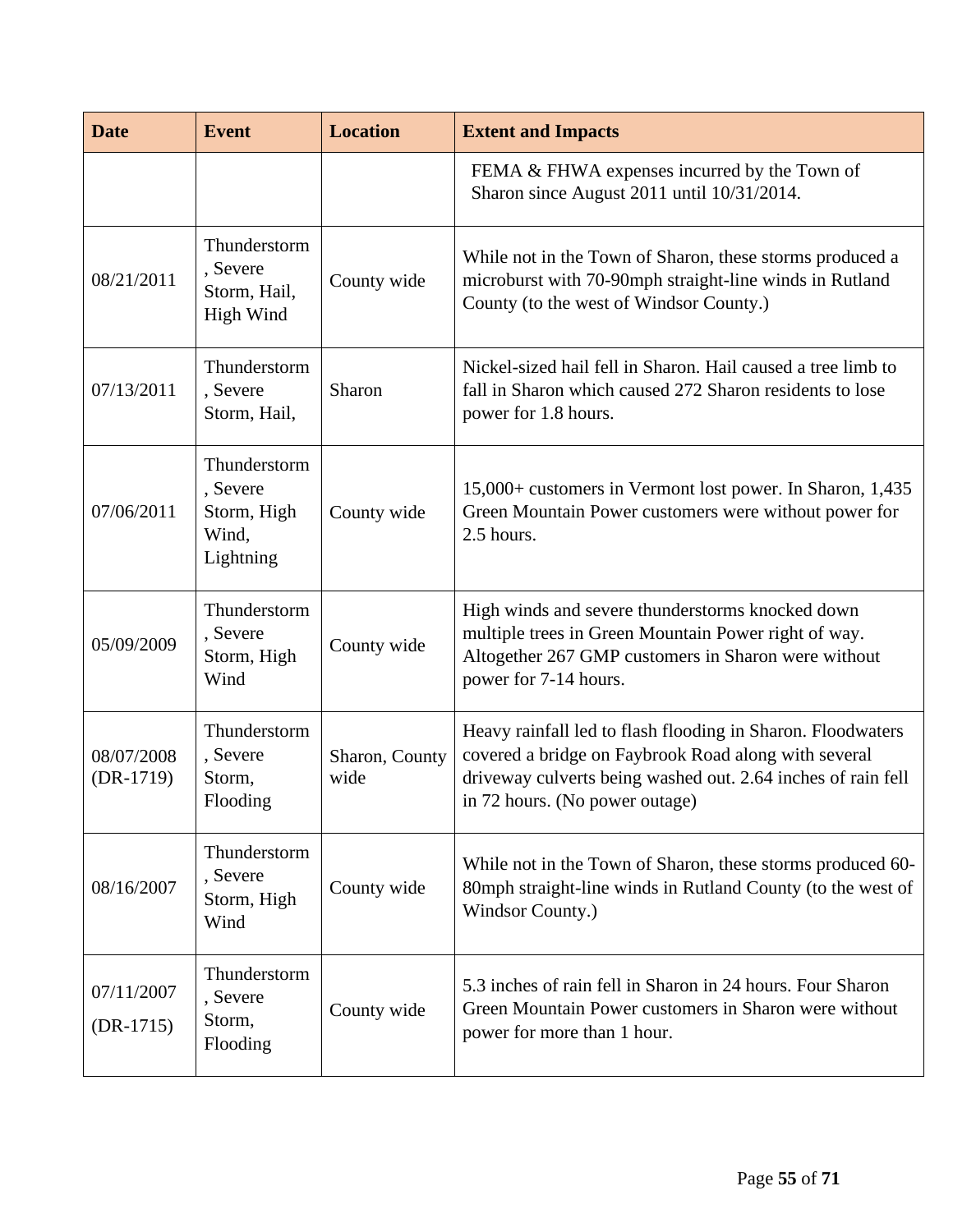| <b>Date</b>                                                   | <b>Event</b>                                    | <b>Location</b>        | <b>Extent and Impacts</b>                                                                                                                                                                                       |
|---------------------------------------------------------------|-------------------------------------------------|------------------------|-----------------------------------------------------------------------------------------------------------------------------------------------------------------------------------------------------------------|
| 06/27/2007                                                    | Thunderstorm<br>, Severe<br>Storm, High<br>Wind | Sharon, County<br>wide | Trees and power lines blew down 1.2 inches of rain fell in<br>24 hours. Power outage in Sharon occurred on 6/28 for five<br>hours.                                                                              |
| 06/19/2007                                                    | Thunderstorm<br>, Severe<br>Storm, High<br>Wind | County wide            | .75 inches of rain fell in 24 hours. On 6/16/2007 119 Green<br>Mountain Power customers in Sharon were without power<br>for 2.78 hours.                                                                         |
| 08/12/2004                                                    | Lightning                                       | Sharon                 | A lightning strike caused roof damage and knocked out<br>the telephone system at Sharon Elementary School.<br>There was \$15,000 in damage.<br>Detailed power outage time data for this event are not<br>known. |
| 7/6/1973<br>(DR 397<br>VT                                     | Thunderstorm<br>, Severe<br>Storm,<br>Flooding  | County wide            | One of the largest flood events of the $20th$ century in VT.<br>Landslides reported in the region.                                                                                                              |
| 08/11/1966                                                    | Tornado                                         | County Wide            | F2 tornado (113-157 mph) with zero deaths.<br>Approximately 25,000 dollars in damages.                                                                                                                          |
| 07/09/1962                                                    | Tornado                                         | County Wide            | F2 tornado (113-157 mph) with zero deaths.<br>Approximately 2,500 dollars in damages.                                                                                                                           |
| 07/09/1962                                                    | Tornado                                         | County Wide            | F2 tornado (113-157 mph) with zero deaths.<br>Approximately 25,000 dollars in damages.                                                                                                                          |
| 10/24/1955                                                    | Tornado                                         | County Wide            | F2 tornado (113-157 mph) with zero deaths.<br>Approximately 25,000 dollars in damages.                                                                                                                          |
| 11/3/1927-<br>11/4/1927<br>("The Great"<br>Flood of<br>1927") | Thunderstorm<br>, Severe<br>Storm,<br>Flooding  | Statewide              | The White River crested at a record of 29.30 feet.                                                                                                                                                              |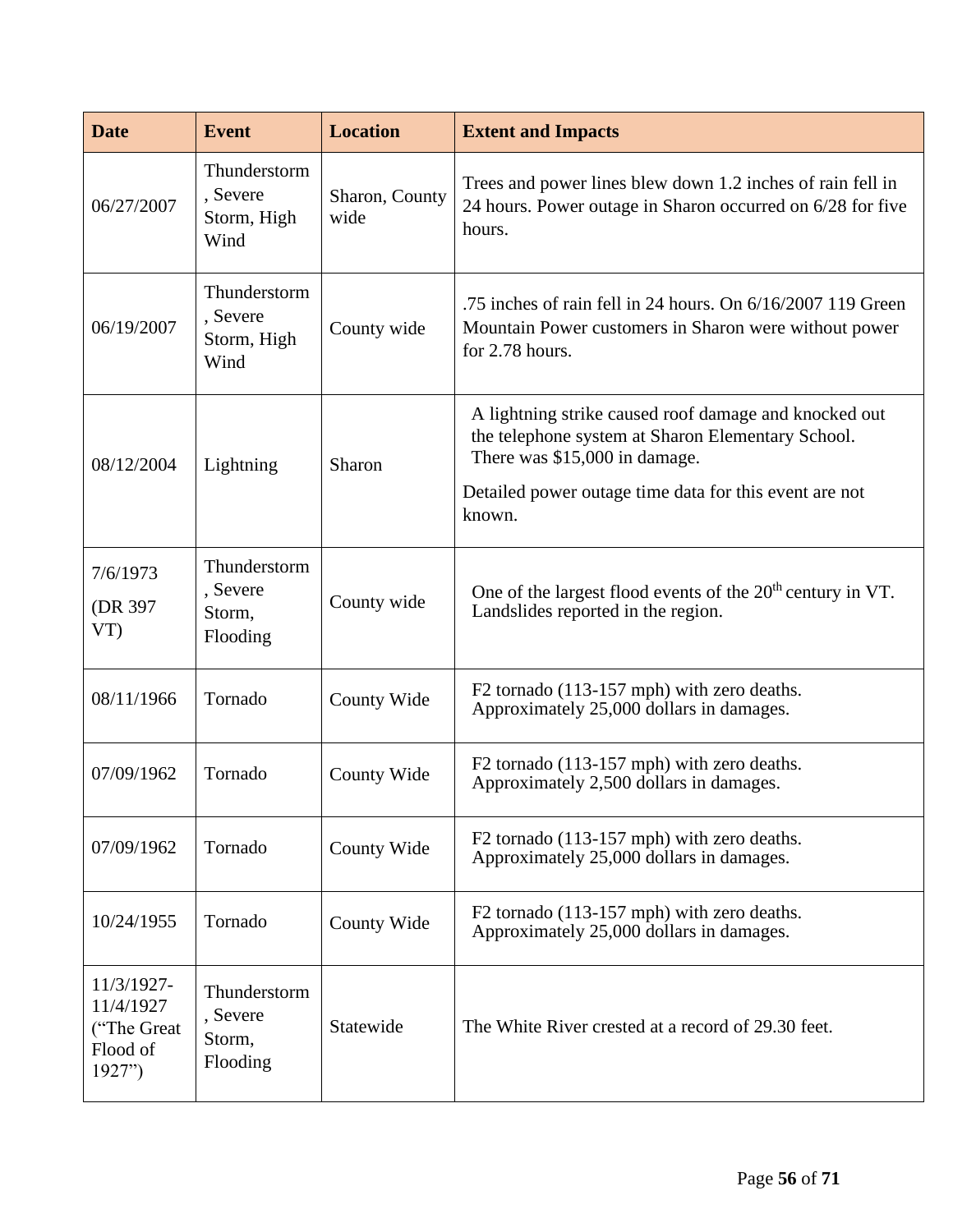The Town of Sharon has received high wind events in the past. Thankfully, the damage caused by high winds has been relatively minimal. Often power outages occur because of trees and tree limbs falling on power lines. The Town of Sharon does not follow a regular tree-trimming schedule; however, Green Mountain Power provides this service as part of the utility company's Reliability Project. Green Mountain Power is re-routing power lines to the road corridor for improved access. This will help improve Green Mountain Power's response time during a power outage and decrease the amount of time some residents are without power.

| <b>Hazard</b>     | <b>Location</b>                                                                                                                                                                                                                                                                         | <b>Vulnerability</b>                                                                                 | <b>Extent</b>                   | <b>Impact</b>                                                                                                                                                                 | <b>Probability</b> |
|-------------------|-----------------------------------------------------------------------------------------------------------------------------------------------------------------------------------------------------------------------------------------------------------------------------------------|------------------------------------------------------------------------------------------------------|---------------------------------|-------------------------------------------------------------------------------------------------------------------------------------------------------------------------------|--------------------|
| Severe<br>Weather | Town wide for wind, hail,<br>high winds, lightning, and<br>thunderstorm impacts; For<br>damaged during Tropical<br>Storm Irene: Route 132,<br>Quimby Mountain Road,<br>Fay Brook Road, Downer<br>Road, White Brook Road,<br>Cross Road, Keyes Road,<br>Raymond Road, and Moore<br>Road. | Town and<br>private<br>buildings, and<br>utilities;<br>culverts,<br>bridges, road<br>infrastructure. | <b>Tropical Storm</b><br>Irene- | From TS Irene:<br>$$2,456,547.00 \text{ in}$<br>damages. Irene<br>FEMA and FHWA<br>expenses incurred<br>by the Town of<br>Sharon since<br>August 2011 until<br>10/31/2014. ** | Highly<br>likely   |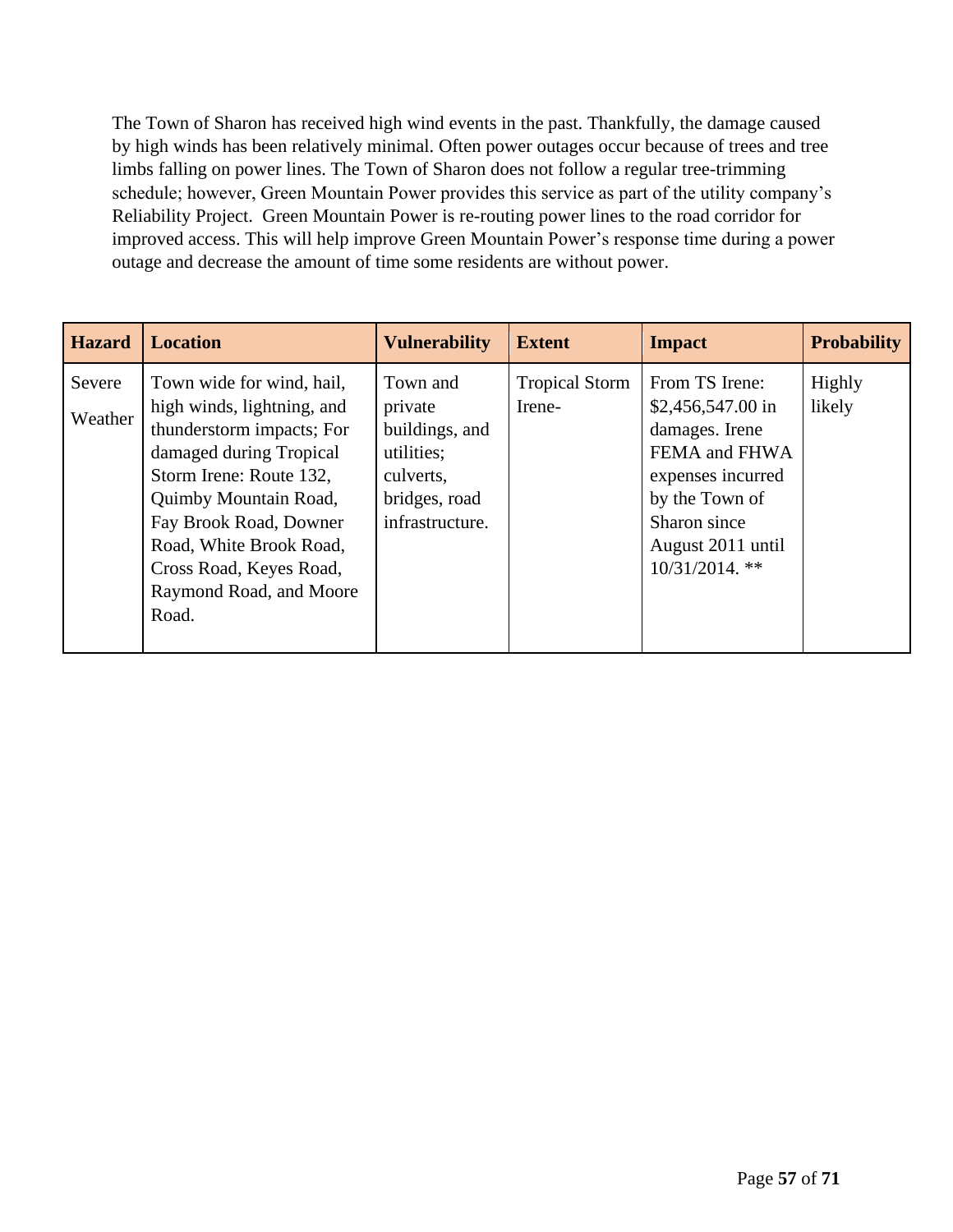#### <span id="page-57-0"></span>**Vulnerability Summary**

The 2015 Plan identified Severe weather, flash flood/flood/fluvial erosion, structure fire, extreme cold and hazardous material spills as the top hazards facing the Town of Sharon. Using the State's Hazard Scoring matrix, the 2021 Plan identifies Flash Flood / Flood / Fluvial Erosion, Extreme Cold / Snow / Ice Storm, Hazardous Material Spill and Severe Weather as the top hazards facing the Town of Sharon. The Town of Sharon still recognizes structure fires as a serious threat to the Town, however it does not rank as one of the top threats to the Town. Since the 2015 Hazard Mitigation Plan, the town of Sharon has made great efforts in implementing mitigation projects to help reduce the Town's overall vulnerability. For example, the Fire Department has installed dry hydrants throughout town and has worked with homeowners to request they install dry hydrants on their private properties as well. The Fire Department will continue to implement these mitigation measures, as there is still a need for additional dry hydrants throughout town. Additionally, since the 2015 Hazard Mitigation Plan, weather events (Flash Flood / Flood / Fluvial Erosion, Extreme Cold / Snow / Ice Storm / and Severe Weather) have become more frequent and more intense, due to climate change. Knowing climate change is impacting weather patterns and temperatures, the Planning Committee aimed to address the impacts of climate change in this plan. The 2021 Hazard Mitigation Plan priorities differed from the 2015 Hazard Mitigation Plan because of the progress of certain mitigation projects and the future impacts of climate change.

#### • **Flash Flood / Flood / Fluvial Erosion**

o Flooding may impact town roads and the village center, especially facilities for children, elders, and community emergency shelters. Under-sized bridges and culverts factor into the threat, with Sharon being home to many known, problematic choke points. Outdated flood hazard mapping also compounds existing threats. Furthermore, flood hazard mapping (Special Flood Hazard Areas) does not adequately encompass all areas that could be flooded, thus potentially making some residents too complacent regarding the threat. In addition, numerous homes, and public facilities, including the Sharon Fire Department, are in the 500-year floodplain and could be impaired by a major flood event. Other areas vulnerable to flooding include areas on Fay Brook Road, Vermont Route 14, and Vermont Route 132.

#### • **Extreme Cold / Snow / Ice Storm**

o Extreme cold, snow and or ice storms may impact the Town of Sharon and its residents. Power outages, downed lines, downed communication towers because of snow and ice storms could severely impede response efforts and could be especially harmful to vulnerable populations (e.g., the elderly and disabled).

#### • **Hazardous Materials Spill**

o Hazardous material spills can occur at any time without warning, although some accrete over a long period without anyone's knowledge (e.g., a leaking storage tank or residual waste from historic operations on Brownfield sites). Adjacent or immediate landowners (municipal, businesses, and private homeowners alike) are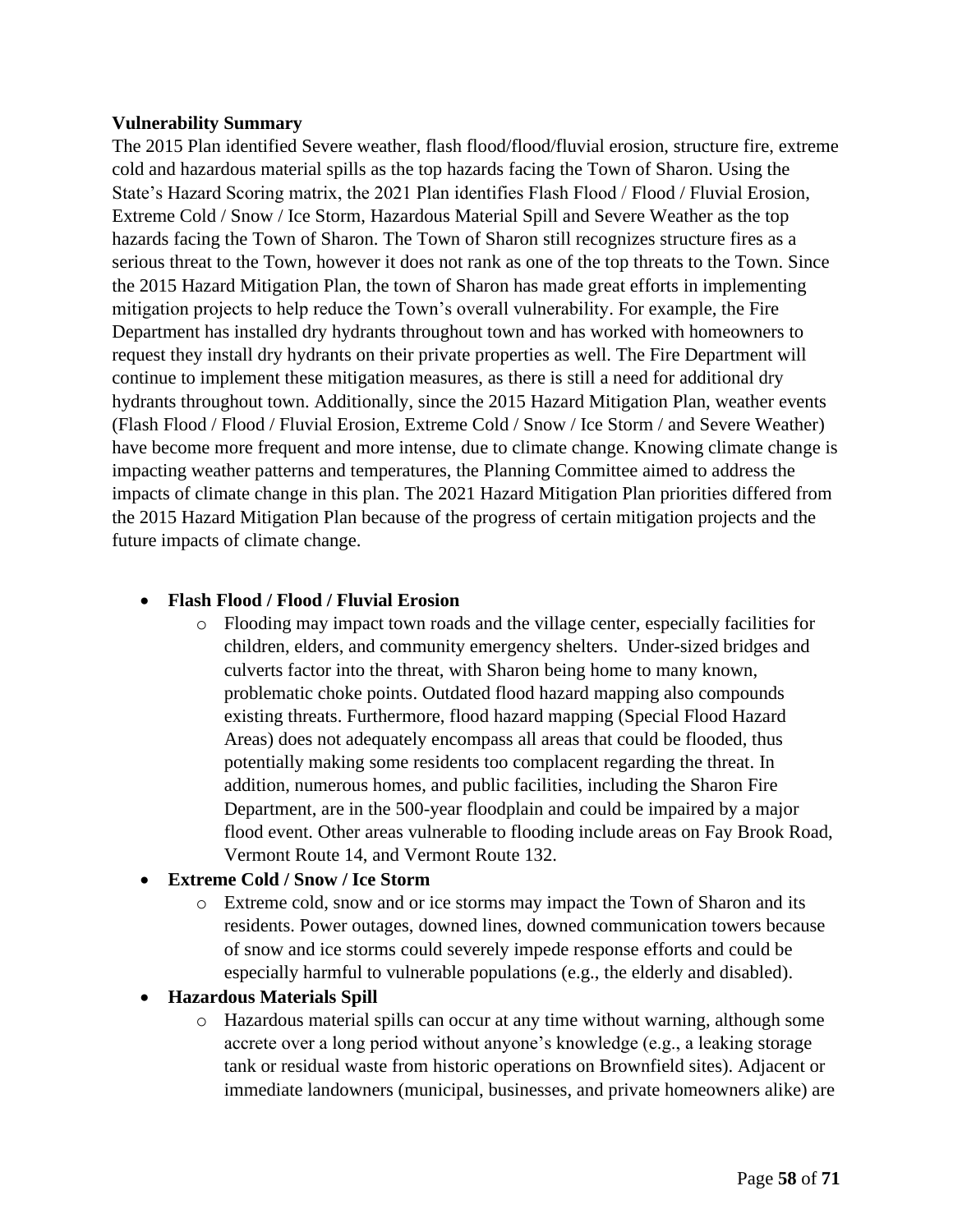anticipated to be most adversely impacted by contaminants at the outset of a spill. In the case of Sharon, impacts are expected to affect roadways, road infrastructure, and railways. Water wells may also be at risk. Hazardous Material storage facilities include Sharon Town Garage, Sharon Trading Post, Sharon Academy Middle School, and Sharon Town Office.

- **Severe Weather (Thunderstorm, Lightning, Tornado, High Wind, Hail and Microburst)**
	- o Severe weather incidents can occur at any time with little to no warning. Damage to public and private property and municipal infrastructure can be extensive during severe weather incidents. Prolonged power outages and downed cellular communications can greatly hamper public and business services for indeterminate periods of time.

## <span id="page-58-0"></span>**2021 Mitigation Actions**

### <span id="page-58-1"></span>**Mitigation Goals**

- 1. To reduce injury and losses from the natural hazard of severe weather.
- 2. To reduce injury and losses from the natural hazard of flash flooding/flooding/fluvial erosion.
- 3. To reduce injury and losses from the natural hazard of extreme cold/snow/ice storms.
- 4. To reduce injury and losses from the hazard of hazardous material spills.

### <span id="page-58-2"></span>**Town Plan Goals and Objectives Supporting Local Hazard Mitigation**

- Selectboard should update the Local Emergency Operations Plan at least once a year or when key emergency management personnel change.
- The Selectboard should adopt a Hazard Mitigation Plan with assistance from the Threat Owl and establish procedures for continued maintenance of the Plan.
- The White River is a well-used scenic and recreational resource that is greatly valued by the town and its residents. It is therefore the policy of the Town:
	- o to prohibit development within 150 feet of the top of the riverbank, consistent with the Town's 2009 Stream Geomorphic Assessment.
	- o to encourage partnerships between landowners, non-profit organizations, and local and state governments to protect river access, to acquire buffer strips (riparian zones), and to encourage river conservation easements on important segments.
	- o to develop appropriate land use at the town level and to foster the protection and management of the White River, its tributaries, and adjacent lands; and
	- o to promote better public understanding and involvement in rivers as scenic and recreational assets through improved public education
	- o To enhance and maintain wise use of flood hazard areas as open space, greenways, noncommercial recreation and/or agricultural land, and protect these natural resources.
- To retain the Town's eligibility for and participation in the National Flood Insurance Program.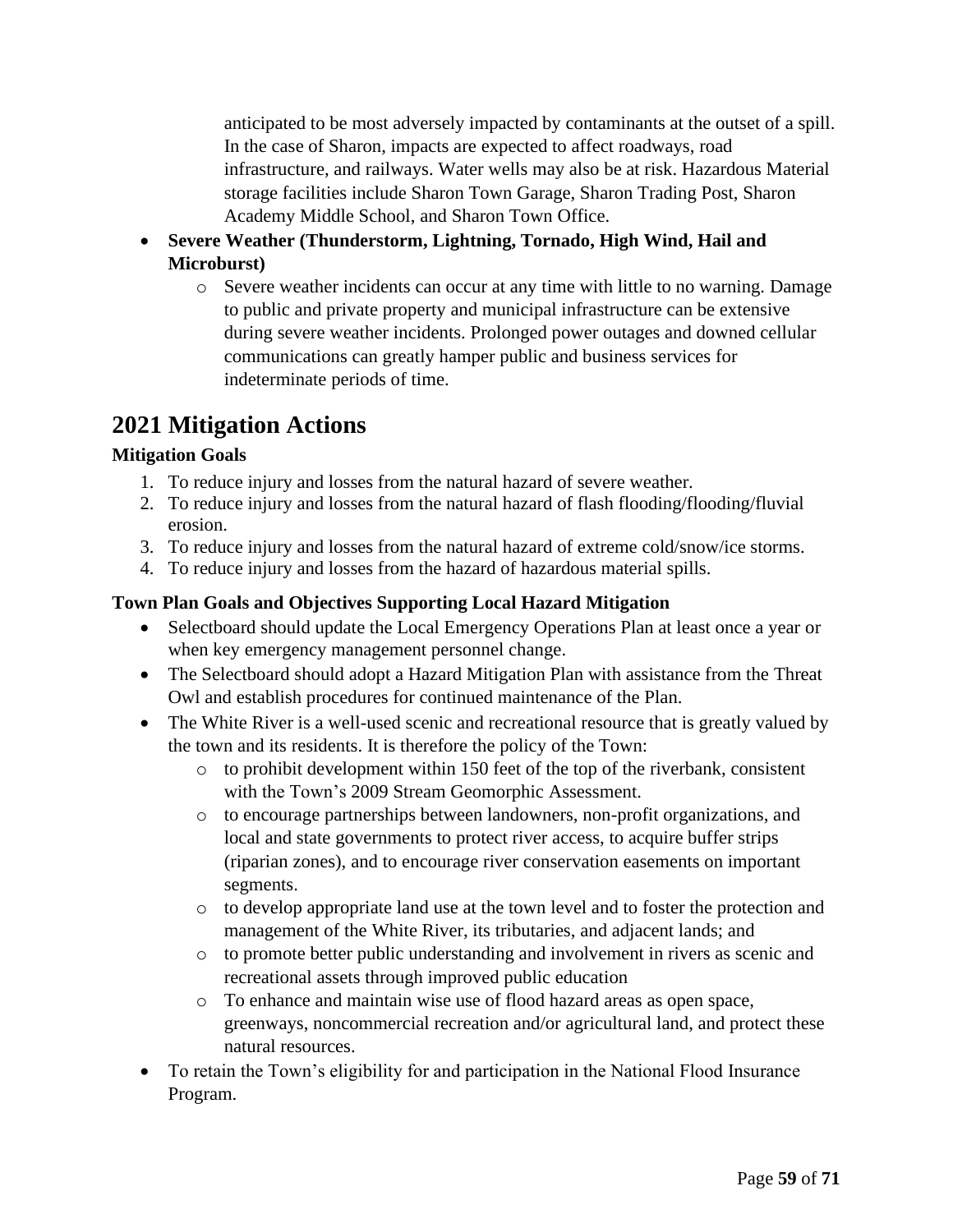- To maintain maps which reflect as accurately as possible the flood hazard areas, to assist in appropriate land use decisions.
- To identify and protect significant wetlands and the values and functions which they serve, and in so doing to minimize loss of such wetlands.
- To identify and encourage land use development practices that prevent or mitigate adverse impacts on significant wetlands.
- It is a policy of the Town that development within stream buffer areas is prohibited.
- It is the policy of the Town that a vegetated buffer will be maintained adjacent to the White River and all other streams, measured horizontally from the top of the stream bank.
- To extend the design, life, and function of the transportation system of the Town

### <span id="page-59-0"></span>**Hazard Mitigation Strategies: Programs, Projects, and Activities**

Vermont Emergency Management encourages a collaborative approach to achieving mitigation at the local level through partnerships with Vermont Agency of Natural Resources, VTrans, Vermont Agency of Commerce and Community Development, Regional Planning Commissions, FEMA Region 1, and others. That said, these agencies and organizations can work together to aid and resources to towns interested in pursuing hazard mitigation projects.

With each mitigation strategy, general details about the following are provided: local leadership, possible resources, implementation tools, and prioritization. The prioritization category is based upon the economic impact of the action, Sharon's need to address the issue, the cost of implementing the strategy, and the availability of potential funding. A range of mitigation strategies was vetted by the committee, and those that were determined to be feasible are included in the table below. The committee also determined preparedness, response, and recovery strategies, which have been included in the table following mitigation actions. Natural Systems Protection actions were considered for inclusion but are currently not a high priority for the 2021 Hazard Mitigation Plan.

Strategies given a "High" prioritization indicate that it is either critical or potential funding is readily available. A "Medium" prioritization indicates that a strategy is less critical, or the potential funding is not readily available. A "Low" prioritization indicates that the timeframe for implementation of the action, given the action's cost, availability of funding.

The Town of Sharon understands that to apply for FEMA funding for mitigation projects that a project must meet FEMA benefit cost criteria. The Town must have a FEMA approved Local Hazard Mitigation Plan as well.

The following strategies will be incorporated into the Town of Sharon's long-term land use and development planning documents. In addition, the Town will review and incorporate elements of this Local Hazard Mitigation Plan into updates for the municipal plan, subdivision regulations, and flood hazard/ fluvial erosion hazards (FEH) bylaws.

The Sharon Planning Commission will review and incorporate aspects of and mitigation strategies from this Hazard Mitigation Plan during the Sharon Town Plan current update. The incorporation of the goals and strategies listed in the Local Hazard Mitigation Plan into the municipal plan, zoning regulations and flood hazard/FEH bylaws will also be considered after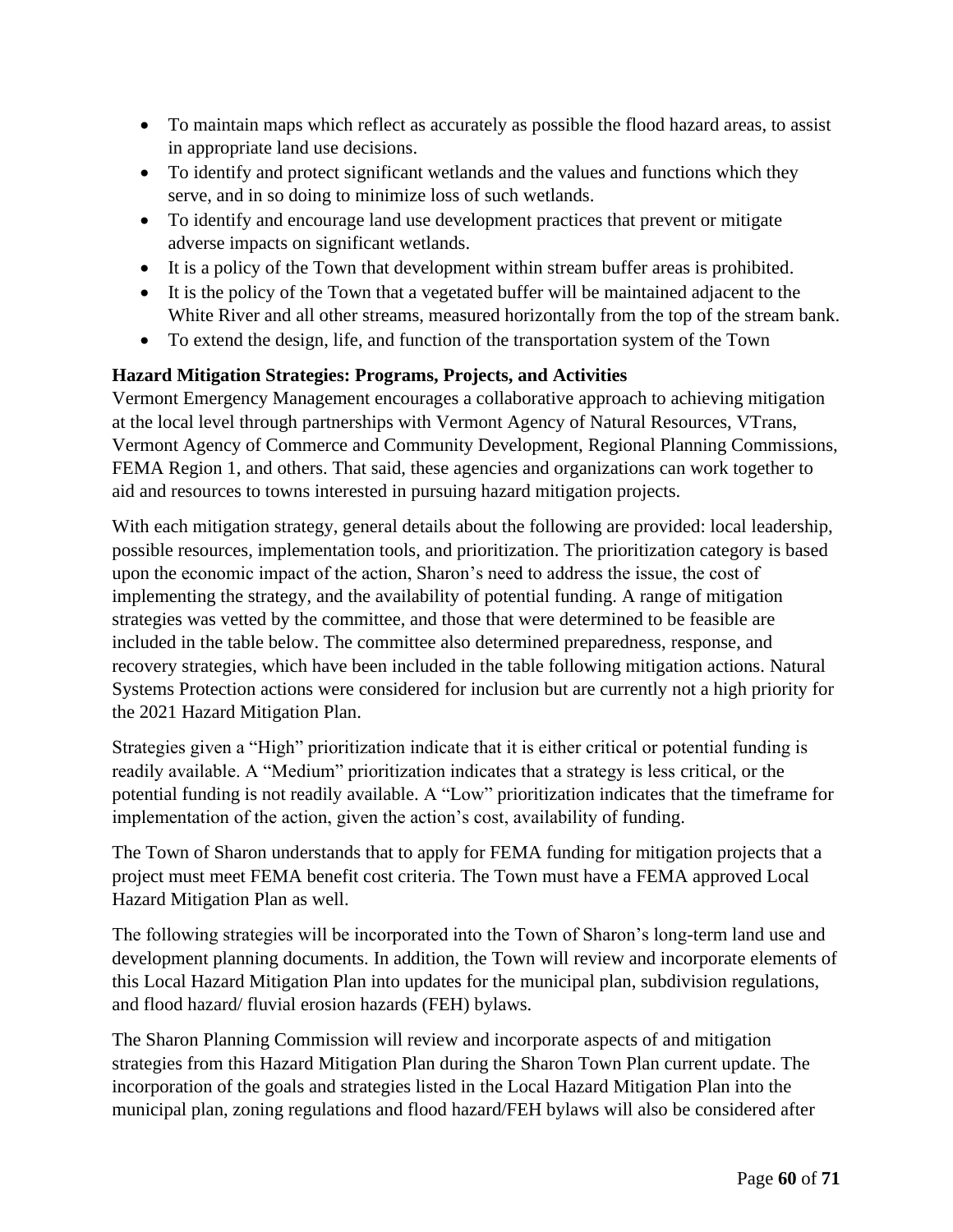declared or local disasters. The Town shall also consider reviewing any future TRORC planning documents for ideas on future mitigation projects and hazard areas.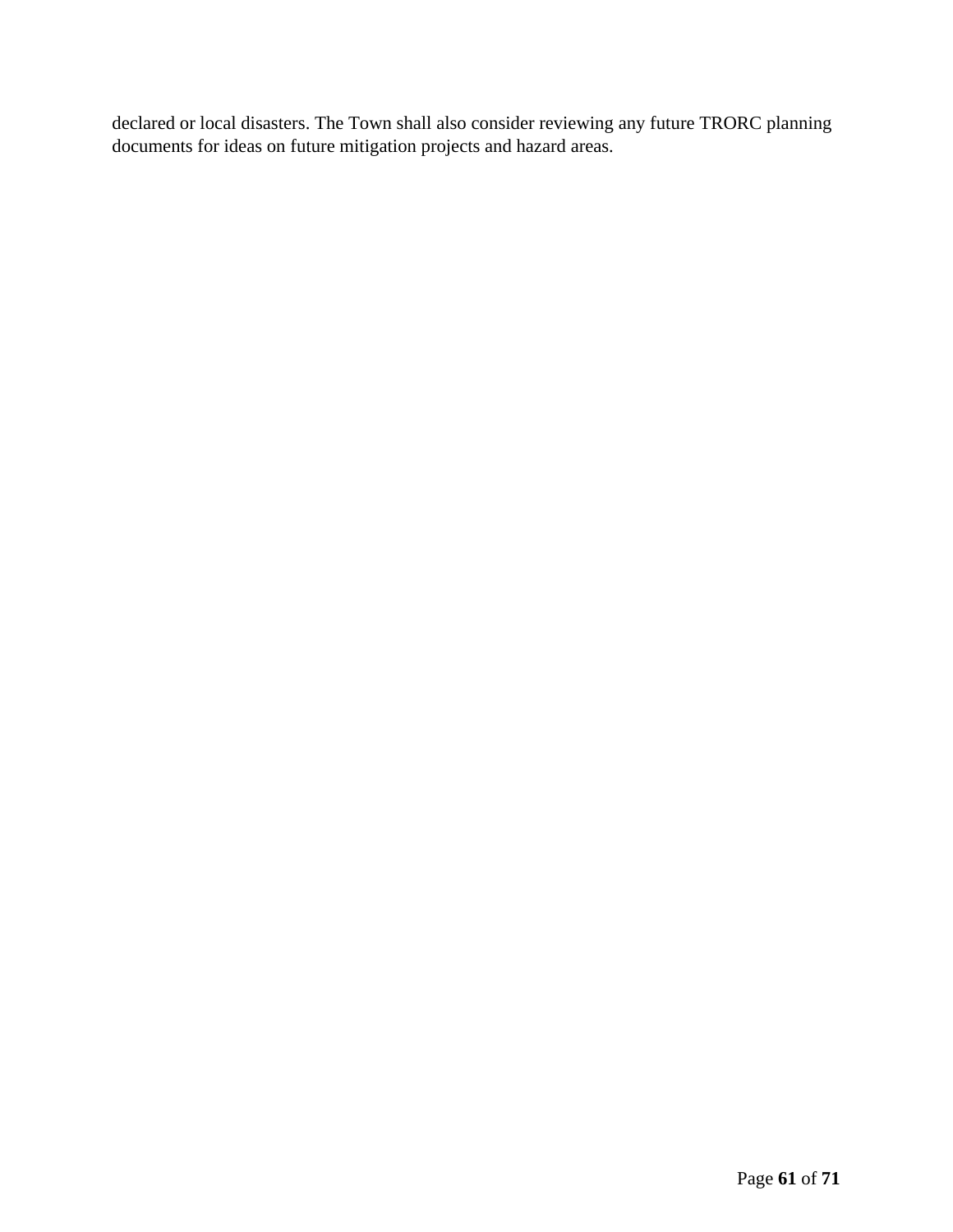| Hazard(s)                                | <b>Mitigation Action</b>                                                                                                                                                                                                                              | Local                                                                                                                                                                                                                                                                                                                                                                                                                                                         | <b>Prioritization</b> | <b>Possible</b>                                                                   | <b>Time</b>                       |
|------------------------------------------|-------------------------------------------------------------------------------------------------------------------------------------------------------------------------------------------------------------------------------------------------------|---------------------------------------------------------------------------------------------------------------------------------------------------------------------------------------------------------------------------------------------------------------------------------------------------------------------------------------------------------------------------------------------------------------------------------------------------------------|-----------------------|-----------------------------------------------------------------------------------|-----------------------------------|
| <b>Mitigated</b>                         |                                                                                                                                                                                                                                                       |                                                                                                                                                                                                                                                                                                                                                                                                                                                               |                       |                                                                                   | <b>Frame</b><br>2021-2024         |
| <b>Severe</b>                            | <b>Power Reliability Project</b><br>(moving power lines to road<br>corridors for easier<br>servicing) to mitigate<br>damage to utility and town<br>infrastructure. (mitigation)                                                                       |                                                                                                                                                                                                                                                                                                                                                                                                                                                               |                       | and public<br>entities and<br>Green Mtn<br>Power                                  | (Long-term<br>mitigation<br>goal) |
| <b>Weather</b><br>(High Wind)            | Complete a hazard tree<br>inventory to ID trees in<br>town highway rights-of-<br>ways to be removed. This<br>would complement GMP's<br>Reliability Project and<br>would mitigate damage to<br>utility and town<br>infrastructure (mitigation)         | leadership<br><b>Resources</b><br><b>Support Green Mountain</b><br>Selectboard<br><b>MEDIUM</b><br>Local private<br>Road Crew,<br><b>MEDIUM</b><br>Local<br><b>Town Tree</b><br>resources<br>Warden<br><b>HIGH</b><br>Planning<br>Local,<br>Commission<br>funds for<br>technical<br>task<br>Road<br><b>HIGH</b><br>Local<br>Foreman<br>resources,<br><b>VTRANS</b><br><b>Structures</b><br>grants<br>Planning<br>Moderate<br>Local<br>Commission<br>resources |                       | $2021 - 2023$<br>(Long-term<br>mitigation<br>goal)                                |                                   |
| <b>Flash Flood /</b>                     | Adopt river corridor<br>regulations which<br>incorporate VT ANR River<br>corridor maps. These<br>updated regulations will<br>prevent further<br>constructions of<br>infrastructure in areas that<br>are prone to flooding and<br>damage. (Mitigation) |                                                                                                                                                                                                                                                                                                                                                                                                                                                               |                       | Regional, and<br>state: Town<br>will need grant<br>assistance to<br>complete this | 2022-2023                         |
| <b>Flood / Fluvial</b><br><b>Erosion</b> | Upgrade culverts on<br>Downer Road, TH16, which<br>will allow greater volumes<br>of water to be cleared<br>therefore protecting town<br>infrastructure from flood<br>events. (Mitigation)                                                             |                                                                                                                                                                                                                                                                                                                                                                                                                                                               |                       |                                                                                   | 2021-2022                         |
|                                          | Adopt a notice of<br>construction ordinance that<br>serves as a trigger for flood<br>insurance to reduce the risk                                                                                                                                     |                                                                                                                                                                                                                                                                                                                                                                                                                                                               |                       |                                                                                   | $2022 - 2023$                     |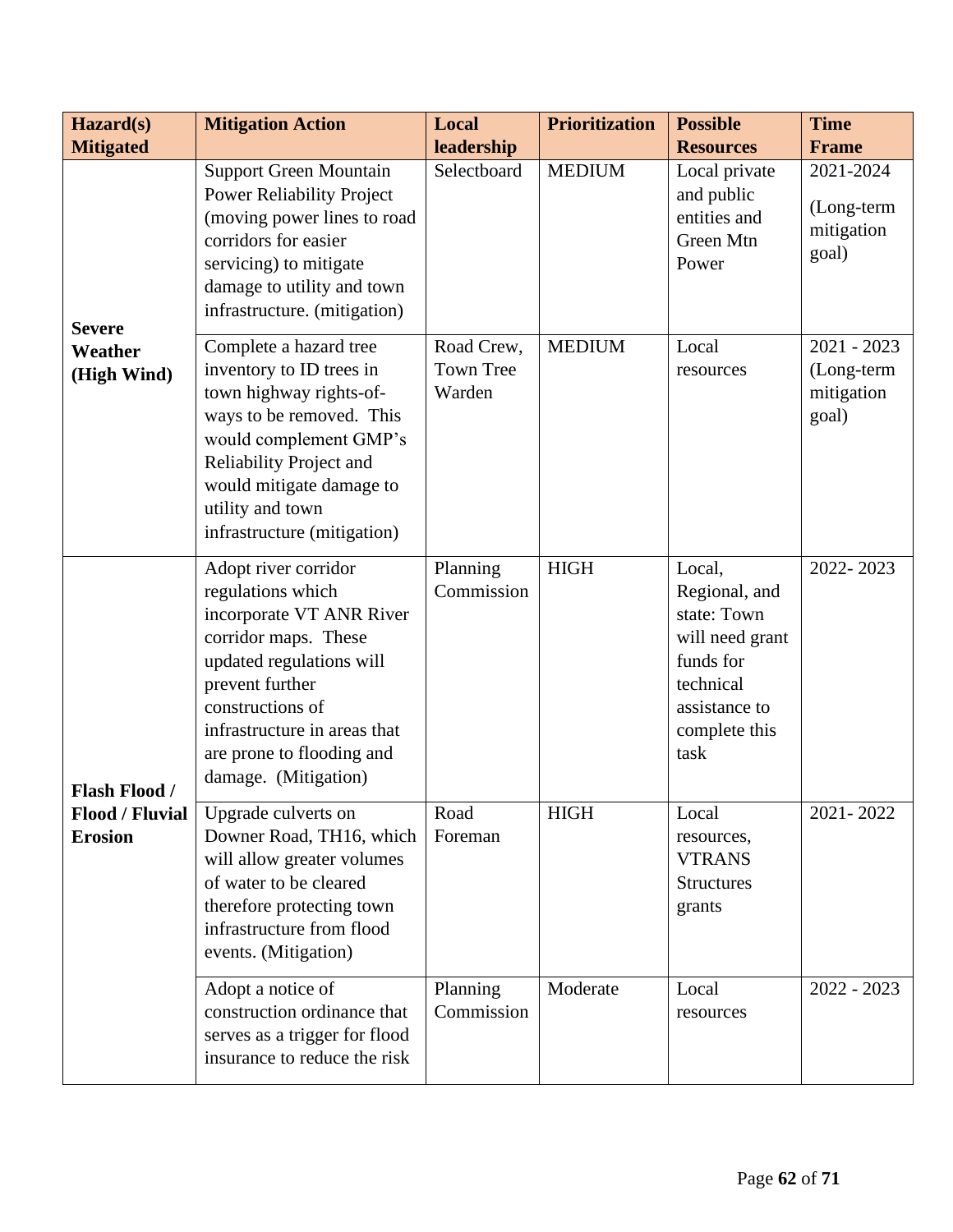| Hazard(s)             | <b>Mitigation Action</b>                                                                                                                                                                                                                                                                       | Local                                            | <b>Prioritization</b> | <b>Possible</b><br><b>Resources</b>         | <b>Time</b>                                    |
|-----------------------|------------------------------------------------------------------------------------------------------------------------------------------------------------------------------------------------------------------------------------------------------------------------------------------------|--------------------------------------------------|-----------------------|---------------------------------------------|------------------------------------------------|
| <b>Mitigated</b>      | to future infrastructure.<br>(Mitigation)                                                                                                                                                                                                                                                      | leadership                                       |                       |                                             | <b>Frame</b>                                   |
|                       | Provide public outreach on<br>flood insurance<br>opportunities and<br>requirements for town<br>residents. Greater public<br>knowledge of flood<br>insurance requirements will<br>help reduce the damage to<br>private infrastructure.<br>(Mitigation)                                          | Planning<br>Commission<br>and<br>Selectboard     | <b>HIGH</b>           | Local<br>resources                          | 2021-2022<br>(Long-term<br>mitigation<br>goal) |
|                       | Identify flood-safe<br>transportation routes for<br>primary traffic flow in the<br>event of flooding, which<br>will be cleared in a<br>designated order of priority.<br>Access and usage of priority<br>routes will reduce the risk<br>to health of residents during<br>flooding. (Mitigation) | Fire<br>Department<br>and Road<br>Crew           | Medium                | Local<br>resources                          | 2021-2023<br>(On-going)                        |
|                       | Support the elevation or<br>acquisition of vulnerable<br>structures that are already in<br>the flood hazard or erosion<br>areas to improve structure<br>safety, public safety, and<br>lower insurance rates.<br>(Mitigation)                                                                   | Planning<br>Commission                           | Medium                | Local<br>Resources;<br><b>FEMA HMGP</b>     | 2021-2024<br>$(On\text{-going})$               |
|                       | Work with FEMA to<br>conduct White River<br><b>Watershed Mapping</b><br>(mitigation)                                                                                                                                                                                                           | Selectboard                                      | High                  | Federal, State<br>and Local<br>resources    | $2022 - 2026$                                  |
| <b>Structure Fire</b> | Install additional dry<br>hydrants in strategic<br>locations around town to<br>protect town infrastructure                                                                                                                                                                                     | Selectboard,<br>Fire<br>Department,<br>Road Crew | Medium                | Local<br>Resources;<br><b>Vermont Rural</b> | 2021 - 2024<br>(On-going)                      |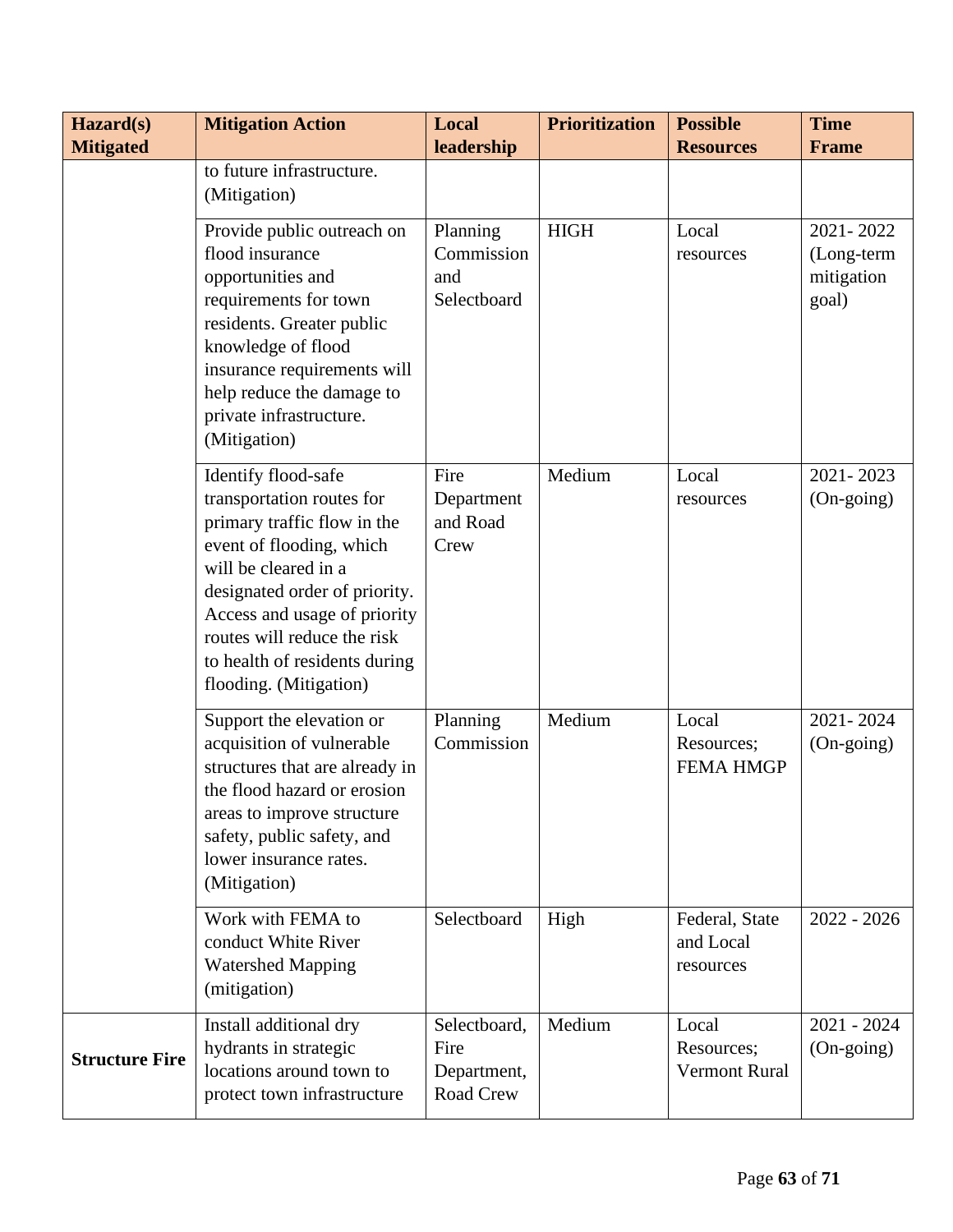| Hazard(s)<br><b>Mitigated</b>    | <b>Mitigation Action</b>                                                                                                                                                                                           | Local<br>leadership                                 | <b>Prioritization</b> | <b>Possible</b><br><b>Resources</b>                                                        | <b>Time</b><br><b>Frame</b>          |
|----------------------------------|--------------------------------------------------------------------------------------------------------------------------------------------------------------------------------------------------------------------|-----------------------------------------------------|-----------------------|--------------------------------------------------------------------------------------------|--------------------------------------|
|                                  | from structural fires.<br>(Mitigation)                                                                                                                                                                             |                                                     |                       | <b>Fire Protection</b><br><b>Task Force</b>                                                |                                      |
|                                  | Install a live hydrant in the<br>village of Sharon to protect<br>infrastructure in the village<br>from damage from<br>structural fires. (Mitigation)                                                               | Fire<br>Department                                  | Medium                | Local<br>resources,<br><b>Vermont Rural</b><br><b>Fire Protection</b><br><b>Task Force</b> | $2021 - 2024$<br>$(On\text{-going})$ |
|                                  | Request site-specific dry<br>wells be installed for<br>isolated properties to<br>protect them from structural<br>fires. (Mitigation)                                                                               | Fire<br>Department                                  | Low                   | Local<br>resources                                                                         | $2021 - 2022$<br>$(On\text{-going})$ |
|                                  | Identify and map all water<br>sources (i.e., ponds, lakes,<br>etc.) in town and reach out<br>to property owners about<br>assisting FF actions<br>(Mitigation)                                                      | Fire<br>Department                                  | Medium                | Local<br>Resources                                                                         | $2021 - 2023$<br>$(On\text{-going})$ |
| <b>Hazardous</b>                 | Ensure that all emergency<br>response and management<br>personnel continue to<br>receive HAZMAT<br>Awareness training at a<br>minimum. (Preparedness).                                                             | Fire<br>Department                                  | High                  | Local<br>Resources                                                                         | $2021 - 2023$<br>$(On\text{-going})$ |
| <b>Materials</b><br><b>Spill</b> | Identify emergency access<br>points to the railroad<br>corridor in locations where<br>access is presently difficult<br>in the event of a derailment.<br>Create and derailment<br>incident pre-plan<br>(Mitigation) | Fire<br>Department<br>w/local and<br>state entities | High                  | Local<br>Resources                                                                         | $2021 - 2022$                        |
| <b>All hazards</b>               | Recruit a representative to<br>regularly attend the Local<br><b>Emergency Planning</b><br>Committee (LEPC #12)<br>meetings. (Preparedness)                                                                         | $Co-$<br>emergency<br>management<br>coordinators    | medium                | Local<br>resources                                                                         | $2021 - 2022$<br>(On-going)          |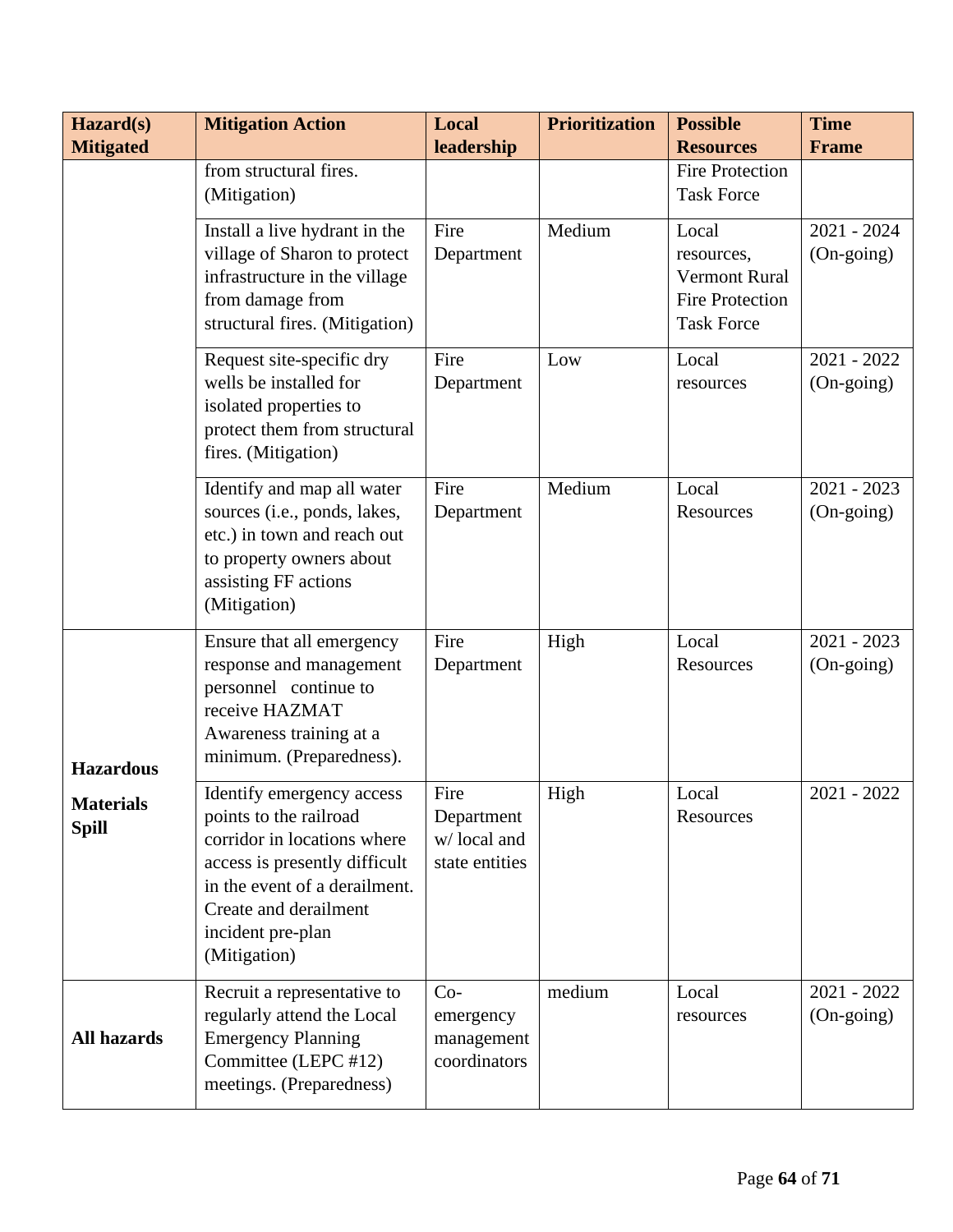| Hazard(s)                         | <b>Mitigation Action</b>                                                                                                                                                | Local                                        | <b>Prioritization</b> | <b>Possible</b>                    | <b>Time</b>                 |
|-----------------------------------|-------------------------------------------------------------------------------------------------------------------------------------------------------------------------|----------------------------------------------|-----------------------|------------------------------------|-----------------------------|
| <b>Mitigated</b>                  |                                                                                                                                                                         | leadership                                   |                       | <b>Resources</b>                   | Frame                       |
|                                   | Study the need for a Hazard<br>operation plan regarding the<br>railroad and potential<br>hazmat spills. Create<br>Incident pre-plan for town<br>and school (mitigation) | Fire<br>Department                           | High                  | High                               | $20021 - 022$               |
|                                   | Develop a town<br>methodology for<br>consistently documenting<br>infrastructure damage after<br>weather events. (Response)                                              | Selectboard/<br>Road<br>Foreman              | High                  | TRORC; local<br>resources          | $2021 - 2023$<br>(On-going) |
|                                   | Conduct a power resiliency<br>and redundancy study to<br>determine how the town can<br>become more power<br>resilient (mitigation)                                      | Regional<br>Energy<br>Committee/<br>Planning | 2021                  | Local and<br>regional<br>resources | $2021 - 2022$               |
|                                   | Create a plan to distribute<br>food to isolated residences<br>during an emergency.<br>Volunteers identified                                                             | IC Team                                      | 2021                  | Local<br>resources                 | On-going                    |
|                                   | Build comprehensive<br>broadband access for all<br>residences in the<br>community. Coordinate<br>with cell phone companies<br>to get MiFi boxes<br>(hotspots).          | Selectboard                                  | 2021                  | Local<br>resources                 | On-going                    |
| <b>Disease</b><br><b>Outbreak</b> | <b>Create Disease Outbreak</b><br>$Plan - attachment to EOP$<br>(preparedness)                                                                                          | $Co-EM$<br>Managers /<br>Selectboard         | High                  | High                               | $2023 - 2024$               |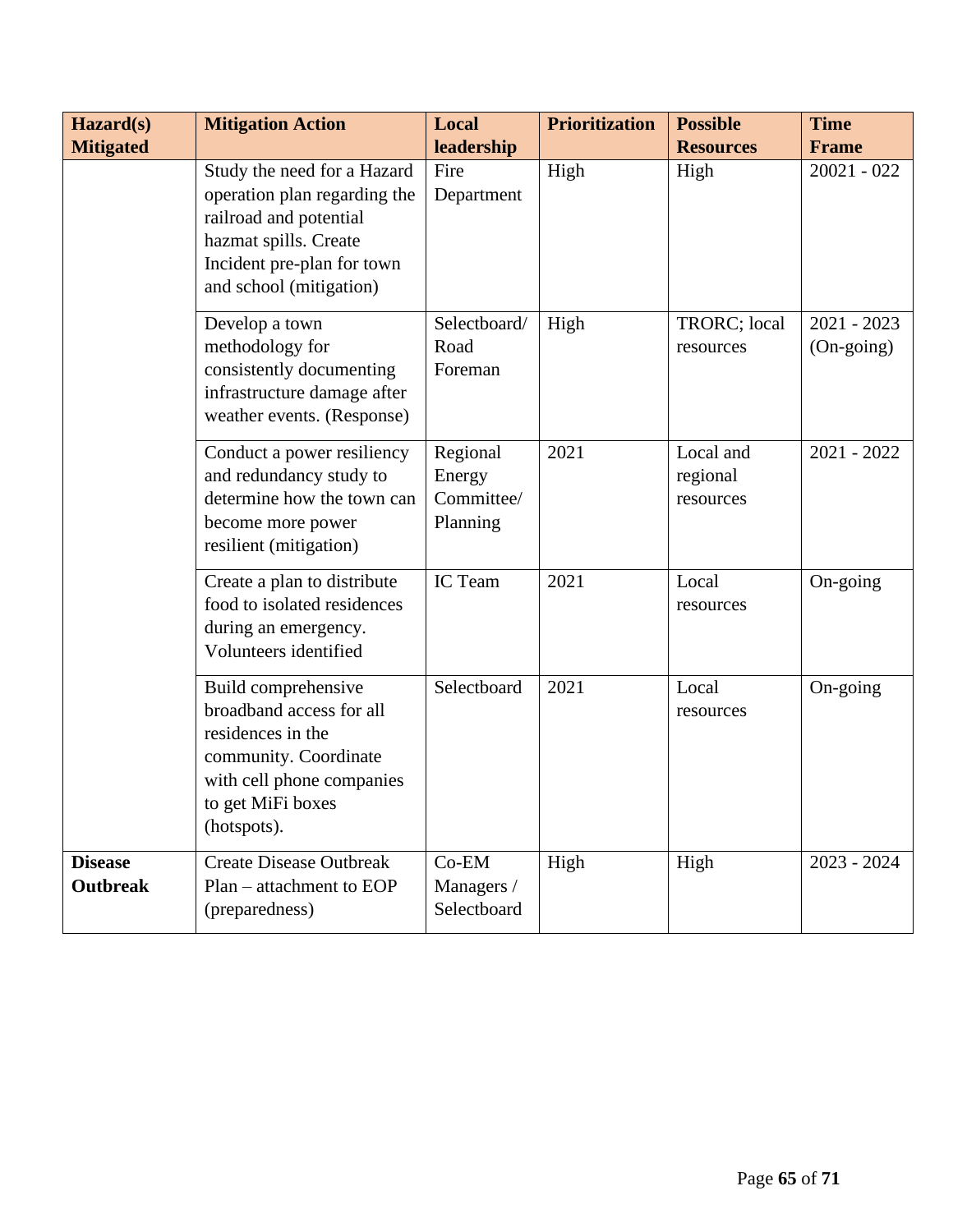## <span id="page-65-0"></span>**2021 Plan Appendix**

### <span id="page-65-1"></span>**Appendix A: Critical Stream Crossing**

Critical crossings in the table below includes stream crossing structures on town highways that cross third order streams or larger. Headwater streams generally include first through third order. Third order was included as these headwater streams will have larger drainage areas and may have larger structures that are more difficult to replace and have a larger impact on the road network. Most of these are bridges.

| <b>RDFLNAME</b>       | <b>STRUCT_NUM</b> | CATEGORY STRUCTYPE STRC_LBL AOTCLASS X_COORD Y_COORD |                 |                |            |         |
|-----------------------|-------------------|------------------------------------------------------|-----------------|----------------|------------|---------|
| <b>BRIDGE LN</b>      | 101417002714171 B | TL                                                   | <b>B27</b>      | $\Omega$       | $-72.3945$ | 43.7548 |
| <b>BROAD BROOK RD</b> | 101417001314171 B | TL                                                   | <b>B13</b>      | 0              | $-72.4865$ | 43.779  |
| <b>BROAD BROOK RD</b> | 101417001414171 B | TL                                                   | <b>B14</b>      | 0              | $-72.5014$ | 43.7786 |
| <b>DOWNER RD</b>      | 600017000114171 C | TU                                                   | TU1             | 0              | $-72.4157$ | 43.8001 |
| <b>DOWNER RD</b>      | 600017003914171 C | TU                                                   | <b>TU39</b>     | 0              | $-72.3707$ | 43.815  |
| <b>FAY BROOK RD</b>   | 401417001714171 B | TS                                                   | <b>B17</b>      | 3              | $-72.441$  | 43.8146 |
| <b>FAY BROOK RD</b>   | 401417002314171 B | TS                                                   | <b>B23</b>      | 3              | $-72.449$  | 43.8122 |
| <b>FAY BROOK RD</b>   | 401417002414171 B | TS                                                   | <b>B24</b>      | 3              | $-72.4612$ | 43.7967 |
| <b>FAY BROOK RD</b>   | 401417002514171 B | TS                                                   | <b>B25</b>      | з              | $-72.4621$ | 43.7959 |
| <b>FAY BROOK RD</b>   | 401417002614171 B | TS                                                   | <b>B26</b>      | 3              | $-72.4642$ | 43.7898 |
| <b>HIGHLAKE RD</b>    | 400011000114171 C | TS                                                   | TS <sub>1</sub> | 0              | $-72.4194$ | 43.8126 |
| <b>KEYES RD</b>       | 600015000114171 C | TU                                                   | TU <sub>1</sub> | 0              | $-72.3779$ | 43.8156 |
| <b>MOORE RD</b>       | 401417002014171 B | TS                                                   | <b>B20</b>      | 3              | $-72.4835$ | 43.7666 |
| <b>OGDEN LN</b>       | 401417002814171 B | TS                                                   | <b>B28</b>      | 3              | $-72.4468$ | 43.7925 |
| <b>QUIMBY MTN RD</b>  | 401417001014171 B | TS                                                   | <b>B10</b>      | 3              | $-72.4447$ | 43.7731 |
| <b>QUIMBY MTN RD</b>  | 401417000314171 B | TS                                                   | B3              | 3              | $-72.4302$ | 43.7754 |
| <b>QUIMBY MTN RD</b>  | 401417000914171 B | TS                                                   | <b>B9</b>       | 3              | $-72.433$  | 43.7751 |
| <b>RIVER RD</b>       | 401417001214171 B | TS                                                   | <b>B12</b>      | 2              | $-72.4848$ | 43.7859 |
| <b>RIVER RD</b>       | 401417000814171 B | TS                                                   | <b>B8</b>       | $\overline{2}$ | $-72.4688$ | 43.7792 |
| <b>RIVER RD</b>       | 200177001514172 B | SL                                                   | <b>B15</b>      | 0              | $-72.4597$ | 43.7822 |
| ROUTE 132             | 401417000414171 B | TS                                                   | <b>B4</b>       | $\overline{2}$ | $-72.4207$ | 43.8032 |
| <b>ROUTE 132</b>      | 401417000514171 B | TS                                                   | <b>B5</b>       | 2              | $-72.4221$ | 43.8029 |
| <b>ROUTE 132</b>      | 401417000614171 B | TS                                                   | <b>B6</b>       | 2              | $-72.4259$ | 43.8024 |
| <b>ROUTE 132</b>      | 401417000714171 B | TS                                                   | <b>B7</b>       | $\overline{2}$ | $-72.4377$ | 43.7981 |
| <b>ROUTE 132</b>      | 600051003714171 C | TU                                                   | <b>TU37</b>     | 0              | $-72.4184$ | 43.8054 |

The critical crossing in the table below includes significantly undersized structures, usually culverts, which were identified from the ANR-DEC stream geomorphic assessment survey with openness ratios less than 50%. This measure refers to when structure's width is less than half of the stream bank's full width. Several of these structures may have been damaged during TS Irene or other events and may have been replaced. The town, at some point, should look at these sites and assess their status and need for repair/upgrades.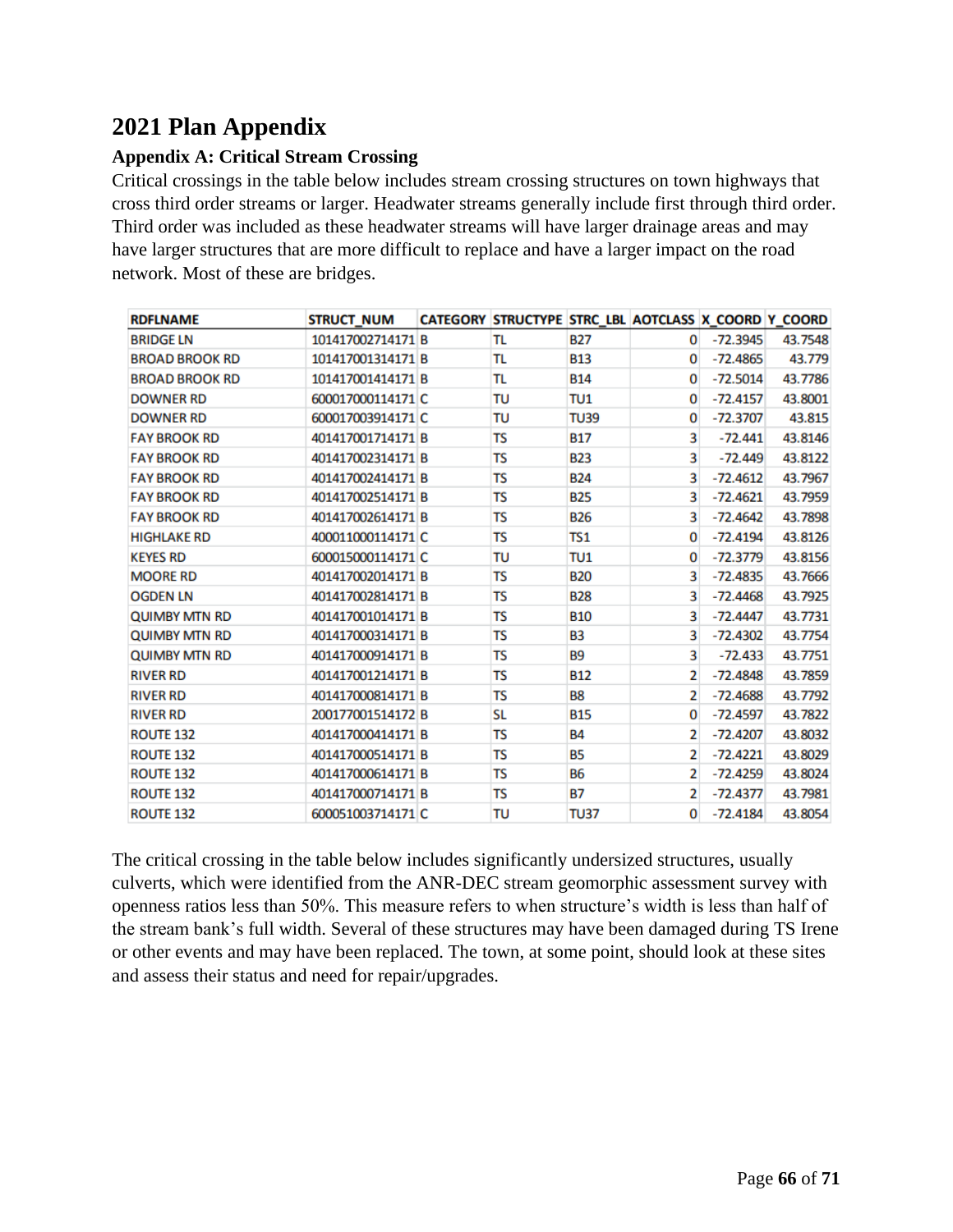| <b>RDFLNAME</b>       | GROUP TWO CATEGORY STRUCTYPE STRC LBL X COORD Y COORD CUL WIDTH CUL HEIGHT CUL LEN OpennesssR ChannelWid |    |                 |            |         |    |    |    |          |      |
|-----------------------|----------------------------------------------------------------------------------------------------------|----|-----------------|------------|---------|----|----|----|----------|------|
| <b>CHAPEL HILL RD</b> |                                                                                                          | TU | TU <sub>1</sub> | $-72.3617$ | 43.788  |    |    |    | 0.096    |      |
| <b>CHAPEL HILL RD</b> |                                                                                                          | TU | TU3             | $-72.3601$ | 43.7926 | 24 | 24 |    | 0.07     |      |
| <b>CROSS RD</b>       |                                                                                                          |    |                 | $-72.4065$ | 43.8202 | 24 | 24 | 30 | 0.133333 | 9.3  |
| <b>DEER MEADOW LN</b> |                                                                                                          | TU | TU4             | $-72.4017$ | 43.7641 | 18 | 18 | 20 | 0.080357 |      |
| <b>DOWNER RD</b>      |                                                                                                          |    |                 | $-72.3814$ | 43.8162 | 48 | 48 | 30 | 0.408333 | 12.3 |
| <b>DOWNER RD</b>      |                                                                                                          |    |                 | $-72.3832$ | 43.8159 | 48 | 48 | 28 | 0.4375   | 12.3 |
| <b>DOWNER RD</b>      |                                                                                                          |    |                 | $-72.3745$ | 43.8154 | 60 | 36 | 56 | 0.267857 | 10   |
| <b>FAY RROOK RD</b>   |                                                                                                          |    |                 | $-72.4519$ | 43.8116 | 48 | 24 | 60 | 0.145833 | 11   |
| <b>KRIVAK RD</b>      |                                                                                                          |    |                 | $-72.3697$ | 43.8142 | 36 | 36 | 26 | 0.393462 | 15.8 |
| <b>WHITE BROOK RD</b> |                                                                                                          | TS | <b>B29</b>      | $-72.4749$ | 43.8026 |    |    | 50 | 0.2752   |      |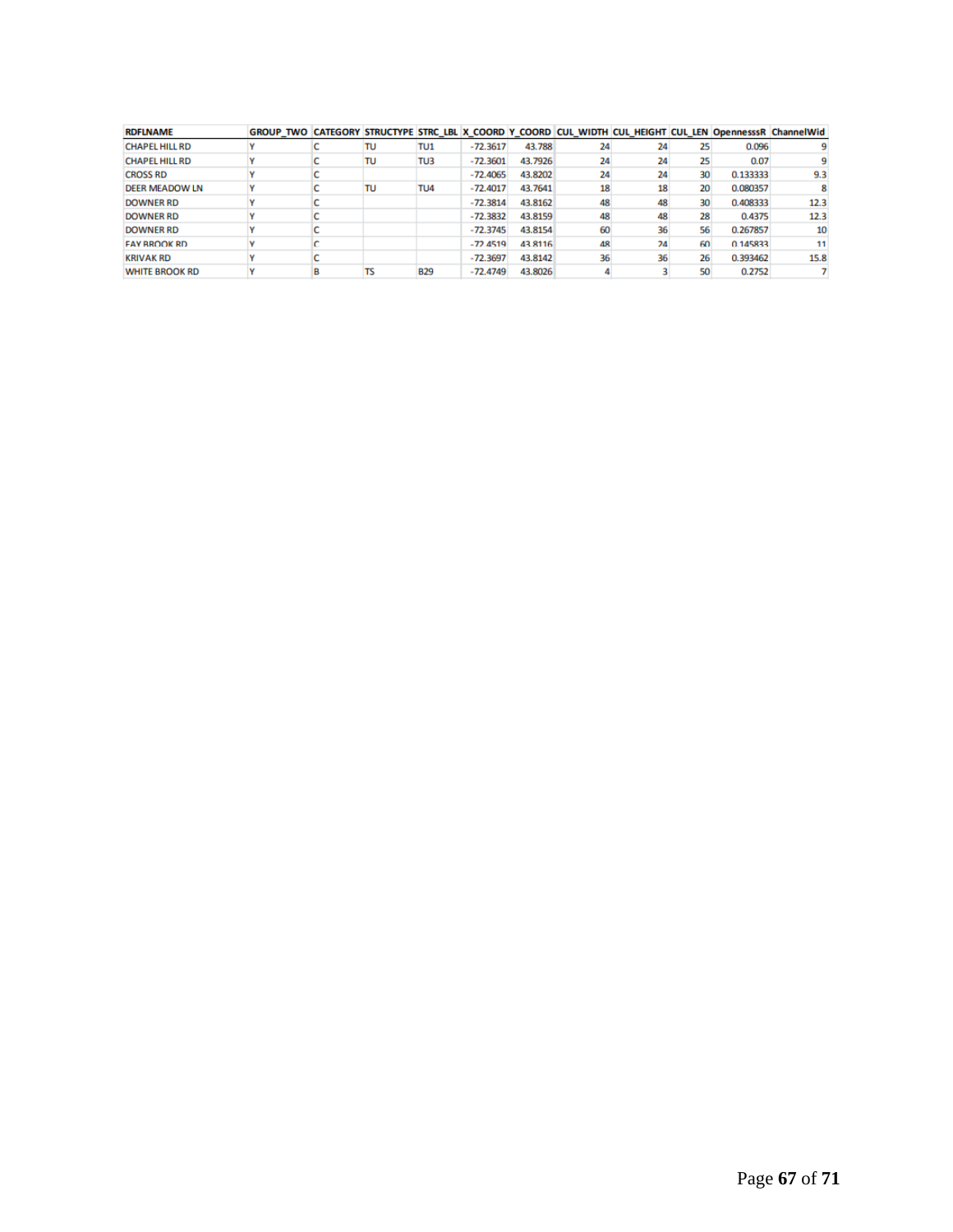#### <span id="page-67-0"></span>**Appendix B: Five-Year Review and Maintenance Plan**

#### **Overall Strategy:**



#### **After Plan Adoption: Annually Implement and Evaluate**



#### **Fifth Year and After a Major or Federally Declared Disaster Directly Impacting the Town: Evaluate and Revise**

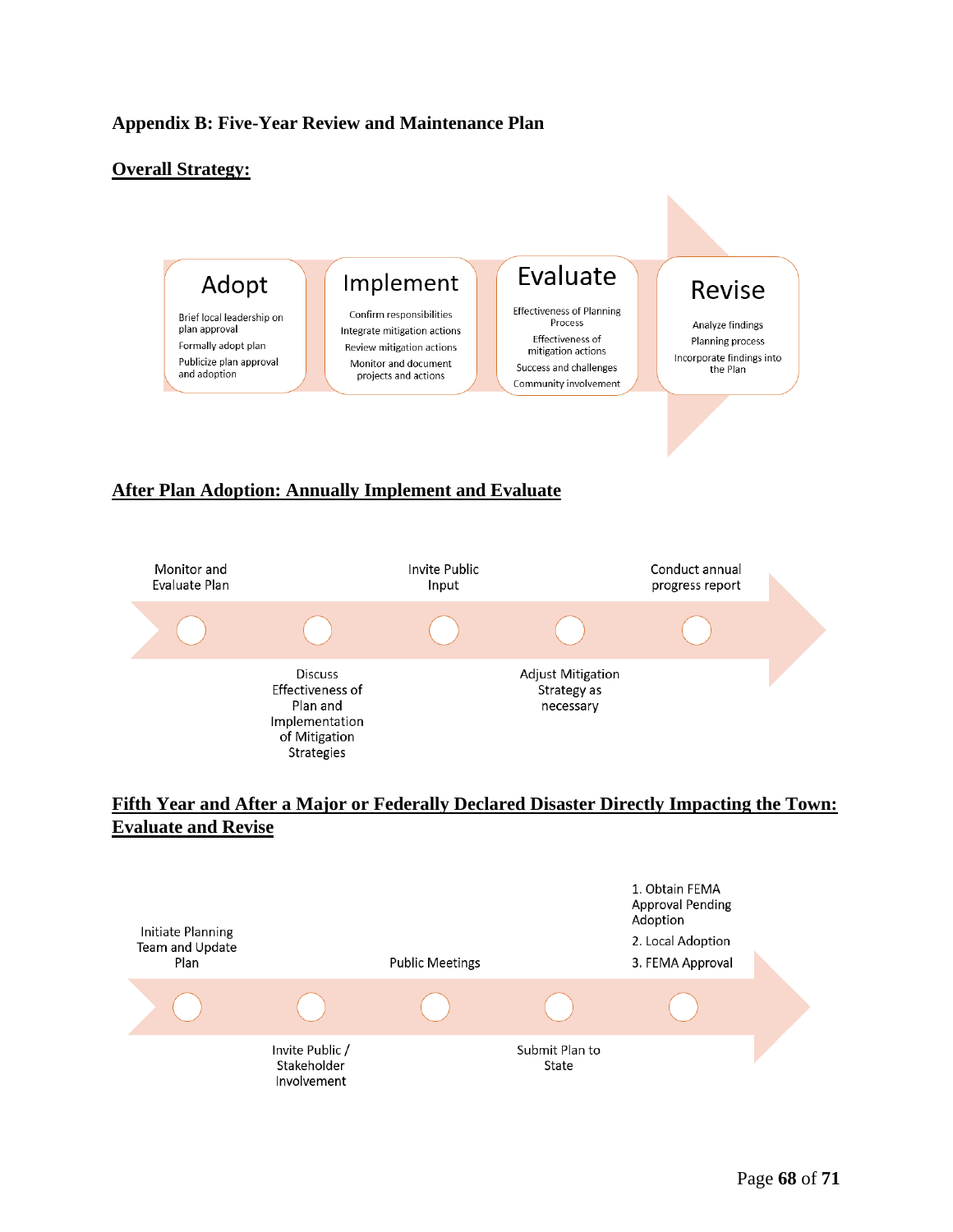

# <span id="page-68-0"></span>**Appendix C: Fluvial Building Intersect Map of Sharon**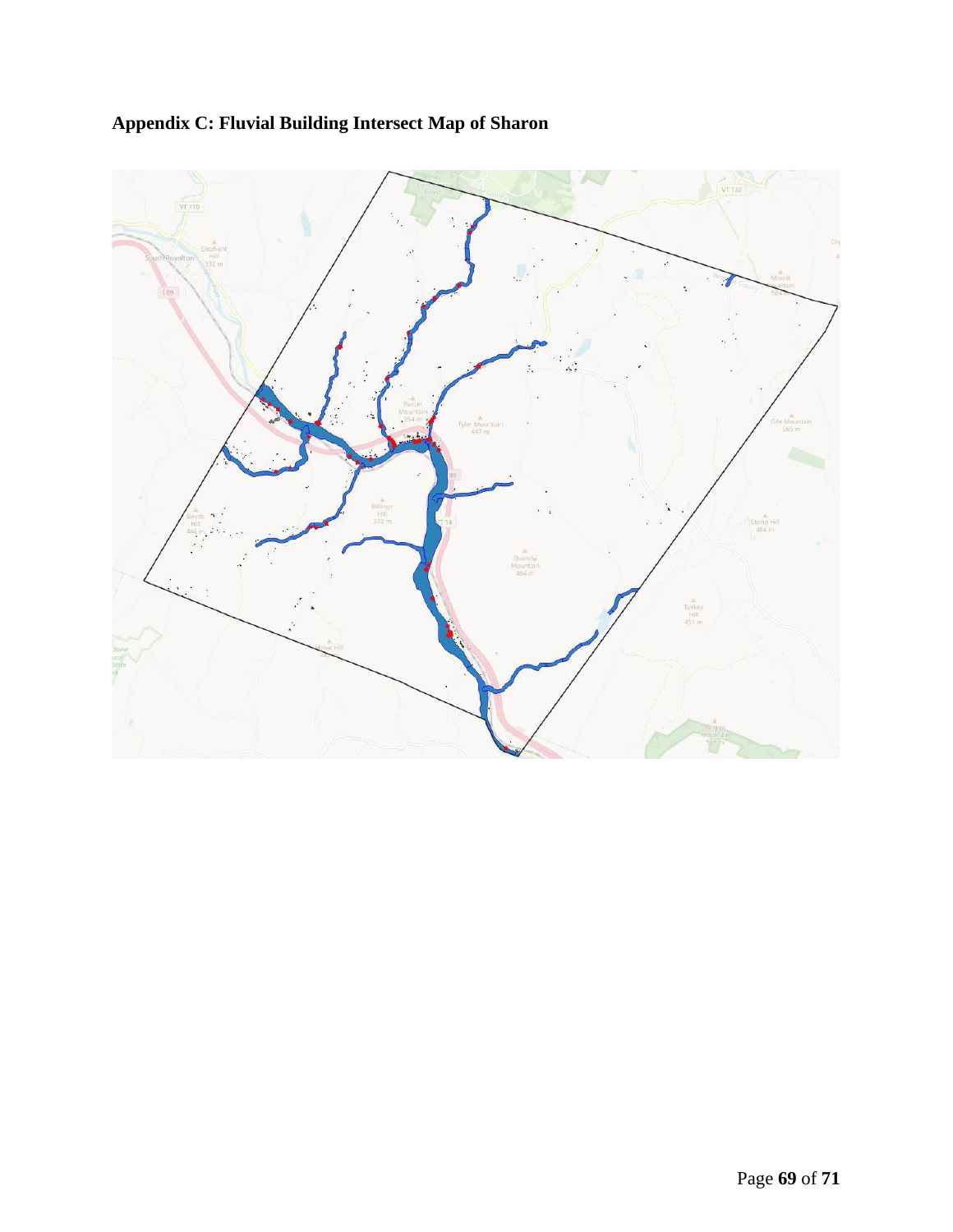<span id="page-69-0"></span>**Appendix D: Fujita Tornado Intensity Scale** 

Category F0: Gale tornado (40-72 mph); light damage. Some damage to chimneys; break branches off trees; push over shallow-rooted trees; damage to sign boards.

Category F1: Moderate tornado (73-112 mph); moderate damage. The lower limit is the beginning of hurricane wind speed; peel surface off roofs; mobile homes pushed off foundations or overturned; moving autos pushed off the roads.

Category F2: Significant tornado (113-157 mph); considerable damage, roofs torn off frame houses; mobile homes demolished; boxcars pushed over; large trees snapped or uprooted; light-object missiles generated.

Category F3: Severe tornado (158-206 mph); Severe damage. Roofs and some walls torn off well-constructed houses; trains overturned; most trees in forest uprooted; heavy cars lifted off ground and thrown.

Category F4: Devastating tornado (207-260 mph); Devastating damage. Well-constructed houses leveled; structure with weak foundation blown off some distance; cars thrown and large missiles generated.

Category F5: Incredible tornado (261-318 mph); Incredible damage. Strong frame houses lifted off foundations and carried considerable distance to disintegrate; automobile sized missiles fly through the air in excess of 100 yards; trees debarked; incredible phenomena will occur.

Source: [National Oceanic and Atmospheric Administration \(NOAA\) -](https://www.outlook.noaa.gov/tornadoes/fujita.htm#:~:text=National%20Oceanic%20and%20Atmospheric%20Administration%20%28NOAA%29%20-%20Outlook,Category%20F1%3A%20Moderate%20tornado%20%2873-112%20mph%29%3B%20moderate%20damage.) Outlook - Tornadoes - [Fujita Tornado Intensity Scale](https://www.outlook.noaa.gov/tornadoes/fujita.htm#:~:text=National%20Oceanic%20and%20Atmospheric%20Administration%20%28NOAA%29%20-%20Outlook,Category%20F1%3A%20Moderate%20tornado%20%2873-112%20mph%29%3B%20moderate%20damage.)